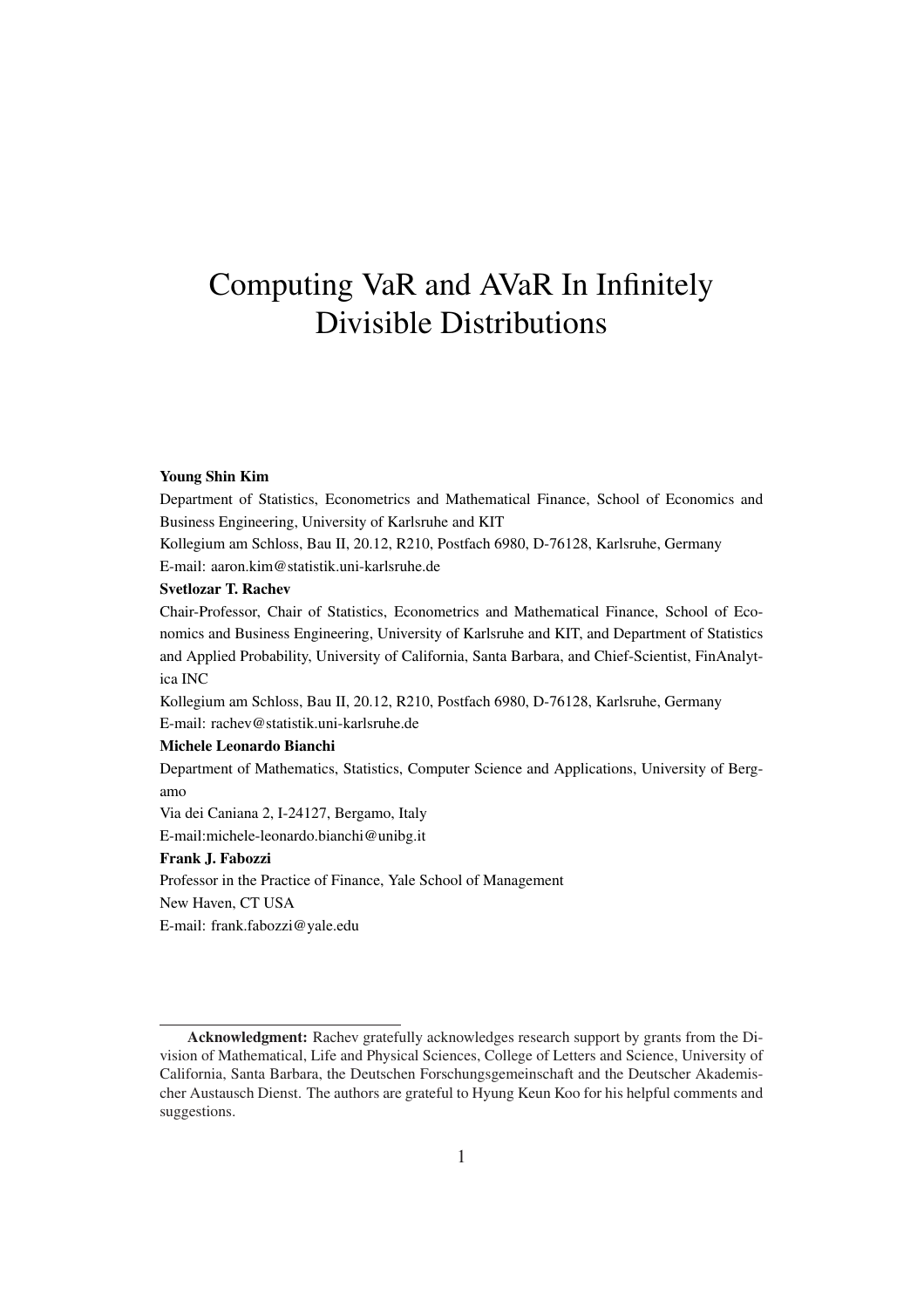#### Abstract

In this paper we derive closed-form solutions for the cumulative density function and the average value-at-risk for five subclasses of the infinitely divisible distributions: classical tempered stable distribution, Kim-Rachev distribution, modified tempered stable distribution, normal tempered stable distribution, and rapidly decreasing tempered stable distribution. We present empirical evidence using the daily performance of the S&P 500 for the period January 2, 1997 through December 29, 2006.

Key words: tempered stable distribution, infinitely divisible distribution, value-at-risk, conditional value-at-risk, average value-at-risk.

#### 2000 AMS Mathematics Subject Classifications: 60E07, 91B28

JEL Classifications: G11 G21

# 1 Introduction

In finance, numerous studies of return and price distributions of different asset classes and national financial markets reject the notion that the distributions are normal. The most popular alternative to the normal distribution is the class  $\alpha$ stable and tempered stable distributions. Although the  $\alpha$ -stable distribution does not have finite moments, generally, tempered stable distributions have finite moments for all orders and finite exponential moments. Moreover, tempered stable distributions include non-Gaussian  $\alpha$ -stable distributions as the limiting case. For this reason, tempered stable distributions have been preferred to the normal and used as extension of  $\alpha$ -stable distributions for modeling the distribution of asset returns.

There is ample empirical evidence that daily asset returns are skewed and leptokurtic. These well-documented findings reported for asset returns are not mere academic conclusions that hold little interest for practitioners. Rather, they have important implications for asset managers and risk managers. Not properly accounting for these stylized facts can result in models that result in inferior investment performance by asset managers and disastrous financial consequences for financial institutions that rely upon them for risk management. More specifically, a thorough understanding of the tail loss distribution for a portfolio or trading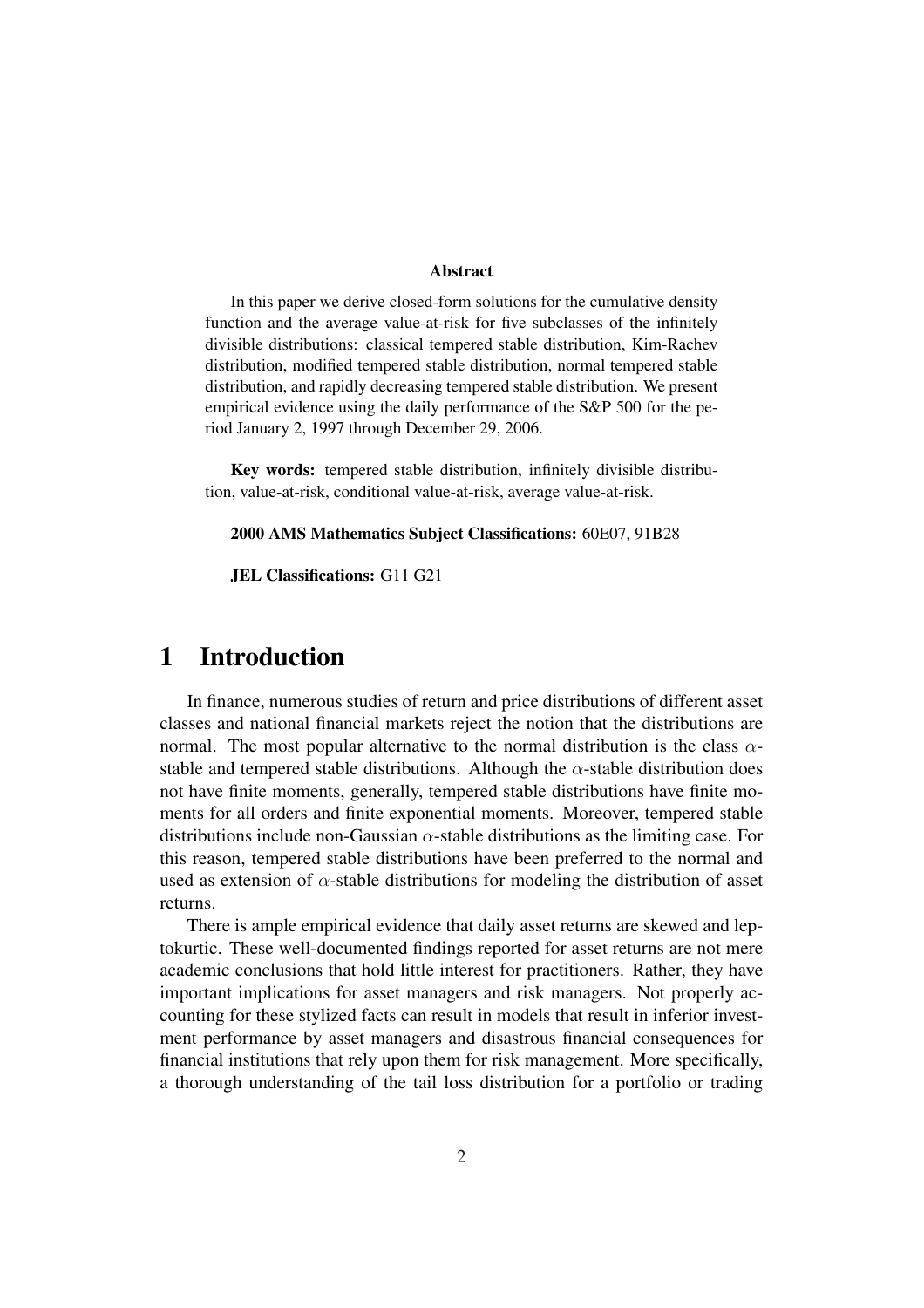position is critical for the design of stress tests. The failure of stress tests in identifying potential losses has been identified by several researchers as the cause of the failure of risk management systems to identify the losses suffered by the major dealers in the subprime mortgage market in 2007−2008. Although the risk management systems of these financial entities were structured such that they were compatible with what was thought to be the historical performance of subprime mortgage returns, they proved to be inadequate because of their failure to focus on the distribution in the tails. Better modeling of asset return distributions is an essential component of stress testing and should be considered in bank stress tests that are currently being formulated by bank regulators.

It is important to mention that random variables with tempered heavy tails, which are still infinitely divisible distributed, retain many of the properties of random variables with the usual heavy tails such as  $\alpha$ -stable random variable (see Grabchak and Samorodnitsky, 2009, Klebanov *et al.*, 2006, and Rachev and Mittnik, 2000).

In particular, risk calculations with tempered heavy tails will have much in common with risk calculations with the usual heavy tails, although they are not identical. In particular, the density functions of a tempered stable random variable and a  $\alpha$ -stable are comparable in the center, even if the tail behavior is slightly different. Furthermore, at level of processes, if the time scale increases, a tempered stable process converges to a Brownian motion, while if the time scale decreases it converges to a  $\alpha$ -stable one. This property seems to be common for financial asset return processes. For this reason, in the class of infinitely divisible distributions we select distribution that belong to the tempered stable family.

The value-at-risk (VaR) measure has been adopted as a standard risk measure in the financial industry. Nevertheless, it has a number of well-known limitations as a risk measure. For example it does not satisfy the subadditivity property, and hence VaR is not a coherent risk measure.<sup>1</sup>

The average value-at-risk (AVaR) is the average of VaRs larger than the VaR for a given tail probability.<sup>2</sup> AVaR is a superior alternative to VaR because it satisfies all axioms of coherient risk measures and it is consistent with preference relations of risk-averse investors (see Rachev *et al.*, 2007).<sup>3</sup> Moreover, AVaR is still a coherent measure, while ETL is not. Consequently, in dealing with risk management and portfolio optimization problems, it is important to compute AVaR accurately for non-normal distributions. The closed-form solution for AVaR for

<sup>&</sup>lt;sup>1</sup>The notion of a coherent risk measure was introduced by Artzner et al. (1999).

<sup>&</sup>lt;sup>2</sup>AVaR is also known as conditional value-at-risk (CVaR). See Pflug (2000) and Rockafellar and Uryasev (2000, 2002)

<sup>&</sup>lt;sup>3</sup>AVaR and another popular risk measure, expected tail loss (ETL), coincide if the loss distribution is continuous at the corresponding VaR level. However, if there is discontinuity, then AVaR and ETL differ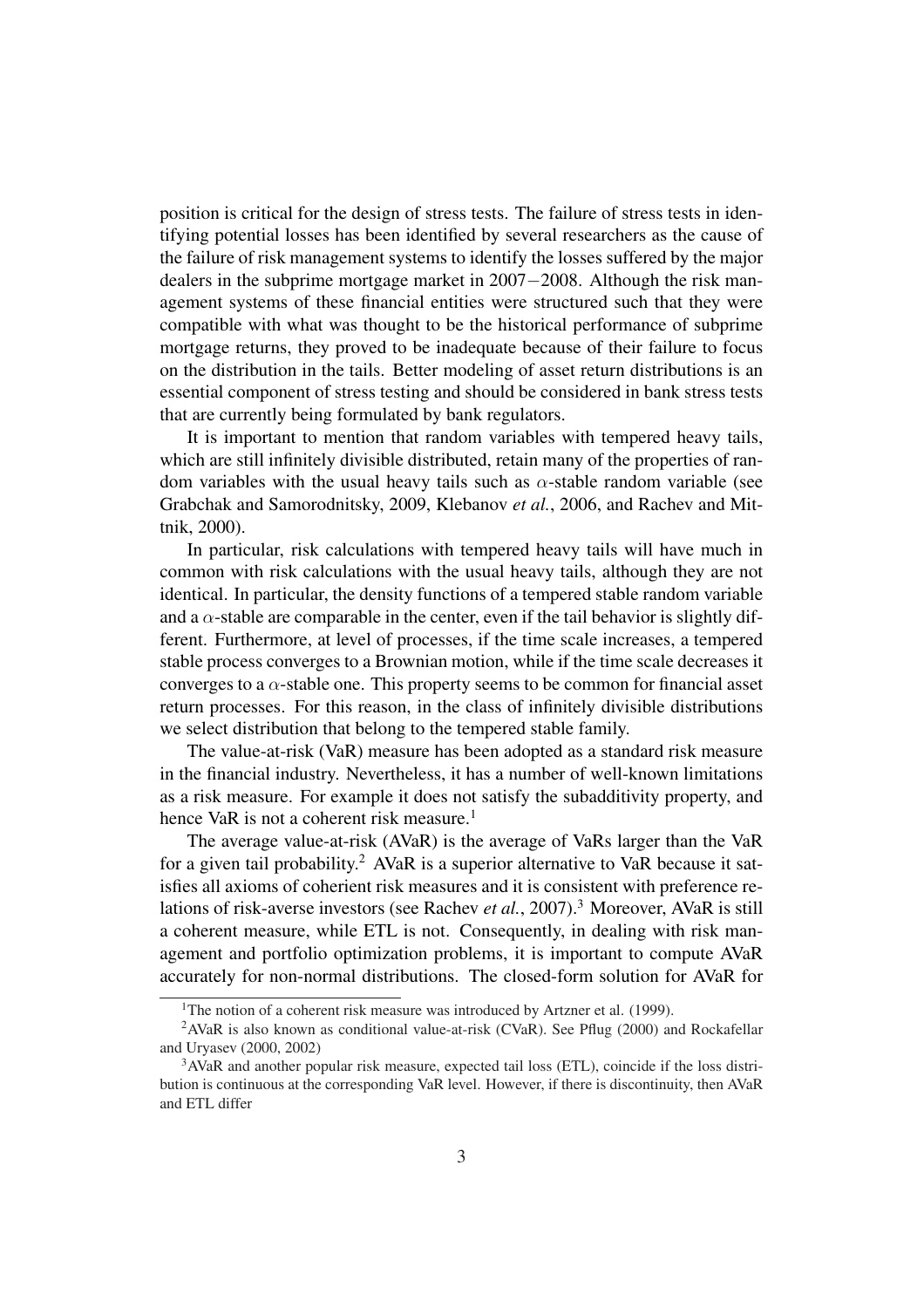the  $\alpha$ -stable distribution and on the skewed-t distribution have been presented by Stoyanov *et al.* (2006) and Dokov *et al.* (2008), respectively. Explicit formulas for VaR and AVaR are of great importance in operational risk assessment because of the need to calculate these risk measures at the extreme tail when the use of Monte Carlo methods is impractical.

In this paper, we develop a closed-form solution for the calculation of the VaR and AVaR on some subclass of infinitely divisible distributions. We apply this formula to five classes of tempered stable distributions, which are a parametric subclass of infinitely divisible distributions. The remainder of this paper is organized as follows. The integral representation of the cumulative density function and the AVaR are presented in Section 2. Section 3 discusses the computational issues. Section 4 reviews the five classes of tempered stable distributions and applies the formula for VaR and AVaR to each class. The empirical results are reported in Section 5. Section 6 summarizes the principal conclusions of the paper.

### 2 VaR and AVaR on infinitely divisible distributions

In this section, the random variable  $X$  represents the loss of a portfolio, and  $F_X(x) = P(X \le x), \bar{F}_X(x) = P(X \ge x), f_X(x) = \frac{d}{dx} F_X(x), \phi_X(u) = E[e^{iuX}]$ stand for the cumulative density function (cdf), the complementary cumulative density function (ccdf), the probability density function (pdf), and the characteristic function (ch.f) of  $X$ , respectively. For convenience, in this paper we denote  $f(x)^{+} = \max(x, 0)$ , and  $\Re(z)$  and  $\Im(z)$  represent the real part and imaginary part of a complex number z, respectively.

We first investigate an integral representation of  $F<sub>X</sub>$ .

Proposition 1. *Suppose a random variable* X *is infinitely divisible. (i) if there is*  $\rho > 0$  *such that*  $|\phi_X(z)| < \infty$  *for all complex z with*  $\Im(z) = \rho$ *, then* 

$$
F_X(x) = \frac{e^{x\rho}}{\pi} \Re \left( \int_0^\infty e^{-ixu} \frac{\phi_X(u+i\rho)}{\rho - ui} du \right), \quad \text{for } x \in \mathbb{R}.
$$
 (1)

*(ii) if there is*  $\rho < 0$  *such that*  $|\phi_X(z)| < \infty$  *for all complex z with*  $\Im(z) = \rho$ *, then* 

$$
\bar{F}_X(x) = \frac{e^{x\rho}}{\pi} \Re \left( \int_0^\infty e^{-ixu} \frac{\phi_X(u+i\rho)}{u i - \rho} du \right), \quad \text{for } x \in \mathbb{R}.
$$
 (2)

*Proof.* (i) By the definition of the cumulative density function, we have

$$
F_X(x) = P(X \le x) = \int_{-\infty}^x f_X(t)dt.
$$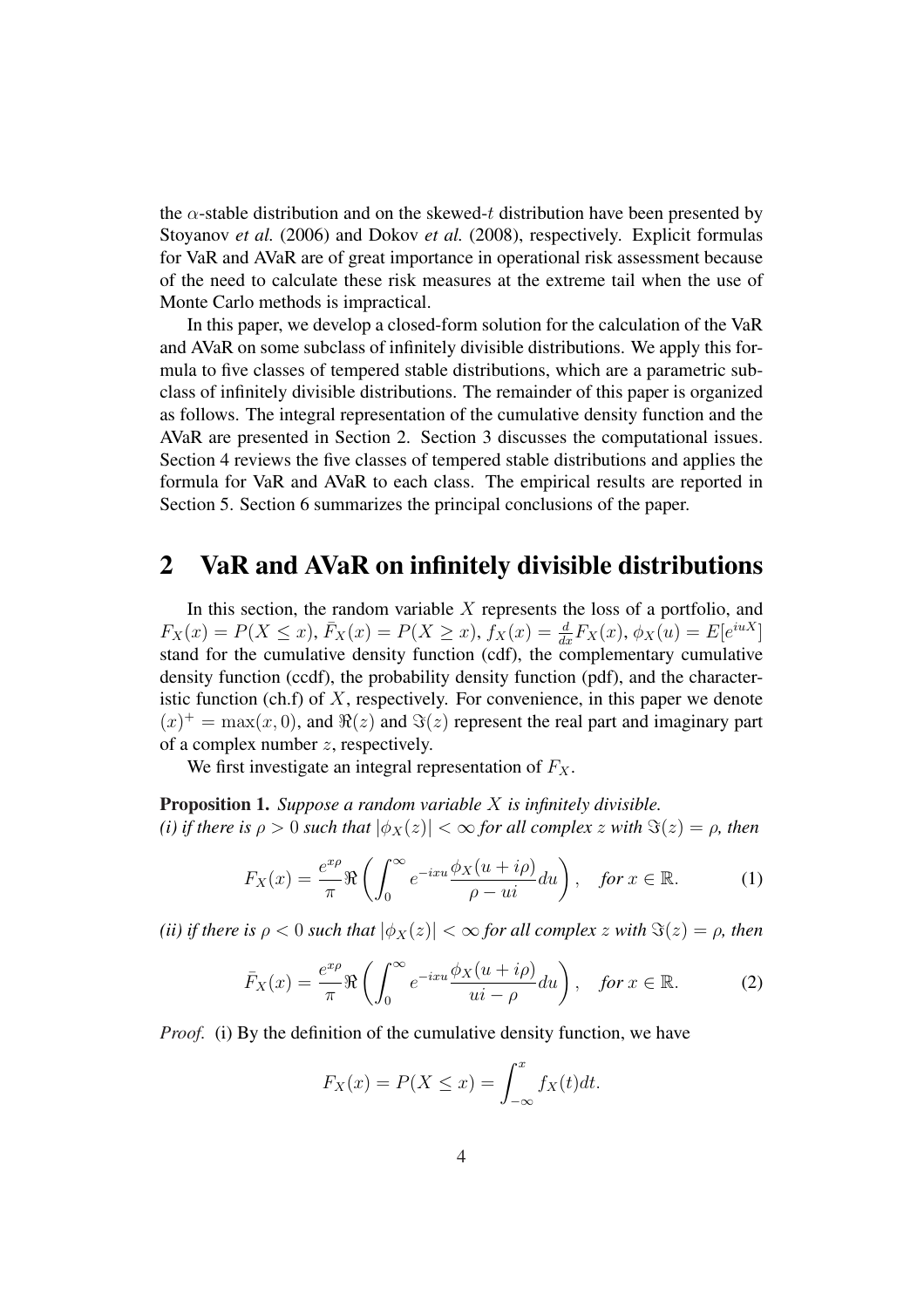The probability density function  $f_X(t)$  can be obtained from the characteristic function  $\phi_X$  by the complex inverse formula (see Doetsch, 1970); that

$$
f_X(t) = \frac{1}{2\pi} \int_{-\infty + i\rho}^{\infty + i\rho} e^{-itz} \phi_X(z) dz,
$$

and we have

$$
F_X(x) = \int_{-\infty}^x \frac{1}{2\pi} \int_{-\infty + i\rho}^{\infty + i\rho} e^{-itz} \phi_X(z) dz dt
$$
  
= 
$$
\frac{1}{2\pi} \int_{-\infty + i\rho}^{\infty + i\rho} \int_{-\infty}^x e^{-itz} dt \, \phi_X(z) dz.
$$

Note that if  $\rho > 0$ , then

$$
\lim_{t \to -\infty} \left| e^{-it(a+i\rho)} \right| = \lim_{t \to \infty} \left| e^{it(a+i\rho)} \right| = \lim_{t \to \infty} e^{-\rho t} = 0, \quad a \in \mathbb{R},
$$

and hence

$$
\int_{-\infty}^{x} e^{-itz} dt = -\frac{1}{iz} \left[ e^{-itz} \right]_{-\infty}^{x} = -\frac{1}{iz} e^{-ixz}
$$

where  $z \in \mathbb{C}$  with  $\Im(z) = \rho$ . Thus, we have

$$
F_X(x) = -\frac{1}{2\pi} \int_{-\infty + i\rho}^{\infty + i\rho} \frac{1}{iz} e^{-ixz} \phi_X(z) dz
$$
  
= 
$$
-\frac{1}{2\pi} \int_{-\infty}^{\infty} \frac{1}{i(u + i\rho)} e^{-ix(u + i\rho)} \phi_X(u + i\rho) du
$$
  
= 
$$
\frac{e^{x\rho}}{2\pi} \int_{-\infty}^{\infty} e^{-ixu} \frac{\phi_X(u + i\rho)}{\rho - iu} du.
$$

Let

$$
g_{\rho}(u) = \frac{\phi_X(u + i\rho)}{\rho - iu},
$$

then we can show that  $g_{\rho}(-u) = g_{\rho}(u)$  with  $u \in \mathbb{R}$ , and hence we have

$$
\int_{-\infty}^{\infty} e^{-ixu} g_{\rho}(u) du = 2\Re\left(\int_{0}^{\infty} e^{-ixu} g_{\rho}(u) du\right).
$$

Therefore we obtain (1).

(ii) By the definition of the complementary cumulative density function and the complex inverse formula, we have

$$
\bar{F}_X(x) = \int_x^{\infty} f_X(t)dt
$$
  
= 
$$
\frac{1}{2\pi} \int_{-\infty + i\rho}^{\infty + i\rho} \int_x^{\infty} e^{-itz} dt \, \phi_X(z)dz.
$$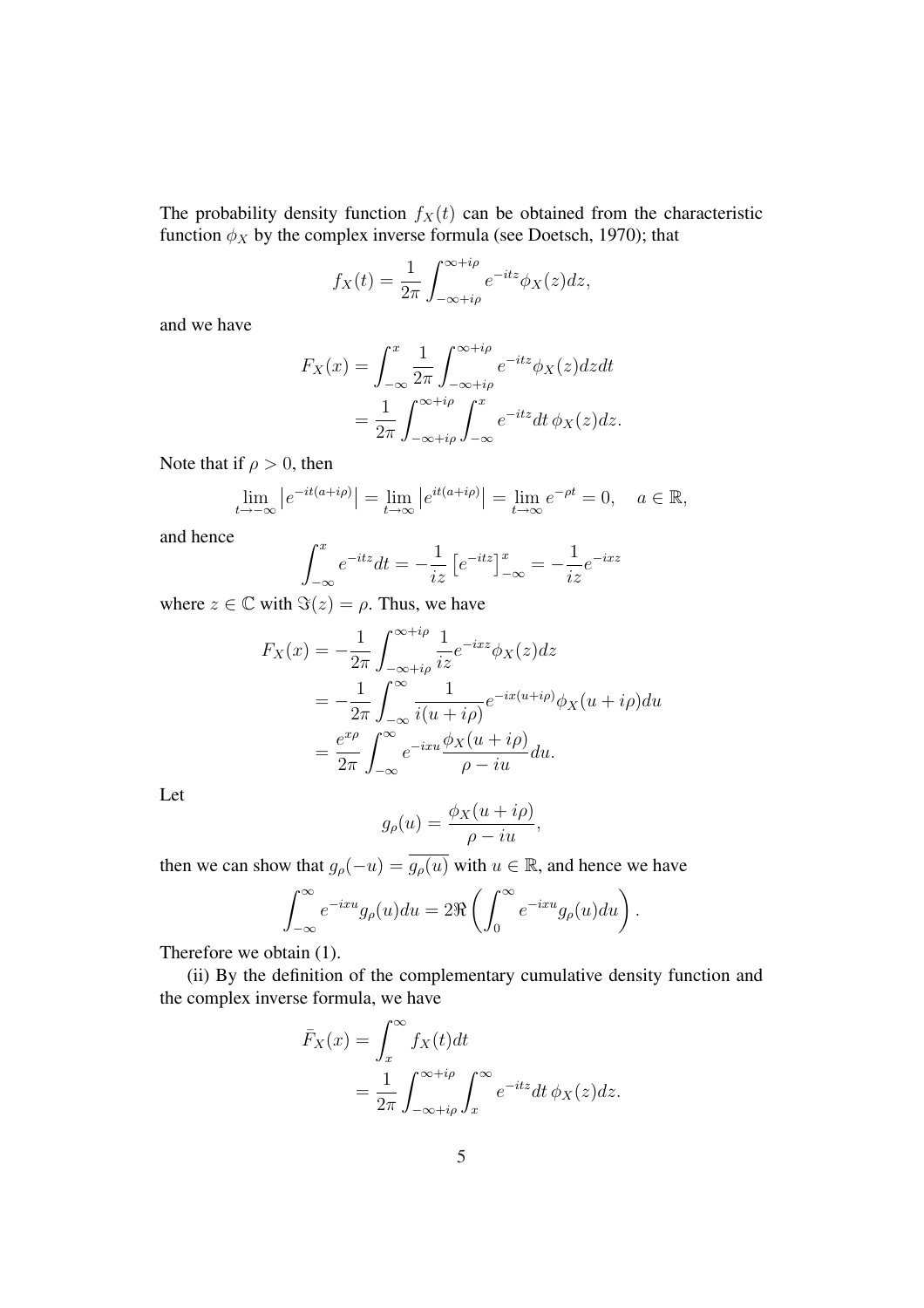Note that if  $\rho < 0$ , then

$$
\lim_{t \to \infty} \left| e^{-it(a+i\rho)} \right| = \lim_{t \to \infty} e^{\rho t} = 0, \quad a \in \mathbb{R},
$$

and hence

$$
\int_{x}^{\infty} e^{-itz} dt = -\frac{1}{iz} \left[ e^{-itz} \right]_{x}^{\infty} = \frac{1}{iz} e^{-ixz}
$$

where  $z \in \mathbb{C}$  with  $\Im(z) = \rho$ . Using similar arguments as in the proof of (i), we can prove (ii).  $\Box$ 

The VaR of X at tail probability  $\varepsilon$  is defined as

$$
VaR_{\varepsilon}(X) = \inf \{ y \in \mathbb{R} : P(X \ge y) \le (1 - \varepsilon) \}
$$
  
= 
$$
\inf \{ y \in \mathbb{R} : F_X(y) \ge \varepsilon \}.
$$

The AVaR at tail probability  $\varepsilon$  is defined as the average of the VaRs which are larger than  $VaR_{\varepsilon}(X)$ , that is

$$
AVaR_{\varepsilon}(X) = \frac{1}{1-\varepsilon} \int_{\varepsilon}^{1} VaR_{t}(X)dt.
$$
 (3)

If the cumulative density function  $F_X(x)$  is continuous, then we have

$$
VaR_{\varepsilon}(X) = F_X^{-1}(\varepsilon) = \bar{F}_X^{-1}(1 - \varepsilon)
$$
\n(4)

and

$$
\int_{\varepsilon}^1 \mathrm{VaR}_t(X) dt = \int_{\varepsilon}^1 F_X^{-1}(t) dt = \int_{F_X^{-1}(\varepsilon)}^{\infty} s dF_X(s) = E\left[X 1_{\{X \ge F_X^{-1}(\varepsilon)\}}\right].
$$

By  $(3)$ , we obtain

$$
\begin{split} \text{AVaR}_{\varepsilon}(X) &= \frac{1}{1-\varepsilon} E\left[X1_{\{X\geq \text{VaR}_{\varepsilon}(X)\}}\right] \\ &= \frac{1}{1-\varepsilon} E[\text{VaR}_{\varepsilon}(X)1_{\{X\geq \text{VaR}_{\varepsilon}(X)\}} + (X - \text{VaR}_{\varepsilon}(X))^+\] \\ &= \text{VaR}_{\varepsilon}(X) + \frac{1}{1-\varepsilon} E[(X - \text{VaR}_{\varepsilon}(X))^+]. \end{split} \tag{5}
$$

In order to obtain the closed-form solution of  $AVaR_{\varepsilon}(X)$  for the infinitely divisible random variable  $X$ , we need the following lemma.

**Lemma 1.** Let  $K \in \mathbb{R}$ . If X is infinitely divisible and there is  $\rho < 0$  such that  $|\phi_X(z)| < \infty$  *for all complex z with*  $\Im(z) = \rho$ *, then* 

$$
E[(X - K)^+] = -\frac{e^{K\rho}}{\pi} \Re \left( \int_0^\infty e^{-iu} \frac{\phi_X(u + i\rho)}{(u + i\rho)^2} du \right). \tag{6}
$$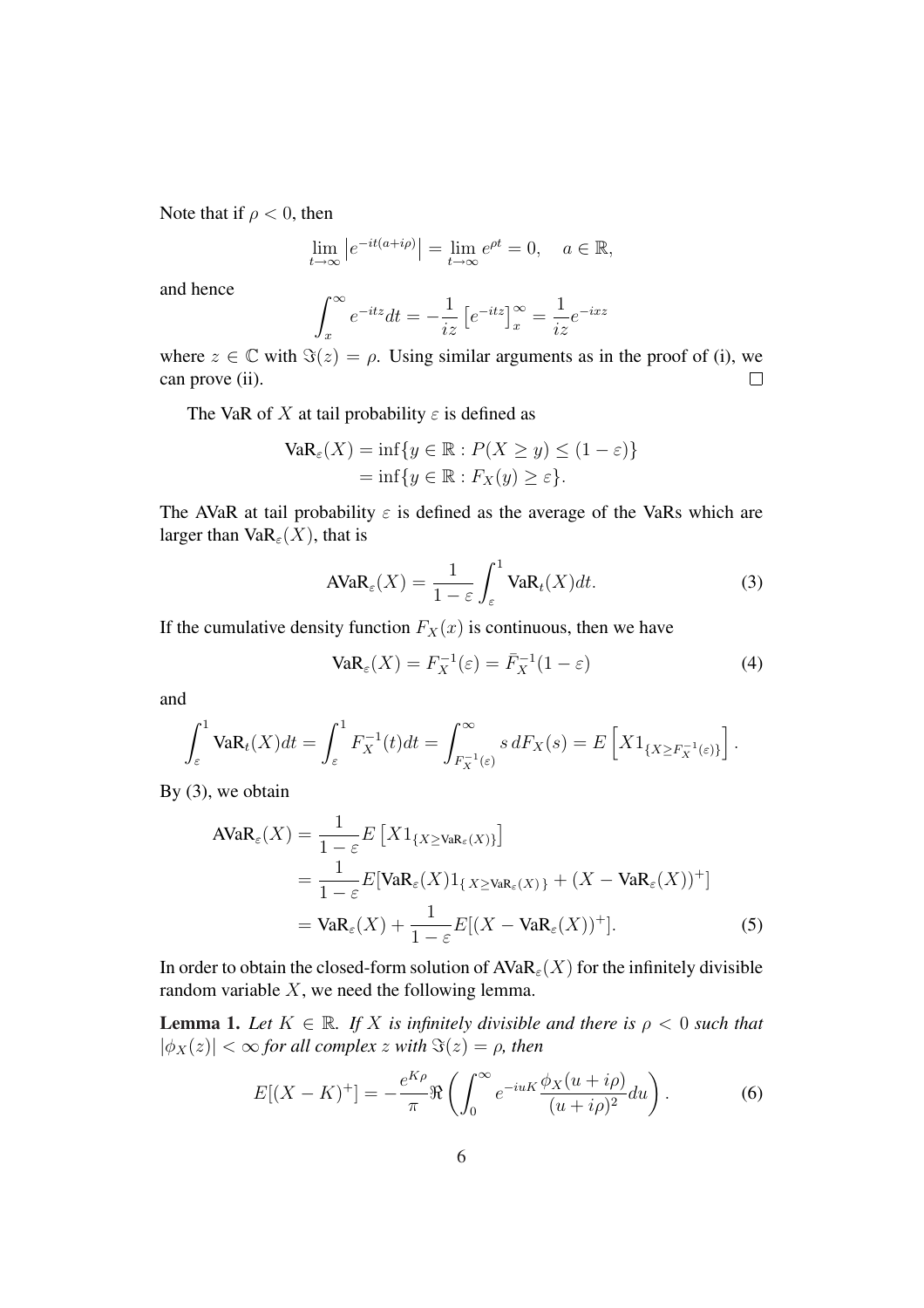*Proof.* Since the characteristic function  $\phi_X(z)$  of X is defined for all complex z with  $\Im(z) = \rho$ , the probability density function  $f_X(x)$  of X is equal to

$$
f_X(x) = \frac{1}{2\pi} \int_{-\infty + i\rho}^{\infty + i\rho} e^{-ixz} \phi_X(z) dz
$$

by the complex inversion formula. Thus we have,

$$
E[(X - K)^+] = \int_K^{\infty} (x - K) f_X(x) dx
$$
  
= 
$$
\int_K^{\infty} (x - K) \frac{1}{2\pi} \int_{-\infty + i\rho}^{\infty + i\rho} e^{-ixz} \phi_X(z) dz dx
$$
  
= 
$$
\frac{1}{2\pi} \int_{-\infty + i\rho}^{\infty + i\rho} \left( \int_K^{\infty} (x - K) e^{-ixz} dx \right) \phi_X(z) dz.
$$

Note that if  $\rho < 0$ , then

$$
\lim_{x \to \infty} \left| \frac{1 + ix(a + i\rho)}{(a + i\rho)^2} e^{-ix(a + i\rho)} - \frac{iK}{(a + i\rho)} e^{-ix(a + i\rho)} \right| = 0,
$$

for  $a \in \mathbb{R}$ . We have

$$
\int_{K}^{\infty} (x - K)e^{-ixz} dx = \left[ \frac{1 + ixz}{z^2} e^{-ixz} - \frac{iK}{z} e^{-ixz} \right]_{K}^{\infty} = -\frac{e^{-iKz}}{z^2}
$$

where  $z \in \mathbb{C}$  with  $\Im(z) = \rho$ . Therefore,

$$
E[(X - K)^+] = -\frac{1}{2\pi} \int_{-\infty + i\rho}^{\infty + i\rho} \frac{e^{-iKz}}{z^2} \phi_X(z) dz.
$$

By using  $u + i\rho$  instead of z, we obtain

$$
E[(X - K)^+] = -\frac{e^{K\rho}}{2\pi} \int_{-\infty}^{\infty} e^{-iKu} \frac{\phi_X(u + i\rho)}{(u + i\rho)^2} du.
$$

Let

$$
h_{\rho}(u) = \frac{\phi_X(u + i\rho)}{(u + i\rho)^2},
$$

then we can show that  $h_{\rho}(-u) = \overline{h_{\rho}(u)}$  with  $u \in \mathbb{R}$ , and hence

$$
\int_{-\infty}^{\infty} e^{-iuK} h_{\rho}(u) du = 2\Re\left(\int_{0}^{\infty} e^{-iuK} h_{\rho}(u) du\right),
$$

which completes the proof.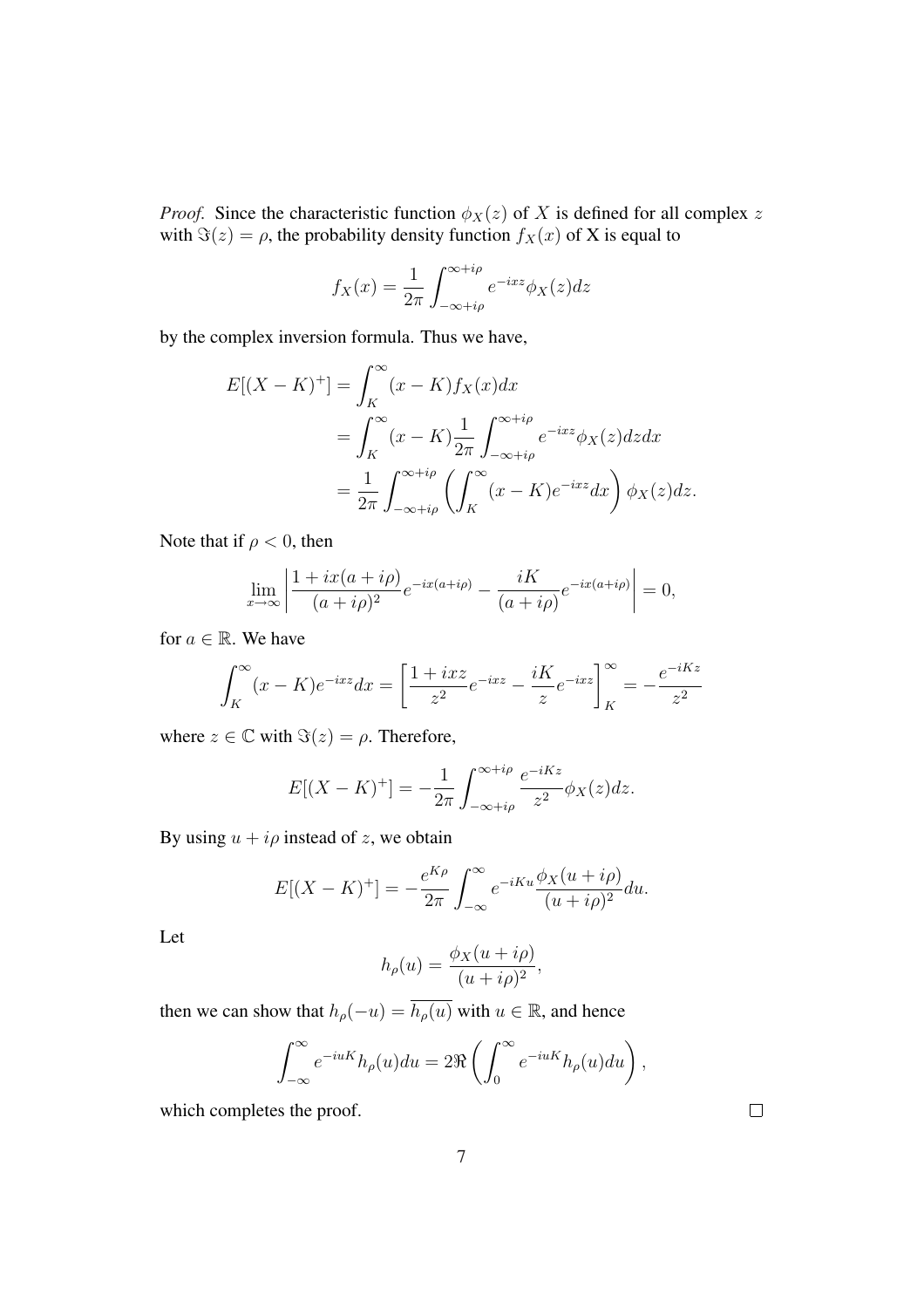By Lemma 1, we obtain the closed-form solution of AVaR for continuous and infinitely divisible random variable as follows:

**Proposition 2.** *Suppose* X *is infinitely divisible and*  $F_X(x)$  *is continuous. If there is*  $\rho < 0$  *such that*  $|\phi_X(u)| < \infty$  *for all u with*  $\Im(u) = \rho$ *, then* 

$$
\begin{split} \text{AVaR}_{\varepsilon}(X) &= \text{VaR}_{\varepsilon}(X) - \frac{e^{\text{VaR}_{\varepsilon}(X)\rho}}{\pi(1-\varepsilon)} \Re \left( \int_0^\infty e^{-iu\text{VaR}_{\varepsilon}(X)} \frac{\phi_X(u+i\rho)}{(u+i\rho)^2} du \right). \end{split} \tag{7}
$$

*Proof.* Equation (5) leads to equation (7) by substituting  $K = \text{VaR}_{\varepsilon}(X)$  into equation (6).  $\Box$ 

In operational risk management, the loss is always positive, and its distribution is right skewed and has a heavy right tail.<sup>4</sup> For this reason, the log-normal and  $\log-\alpha$ -stable random variable have been often used to model operational loss. We will derive the closed-form solution of the AVaR for a more general class of distributions, including the log-normal distribution.

Consider a random variable Y such that  $log Y$  is infinitely divisible. Then the random variable Y is referred to as the *log infinitely divisible random variable*. Since a normal random variable is infinitely divisible, the log-normal random variable is also log infinitely divisible. Using Proposition 1, we obtain the following corollary.

**Corollary 1.** Assume random variable Y is log infinitely divisible and  $\phi_{\log Y}$  is *the characteristic function of* log Y *.*

*(i) If there is*  $\rho > 0$  *such that*  $|\phi_{\log Y}(z)| < \infty$  *for all complex z with*  $\Im(z) = \rho$ *, then*  $\sqrt{r^{\infty}}$ 

$$
F_Y(y) = \frac{y^{\rho}}{\pi} \Re \left( \int_0^{\infty} y^{-iu} \frac{\phi_{\log Y}(u + i\rho)}{\rho - ui} du \right), \quad y > 0.
$$
 (8)

*(ii) If there is*  $\rho < 0$  *such that*  $|\phi_{\log Y}(z)| < \infty$  *for all complex z with*  $\Im(z) = \rho$ *, then*  $\sqrt{r^{\infty}}$ 

$$
\bar{F}_Y(y) = \frac{y^{\rho}}{\pi} \Re \left( \int_0^{\infty} y^{-iu} \frac{\phi_{\log Y}(u + i\rho)}{ui - \rho} du \right), \quad y > 0.
$$
 (9)

*Proof.* Since

$$
F_Y(y) = \mathbf{P}(Y \le y) = \mathbf{P}(\log Y \le \log y) = F_{\log Y}(\log y), \quad y > 0,
$$

where  $F_{\log Y}$  is the cumulative density function of  $\log Y$ , we can prove (i) and (ii) by substituting  $x = \log y$  into (i) and (ii) of Proposition 1, respectively.  $\Box$ 

 $\overline{a}$ 

<sup>4</sup>See Chernobai *et al.* (2007).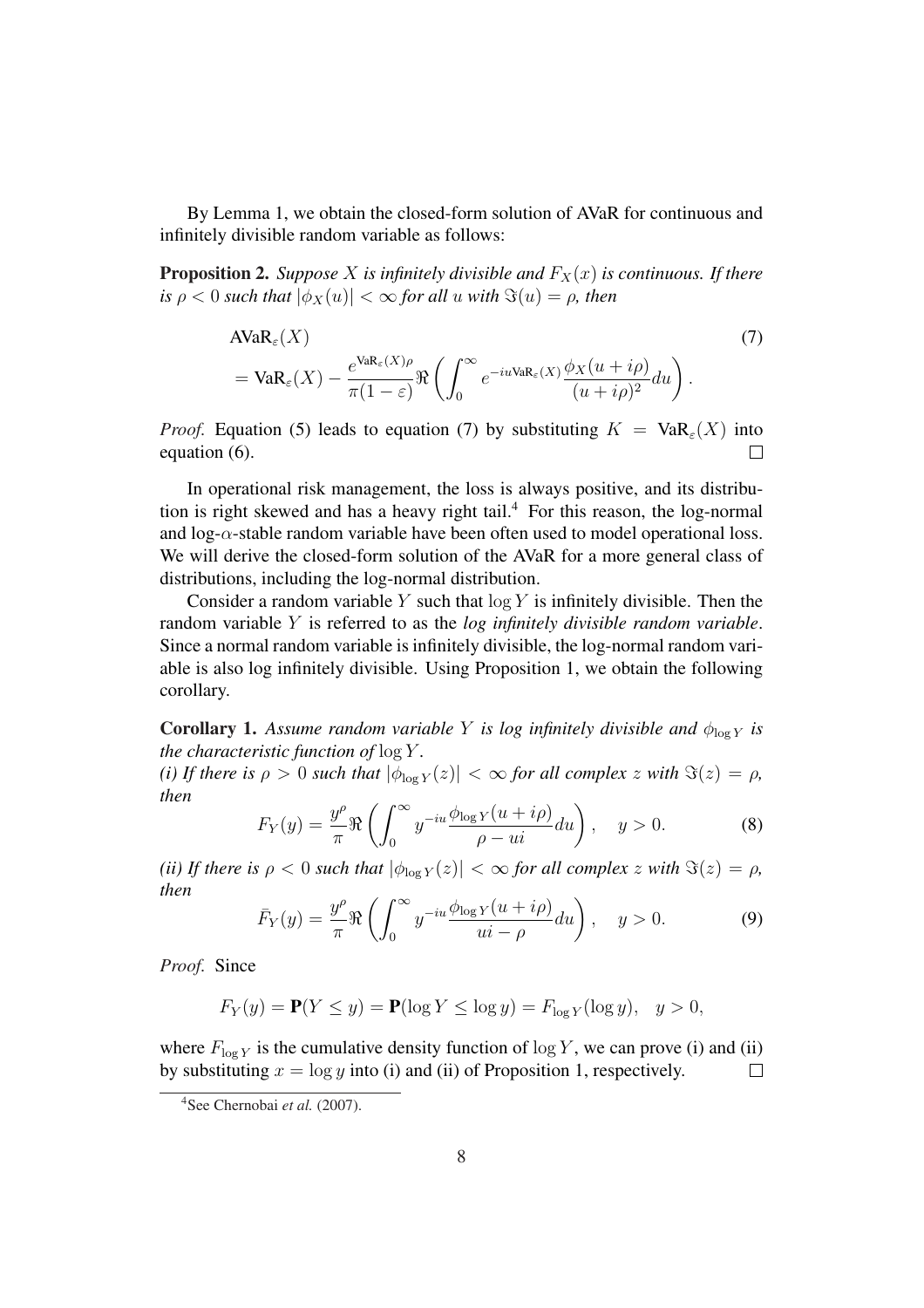If the cumulative density function  $F_Y(y)$  of a log infinitely divisible random variable  $Y$  is continuous, then we have

$$
VaR_{\varepsilon}(Y) = F_Y^{-1}(\varepsilon) = \bar{F}_Y^{-1}(1 - \varepsilon).
$$
 (10)

In order to obtain a closed-form solution of  $AVaR_{\varepsilon}(Y)$  for the log infinitely divisible random variable  $Y$ , we need the following lemma.

**Lemma 2.** Assume random variable Y is the log infinitely divisible and  $\phi_{\log Y}$  is *the characteristic function of*  $\log Y$ *. If there is*  $\rho < -1$  *such that*  $|\phi_{\log Y}(z)| < \infty$ *for all complex*  $z$  *with*  $\Im(z) = \rho$ *, then* 

$$
E[(Y - K)^+] = -\frac{K^{1+\rho}}{\pi} \Re \left( \int_0^\infty \frac{K^{-iu} \phi_{\log Y}(u + i\rho)}{(u + i\rho)(u + i(1+\rho))} du \right), \tag{11}
$$

*for*  $K > 0$ *.* 

*Proof.* Let  $X = \log Y$ . Since the characteristic function  $\phi_X(z)$  of X is defined for all complex z with  $\Im(z) = \rho$ , the probability density function  $f_X(x)$  of X is equal to

$$
f_X(x) = \frac{1}{2\pi} \int_{-\infty + i\rho}^{\infty + i\rho} e^{-ixz} \phi_X(z) dz
$$

by the complex inversion formula. Thus we have,

$$
E[(Y - K)^+] = E[(e^X - K)^+]
$$
  
= 
$$
\int_{\log K}^{\infty} (e^x - K) f_X(x) dx
$$
  
= 
$$
\int_{\log K}^{\infty} (e^x - K) \frac{1}{2\pi} \int_{-\infty + i\rho}^{\infty + i\rho} e^{-ixz} \phi_X(z) dz dx
$$
  
= 
$$
\frac{1}{2\pi} \int_{-\infty + i\rho}^{\infty + i\rho} \left( \int_{\log K}^{\infty} (e^x - K) e^{-ixz} dx \right) \phi_X(z) dz.
$$

Note that if  $\rho < -1$ , then

$$
\lim_{x \to \infty} \left| \frac{e^{(1 - i(a + i\rho))x}}{1 - i(a + i\rho)} + \frac{Ke^{-i(a + i\rho)x}}{i(a + i\rho)} \right| = 0,
$$

for  $a \in \mathbb{R}$ . We have

$$
\int_{\log K}^{\infty} (e^x - K)e^{-ixz} dx = \left[ \frac{e^{(1-iz)x}}{1-iz} + \frac{Ke^{-izx}}{iz} \right]_{\log K}^{\infty} = -\frac{K^{1-iz}}{z(i+z)},
$$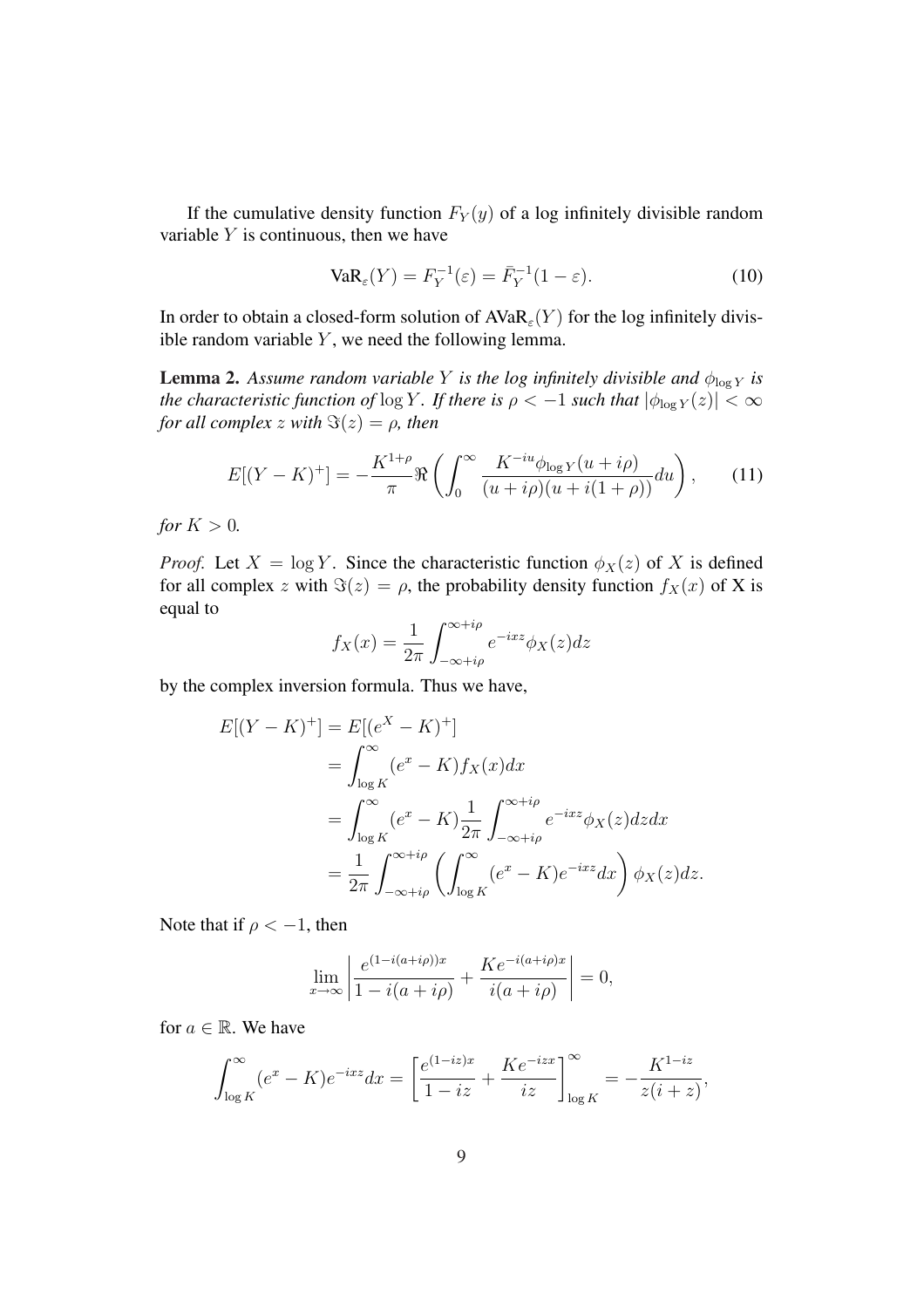where  $z \in \mathbb{C}$  with  $\Im(z) = \rho$ . Therefore,

$$
E[(Y - K)^+] = -\frac{1}{2\pi} \int_{-\infty + i\rho}^{\infty + i\rho} \frac{K^{1 - iz}}{z(i + z)} \phi_X(z) dz.
$$

By using  $u + i\rho$  instead of z, we obtain

$$
E[(Y - K)^+] = -\frac{K}{2\pi} \int_{-\infty}^{\infty} \frac{K^{-i(u+i\rho)}\phi_X(u+i\rho)}{(u+i\rho)(u+i(1+\rho))} du
$$
  
=  $-\frac{K^{1+\rho}}{2\pi} \int_{-\infty}^{\infty} \frac{K^{-iu}\phi_X(u+i\rho)}{(u+i\rho)(u+i(1+\rho))} du.$ 

Let

$$
h_{\rho}(u) = \frac{K^{-iu}\phi_X(u+i\rho)}{(u+i\rho)(u+i(1+\rho))},
$$

then we can show that  $h_{\rho}(-u) = \overline{h_{\rho}(u)}$  with  $u \in \mathbb{R}$ , and hence

$$
\int_{-\infty}^{\infty} h_{\rho}(u) du = 2\Re\left(\int_{0}^{\infty} h_{\rho}(u) du\right),
$$

 $\Box$ 

which completes the proof.

**Proposition 3.** Let Y be a log infinitely divisible random variable, and  $F<sub>Y</sub>$  and  $\phi_{\log Y}$  *be the cumulative density function of* Y *and the characteristic function of* log Y, respectively. If  $F_Y(x)$  is continuous for  $x > 0$  and there is  $\rho < -1$  such *that*  $|\phi_{\log Y}(u)| < \infty$  *for all u with*  $\Im(u) = \rho$ *, then* 

$$
\begin{split} \text{AVaR}_{\varepsilon}(Y) &= \text{VaR}_{\varepsilon}(Y) - \frac{(\text{VaR}_{\varepsilon}(Y))^{1+\rho}}{\pi(1-\varepsilon)} \Re \left( \int_0^\infty \frac{(\text{VaR}_{\varepsilon}(Y))^{-iu} \phi_{\log Y}(u+i\rho)}{(u+i\rho)(u+i(1+\rho))} du \right). \end{split} \tag{12}
$$

*Proof.* Equation (5) leads to equation (12) by substituting  $K = VaR_{\epsilon}(Y)$  into equation (11).  $\Box$ 

# 3 Computational issues

According to Proposition 1, the cumulative density function and the complementary cumulative density function of an infinitely divisible random variable X are equal to

$$
F_X(x) = \frac{e^{x\rho}}{\pi} \Re \left( \int_0^\infty e^{-ixu} g_1(u) du \right),
$$
  

$$
\bar{F}_X(x) = \frac{e^{x\rho}}{\pi} \Re \left( \int_0^\infty e^{-ixu} g_2(u) du \right),
$$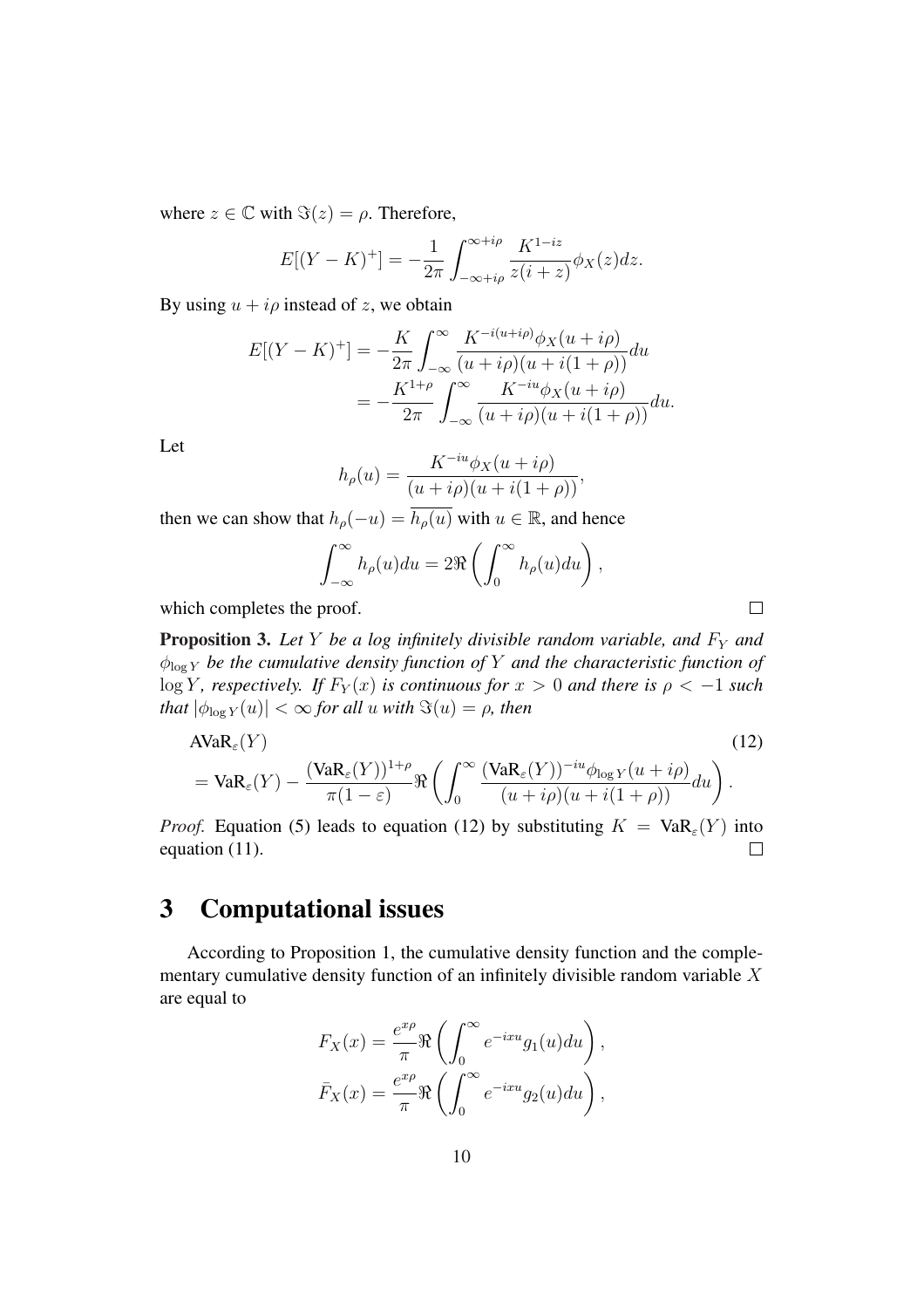where

$$
g_1(u) = \frac{\phi_X(u + i\rho)}{\rho - ui}
$$
 and 
$$
g_2(u) = \frac{\phi_X(u + i\rho)}{ui - \rho}.
$$

By Proposition 2, AVaR of  $X$  is also obtained by

$$
\text{AVaR}_{\varepsilon}(X) = x - \frac{e^{x\rho}}{\pi(1-\varepsilon)} \Re \left( \int_0^\infty e^{-iux} g_3(u) du \right),
$$

where  $x = VaR_{\epsilon}(X)$  and

$$
g_3(u) = \frac{\phi_X(u + i\rho)}{(u + i\rho)^2}.
$$

By Proposition 3, AVaR of a log infinitely divisible random variable  $Y$  is also obtained by

$$
\text{AVaR}_{\varepsilon}(Y) = e^x - \frac{e^{x(1-\rho)}}{\pi(1-\varepsilon)} \Re \left( \int_0^\infty e^{-iux} g_4(u) du \right),
$$

where  $x = \log \text{VaR}_{\epsilon}(Y)$  and

$$
g_4(u) = \frac{\phi_X(u + i\rho)}{(u + i\rho)(u + i(1 + \rho))}.
$$

Therefore, we can obtain the cumulative density function, the complementary cumulative density function, and AVaR, if we can compute the integral

$$
\hat{g}(x) := \int_0^\infty e^{-ixu} g(u) du.
$$

If  $x_j = \frac{2\pi j}{N\Delta u}, j = 0, 1, 2, \cdots, N-1$  for sufficiently large positive integer N and sufficiently small positive real value  $\Delta u$ , then  $\hat{q}(x_i)$  can be approximated by

$$
\hat{g}(x_j) \approx \sum_{n=0}^{N-1} e^{-ix_j(n\Delta u)} g(n\Delta u) \Delta u = \sum_{n=0}^{N-1} w^{nj} g_n,
$$

where  $w = e^{-2\pi i/N}$  and  $g_n = g(n\Delta u)\Delta u$ . If  $x \in (x_j, x_{j+1})$ , then  $\hat{g}(x)$  is obtained by the interpolation between  $\hat{g}(x_j)$  and  $\hat{g}(x_{j+1})$ . The approximation  $\sum_{n=0}^{N-1} w^{nj} g_n$ is calculated efficiently using the fast Fourier transform (FFT) method. The FFT method is implemented by many numerical software packages.

The value  $\text{Var}_{\varepsilon}(X) = \overline{F}_X^{-1}(1-\varepsilon)$  is a solution to the following equation:

$$
\bar{F}_X(x) + \varepsilon - 1 = 0.
$$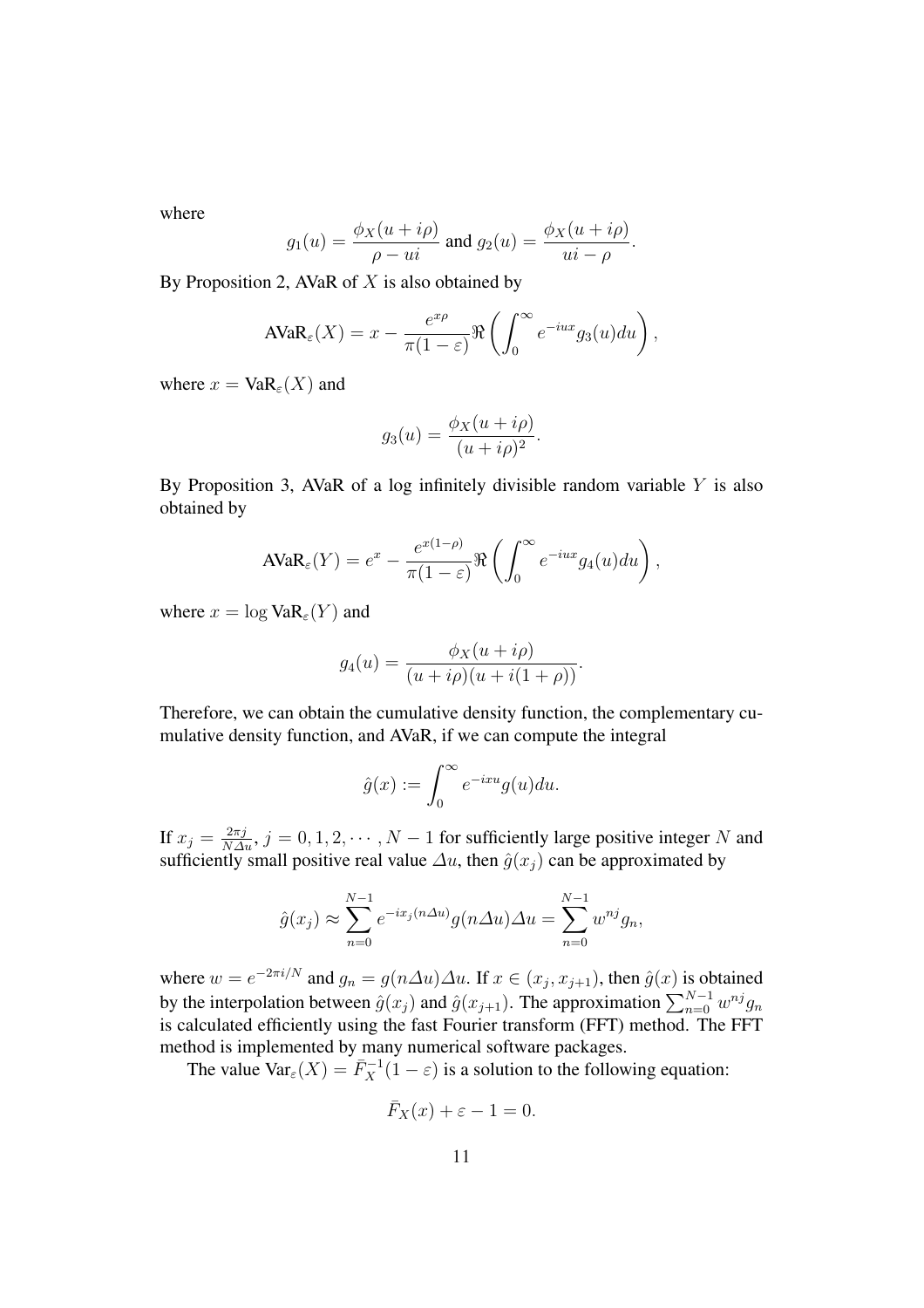We can find the solution by various numerical methods such as the Newton-Raphson method. Using Newton-Raphson method, we iterate the following

$$
x_{i+1} = x_i + \frac{\bar{F}_X(x_i) + \varepsilon - 1}{\bar{F}_X'(x_i)},
$$

until the relative error between  $x_i$  and  $x_{i+1}$  becomes sufficiently small. In this case,  $\overline{F}_X'(x_i) = -f_X(x_i)$  is the pdf of X, and it can be obtained numerically. The Newton-Raphson method is also implemented by many numerical software packages.

### 4 Tempered Stable Distributions

In this section, we present five subclasses of infinitely divisible distributions for modeling a portfolio loss distribution: classical tempered stable distribution, Kim-Rachev distribution, modified tempered stable distribution, normal tempered stable distribution, and rapidly decreasing tempered stable distribution. In the literature, these distributions have been referred to as tempered stable distributions. In general, these distributions do not have closed-form solution for the probability density function. Instead, they are defined by their characteristic functions.

Below we will let a random variable  $X$  denote a tempered stable distributed random variable. Consider a random variable  $Y$  such that  $\log Y$  is a tempered stable distribution. Then the random variable Y is referred to as the *log tempered stable random variable*.

### 4.1 Classical Tempered Stable Distribution

Let  $\alpha \in (0, 2), C, \lambda_+, \lambda_- > 0$ , and  $m \in \mathbb{R}$ . X is said to follow the classical tempered stable (CTS) distribution  $<sup>5</sup>$  if the characteristic function of X is given by</sup>

$$
\phi_{\text{crs}}(u) := \phi_X(u)
$$
  
=  $\exp(ium - iu C \Gamma(1 - \alpha)(\lambda_+^{\alpha - 1} - \lambda_-^{\alpha - 1})$   
+  $C \Gamma(-\alpha)((\lambda_+ - iu)^{\alpha} - \lambda_+^{\alpha} + (\lambda_- + iu)^{\alpha} - \lambda_-^{\alpha})),$ 

and we denote  $X \sim \text{CTS}(\alpha, C, \lambda_+, \lambda_-, m)$ . The mean of X is m, and cumulants  $c_n(X) = \frac{d^n}{du^n} \log \phi_X(u)|_{u=0}$  of X are

$$
c_n(X) = C\Gamma(n-\alpha)(\lambda_+^{\alpha-n} + (-1)^n \lambda_-^{\alpha-n}),
$$

for  $n = 2, 3, \cdots$ .

<sup>&</sup>lt;sup>5</sup>See Koponen (1995), Boyarchenko and Levendorski<sup>i</sup> (2000), and Carr *et al.* (2002).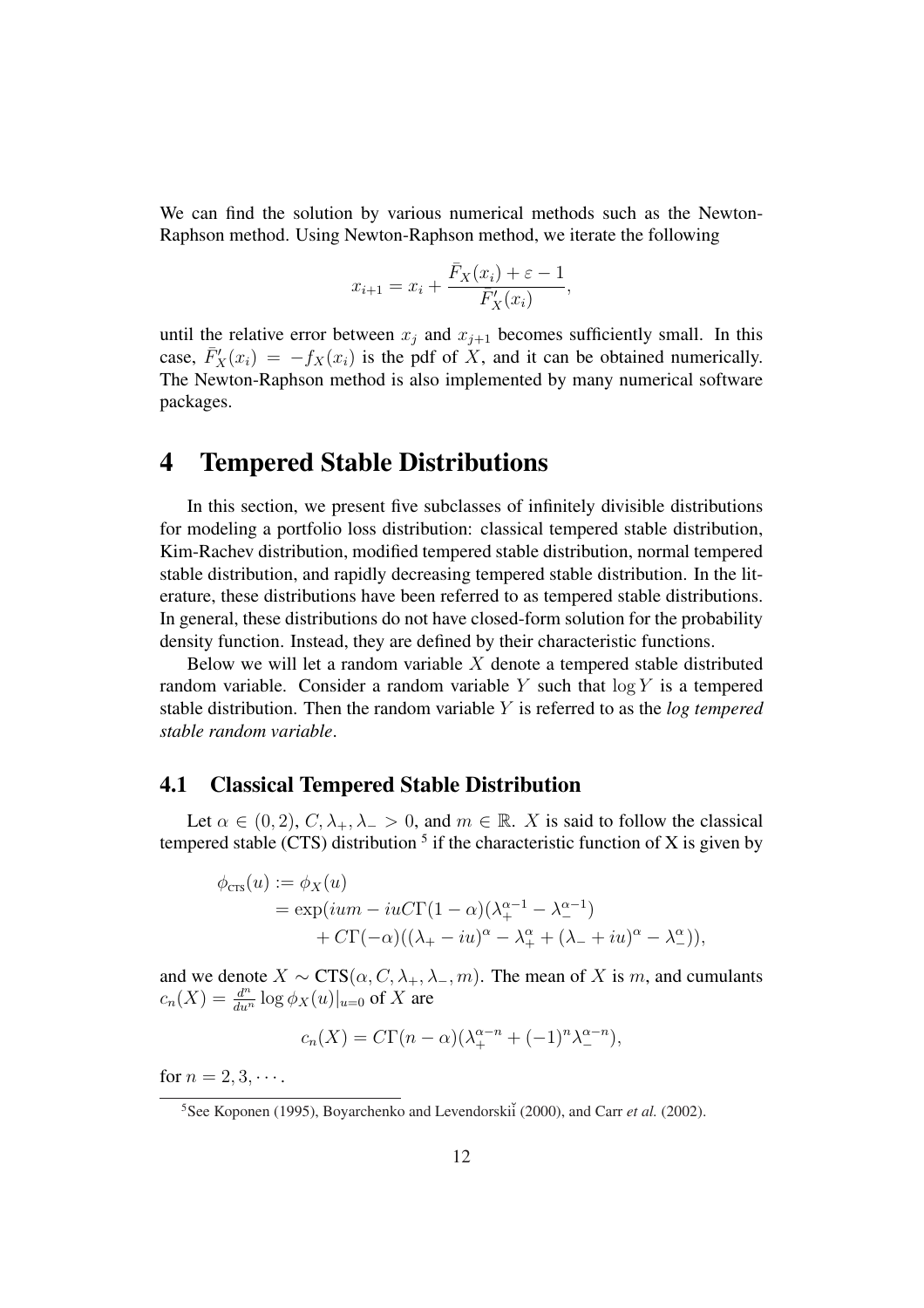By analytic continuation in complex analysis, the function  $\phi_{\text{crs}}(u)$  can be extended analytically to the region  $\{z \in \mathbb{C} : \Im(z) \in (-\lambda_+, \lambda_-)\}\$ , that is  $|\phi_{\text{crs}}(z)| <$  $\infty$  for all complex z with  $\Im(z) \in (-\lambda_+, \lambda_-)$ . Therefore, there exists  $\rho < 0$  such that  $|\phi_{\text{crs}}(z)| < \infty$  for all complex z with  $\Im(z) = \rho$ . Hence,  $\bar{F}_X(x)$ ,  $\text{VaR}_{\varepsilon}(X)$ , and  $AVaR_{\varepsilon}(X)$  are obtained by Proposition 1, equation (4), and Proposition 2 as follows:

$$
\begin{split} \bar{F}_{\text{CTS}}(x) &:= \bar{F}_X(x) = \frac{e^{x\rho}}{\pi} \Re \left( \int_0^\infty e^{-ixu} \frac{\phi_{\text{CTS}}(u+i\rho)}{ui-\rho} du \right), \\ \text{VaR}_{\text{crs}}(\varepsilon) &:= \text{VaR}_{\varepsilon}(X) = \bar{F}_{\text{crs}}^{-1} (1-\varepsilon), \\ \text{AVaR}_{\text{crs}}(\varepsilon) &:= \text{AVaR}_{\varepsilon}(X) \\ &= \text{VaR}_{\text{crs}}(\varepsilon) - \frac{e^{\rho \text{VaR}_{\text{crs}}(\varepsilon)}}{\pi (1-\varepsilon)} \Re \left( \int_0^\infty e^{-iu\text{VaR}_{\text{crs}}(\varepsilon)} \frac{\phi_{\text{crs}}(u+i\rho)}{(u+i\rho)^2} du \right), \end{split}
$$

for  $-\lambda_+ < \rho < 0$ .

If a random variable  $Y$  is a log infinitely divisible distribution such that

$$
\log Y \sim \text{CTS}(\alpha, C, \lambda_+, \lambda_-, m),
$$

then Y is referred to as a *log-CTS random variable*. If  $\lambda_+ > 1$ , then there exists  $\rho < -1$  such that  $|\phi_{\text{crs}}(z)| < \infty$  for all complex z with  $\Im(z) = \rho$ . Hence,  $\overline{F}_Y(x)$ , Va $\overline{R}_{\varepsilon}(Y)$ , and AVa $\overline{R}_{\varepsilon}(Y)$  are obtained by Corollary 1, equation (10), and Proposition 3 as follows:

$$
\bar{F}_{\text{logCTS}}(y) := \bar{F}_Y(y) = \frac{y^{\rho}}{\pi} \Re \left( \int_0^{\infty} y^{-iu} \frac{\phi_{\text{crs}}(u + i\rho)}{ui - \rho} du \right), \quad y > 0,
$$
  

$$
\text{VaR}_{\text{logcrs}}(\varepsilon) := \text{VaR}_{\varepsilon}(Y) = \bar{F}_{\text{logcrs}}^{-1} (1 - \varepsilon),
$$

for  $-\lambda_+ < \rho < 0$ , and

$$
\begin{split} &\text{AVaR}_{\text{logcrs}}(\varepsilon) := \text{AVaR}_{\varepsilon}(Y) \\ &= \text{VaR}_{\text{logcrs}}(\varepsilon) - \frac{(\text{VaR}_{\text{logcrs}}(\varepsilon))^{1-\rho}}{\pi(1-\varepsilon)} \Re \left( \int_0^\infty \frac{(\text{VaR}_{\text{logcrs}}(\varepsilon))^{iu} \phi_{\text{crs}}(u+i\rho)}{(u+i\rho)(u+i(1+\rho))} du \right), \end{split}
$$

for  $-\lambda_+ < \rho < -1$ .

### 4.2 Kim-Rachev Distribution

Let  $\alpha \in (0, 2) \setminus \{1\}, \, , \, k_+, k_-, r_+, r_- > 0, p_+, p_- \in \{p > -\alpha \mid p \neq -1, p \neq 0\}$ 0, and  $m \in \mathbb{R}$ . X is said to follow the Kim-Rachev (KR) distribution<sup>6</sup> if the

<sup>6</sup>See Kim *et al.* (2008a,b).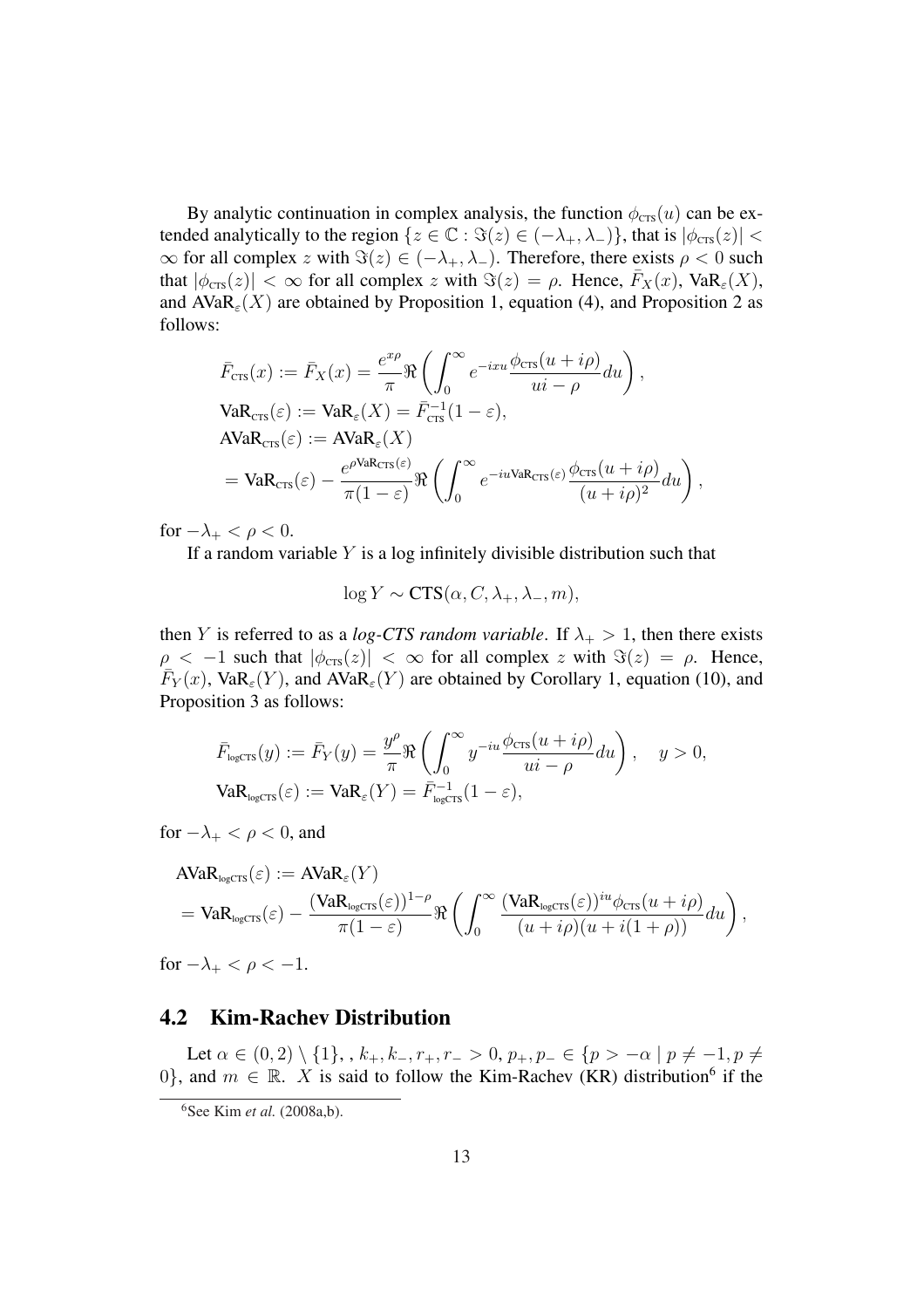characteristic function of  $X$  is given by

$$
\phi_{KR}(u) := \phi_X(u)
$$
  
= exp  $\left( ium - iu\Gamma(1-\alpha) \left( \frac{k_+ r_+}{p_+ + 1} - \frac{k_- r_-}{p_- + 1} \right) + k_+ H(iu; \alpha, r_+, p_+) + k_- H(-iu; \alpha, r_-, p_-) \right)$ 

where

$$
H(x; \alpha, r, p) = \frac{\Gamma(-\alpha)}{p} \left( {}_2F_1(p, -\alpha; 1+p; rx) - 1 \right)
$$

where  ${}_2F_1$  is the hypergeometric function,<sup>7</sup> and we denote  $X \sim KR(\alpha, k_+, k_-, k_+)$  $r_+, r_-, p_+, p_-, m$ . The mean of X is m, and cumulants of X are

$$
c_n(X) = \Gamma(n - \alpha) \left( \frac{k_+ r_+^n}{p_+ + n} + (-1)^n \frac{k_- r_-^n}{p_- + n} \right),
$$

for  $n = 2, 3, \cdots$ . If  $p_+$  and  $p_-$  approach to the infinite, then KR distribution converges to the CTS distribution.

The function  $\phi_{KR}(u)$  can be extended analytically to the region  $\{z \in \mathbb{C} :$  $\Im(z) \in (-r_+^{-1}, r_-^{-1})\}.$  Therefore, there exists  $\rho < 0$  such that  $|\phi_{KR}(z)| < \infty$ for all complex z with  $\Im(z) = \rho$ . Hence,  $\bar{F}_X(x)$ , VaR<sub> $\epsilon$ </sub>(X), and AVaR<sub> $\epsilon$ </sub>(X) are obtained by Proposition 1, equation (4), and Proposition 2 as follows:

$$
\begin{split} \bar{F}_{\text{KR}}(x) &:= \bar{F}_{X}(x) = \frac{e^{x\rho}}{\pi} \Re \left( \int_{0}^{\infty} e^{-ixu} \frac{\phi_{\text{KR}}(u+i\rho)}{u i - \rho} du \right), \\ \text{VaR}_{\text{KR}}(\varepsilon) &:= \text{VaR}_{\varepsilon}(X) = \bar{F}_{\text{KR}}^{-1} (1 - \varepsilon), \\ \text{AVaR}_{\text{KR}}(\varepsilon) &:= \text{AVaR}_{\varepsilon}(X) \\ &= \text{VaR}_{\text{KR}}(\varepsilon) - \frac{e^{\rho \text{VaR}_{\text{KR}}(\varepsilon)}}{\pi (1 - \varepsilon)} \Re \left( \int_{0}^{\infty} e^{-iu \text{VaR}_{\text{KR}}(\varepsilon)} \frac{\phi_{\text{KR}}(u+i\rho)}{(u+i\rho)^2} du \right), \end{split}
$$

for  $-r_+^{-1} < \rho < 0$ .

If  $Y$  is a log infinitely divisible random variable such that

$$
\log Y \sim \text{KR}(\alpha, k_+, k_-, r_+, r_-, p_+, p_-, m)
$$

then Y is referred to as a *log-KR random variable*. If  $1/r_{+} > 1$ , then there exists  $\rho < -1$ , such that  $|\phi_{KR}(z)| < \infty$  for all complex z with  $\Im(z) = \rho$ . Hence,

<sup>7</sup>See Andrews (1998).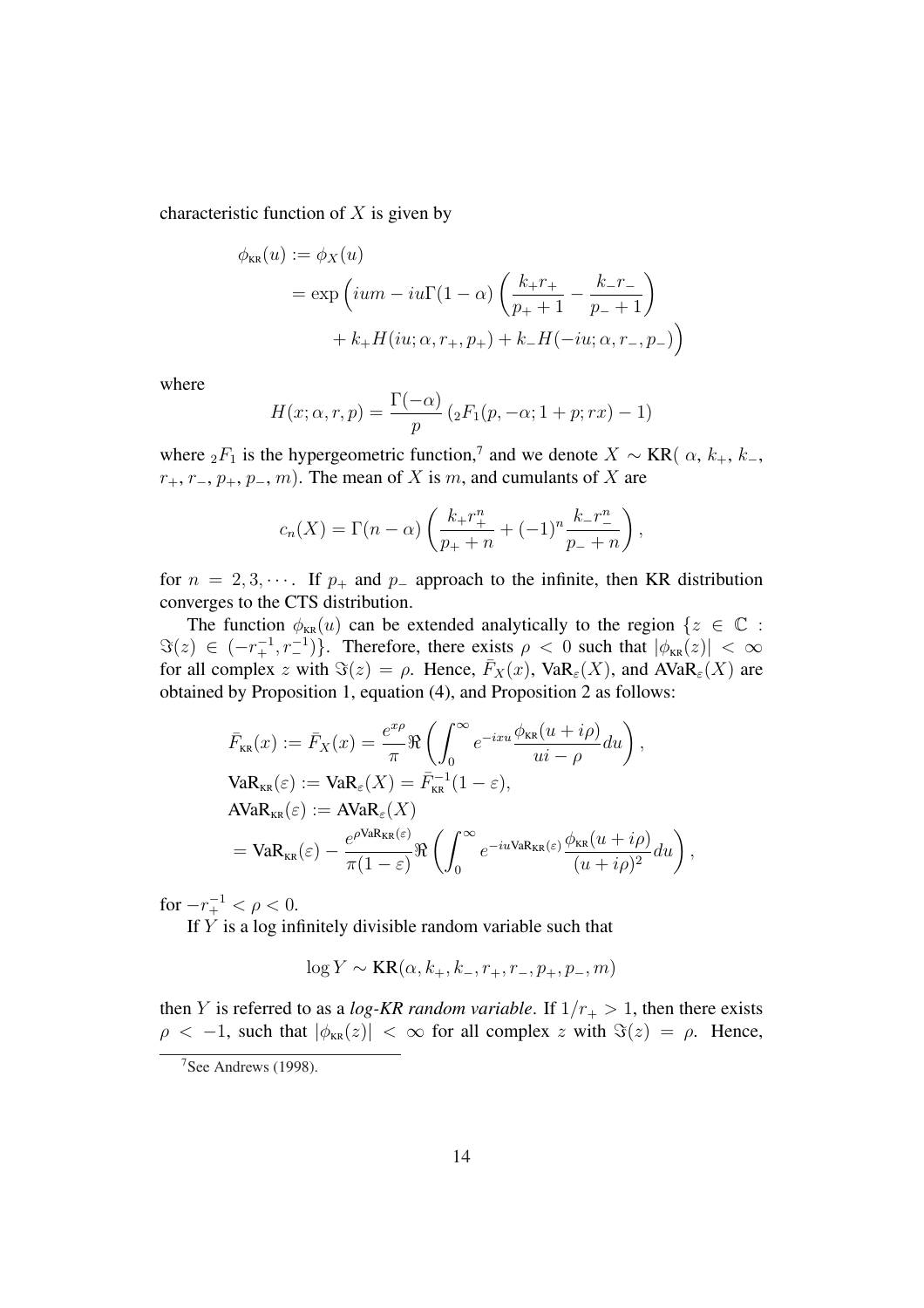$\bar{F}_Y(x)$ , Va $\mathsf{R}_{\varepsilon}(Y)$ , and AVa $\mathsf{R}_{\varepsilon}(Y)$  are obtained by Corollary 1, equation (10), and Proposition 3 as follows:

$$
\bar{F}_{\text{logKR}}(y) := \bar{F}_Y(y) = \frac{y^{\rho}}{\pi} \Re \left( \int_0^{\infty} y^{-iu} \frac{\phi_{\text{KR}}(u + i\rho)}{ui - \rho} du \right), \quad y > 0,
$$
  

$$
\text{VaR}_{\text{logKR}}(\varepsilon) := \text{VaR}_{\varepsilon}(Y) = \bar{F}_{\text{logKR}}^{-1} (1 - \varepsilon),
$$

for  $-r_+^{-1} < \rho < 0$ , and

$$
\begin{split} &\text{AVaR}_{\text{logKR}}(\varepsilon) := \text{AVaR}_{\varepsilon}(Y) \\ &= \text{VaR}_{\text{logKR}}(\varepsilon) - \frac{(\text{VaR}_{\text{logKR}}(\varepsilon))^{1-\rho}}{\pi(1-\varepsilon)} \Re \left( \int_0^\infty \frac{(\text{VaR}_{\text{logKR}}(\varepsilon))^{iu} \phi_{\text{KR}}(u+i\rho)}{(u+i\rho)(u+i(1+\rho))} du \right), \\ & = 1, \end{split}
$$

for  $-r_+^{-1} < \rho < -1$ .

### 4.3 Modified Tempered Stable Distribution

Let  $\alpha \in (0, 2) \setminus \{1\}$ ,  $C, \lambda_+, \lambda_- > 0$ , and  $m \in \mathbb{R}$ . X is said to follow the modified tempered stable (MTS) distribution<sup>8</sup> if the characteristic function of X is given by

$$
\phi_{MTS}(u) := \phi_X(u)
$$
  
=  $\exp(ium + C(G_R(u; \alpha, C, \lambda_+) + G_R(u; \alpha, C, \lambda_-))$   
+  $iuC(G_I(u; \alpha, \lambda_+) - G_I(u; \alpha, \lambda_-))),$ 

where for  $u \in \mathbb{R}$ ,

$$
G_R(x; \alpha, \lambda) = 2^{-\frac{\alpha+3}{2}} \sqrt{\pi} \Gamma\left(-\frac{\alpha}{2}\right) \left((\lambda^2 + x^2)^{\frac{\alpha}{2}} - \lambda^{\alpha}\right)
$$

and

$$
G_I(x; \alpha, \lambda) = 2^{-\frac{\alpha+1}{2}} \Gamma\left(\frac{1-\alpha}{2}\right) \lambda^{\alpha-1} \left[{}_2F_1\left(1, \frac{1-\alpha}{2}; \frac{3}{2}; -\frac{x^2}{\lambda^2}\right) - 1\right],
$$

and we denote  $X \sim \text{MTS}(\alpha, C, \lambda_+, \lambda_-, m)$ . The mean of X is m, and cumulants of  $X$  are equal to

$$
c_n(X) = 2^{n - \frac{\alpha+3}{2}} C \Gamma\left(\frac{n+1}{2}\right) \Gamma\left(\frac{n-\alpha}{2}\right) (\lambda_+^{\alpha-n} + (-1)^n \lambda_-^{\alpha-n}),
$$

for  $n = 2, 3, \cdots$ .

<sup>8</sup>See Kim *et al.* (2008c).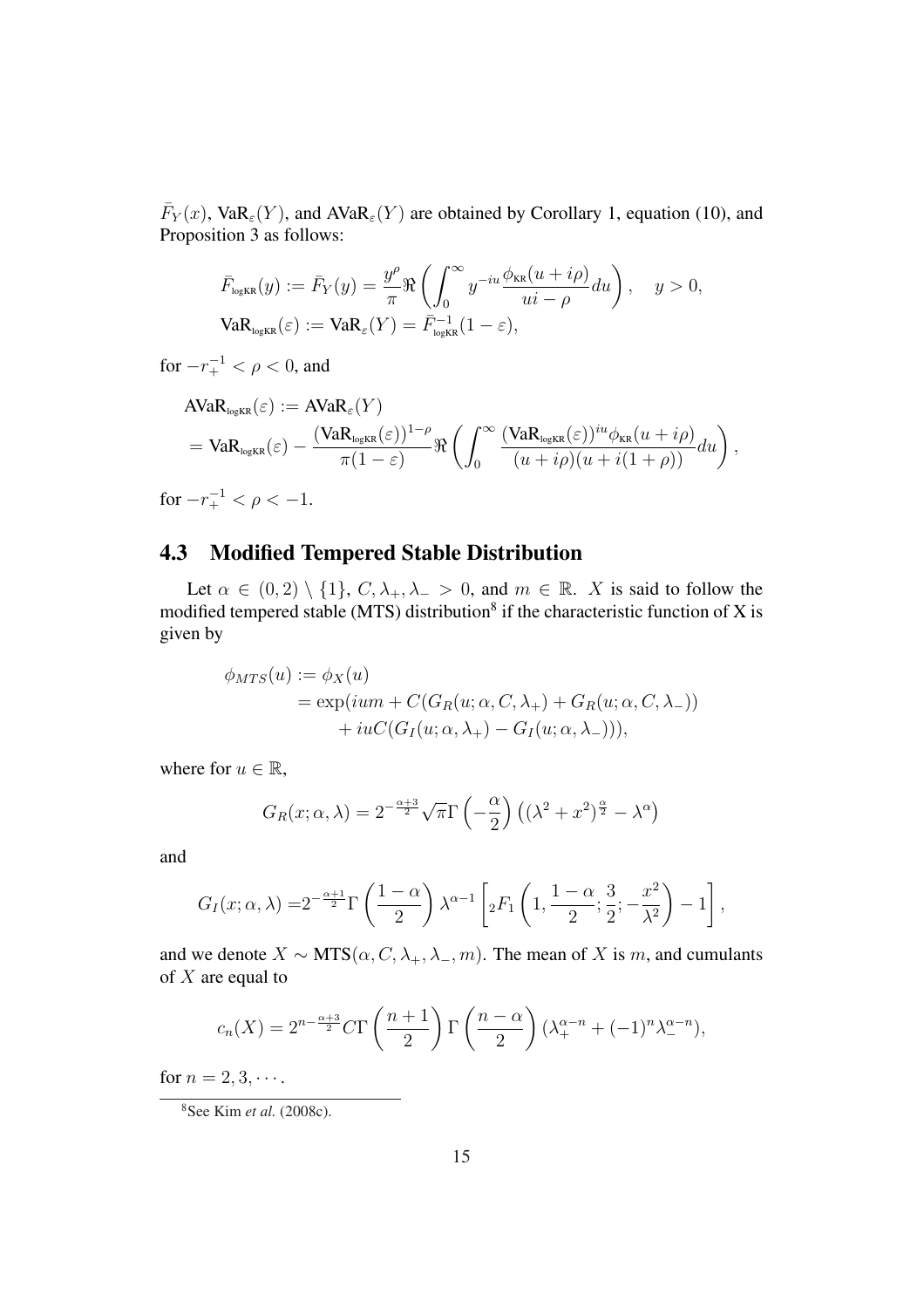The function  $\phi_{MTS}(u)$  can be extended analytically to the region  $\{z \in \mathbb{C} :$  $|\Im(z)| < \min\{\lambda_+, \lambda_-\}\}\$ , that is  $|\phi_{\text{MTS}}(z)| < \infty$  for all complex z with  $|\Im(z)| <$  $\min\{\lambda_+, \lambda_-\}$ . Therefore, there exists  $\rho < 0$  such that  $|\phi_{\text{MTS}}(z)| < \infty$  for all complex z with  $\Im(z) = \rho$ . Hence,  $\bar{F}_X(x)$ , VaR<sub>ε</sub>(X), and AVaR<sub>ε</sub>(X) are obtained by Proposition 1, equation (4), and Proposition 2 as follows:

$$
\begin{split} \bar{F}_{\text{MTS}}(x) &:= \bar{F}_X(x) = \frac{e^{x\rho}}{\pi} \Re \left( \int_0^\infty e^{-ixu} \frac{\phi_{\text{MTS}}(u+i\rho)}{ui-\rho} du \right), \\ \text{VaR}_{\text{MTS}}(\varepsilon) &:= \text{VaR}_{\varepsilon}(X) = \bar{F}_{\text{MTS}}^{-1}(1-\varepsilon), \\ \text{AVaR}_{\text{MTS}}(\varepsilon) &:= \text{AVaR}_{\varepsilon}(X) \\ &= \text{VaR}_{\text{MTS}}(\varepsilon) - \frac{e^{\rho \text{VaR}_{\text{MTS}}(\varepsilon)}}{\pi(1-\varepsilon)} \Re \left( \int_0^\infty e^{-iu\text{VaR}_{\text{MTS}}(\varepsilon)} \frac{\phi_{\text{MTS}}(u+i\rho)}{(u+i\rho)^2} du \right), \end{split}
$$

for  $-\min\{\lambda_+, \lambda_-\} < \rho < 0$ .

If  $Y$  is a log infinitely divisible random variable such that

$$
\log Y \sim \text{MTS}(\alpha, C, \lambda_+, \lambda_-, m),
$$

then Y is referred to as a *log-MTS random variable*. If  $\lambda_+ > 1$  and  $\lambda_- > 1$ , then there exists  $\rho < -1$  such that  $|\phi_{\text{MTS}}(z)| < \infty$  for all complex z with  $\Im(z) = \rho$ . Hence,  $\bar{F}_Y(x)$ , Va $\mathsf{R}_{\varepsilon}(Y)$ , and  $\widehat{\text{AVaR}}_{\varepsilon}(Y)$  are obtained by Corollary 1, equation (10), and Proposition 3 as follows:

$$
\bar{F}_{\text{logMTS}}(y) := \bar{F}_Y(y) = \frac{y^{\rho}}{\pi} \Re \left( \int_0^{\infty} y^{-iu} \frac{\phi_{\text{MTS}}(u + i\rho)}{ui - \rho} du \right), \quad y > 0,
$$
  

$$
\text{VaR}_{\text{logMTS}}(\varepsilon) := \text{VaR}_{\varepsilon}(Y) = \bar{F}_{\text{logMTS}}^{-1}(1 - \varepsilon),
$$

for  $-\min\{\lambda_+, \lambda_-\} < \rho < 0$ , and

$$
\begin{split} &\text{AVaR}_{\text{logMTS}}(\varepsilon) := \text{AVaR}_{\varepsilon}(Y) \\ &= \text{VaR}_{\text{logMTS}}(\varepsilon) - \frac{(\text{VaR}_{\text{logMTS}}(\varepsilon))^{1-\rho}}{\pi(1-\varepsilon)} \Re \left( \int_0^\infty \frac{(\text{VaR}_{\text{logMTS}}(\varepsilon))^{iu} \phi_{\text{MTS}}(u+i\rho)}{(u+i\rho)(u+i(1+\rho))} du \right), \end{split}
$$

for  $-\min\{\lambda_+, \lambda_-\} < \rho < -1$ .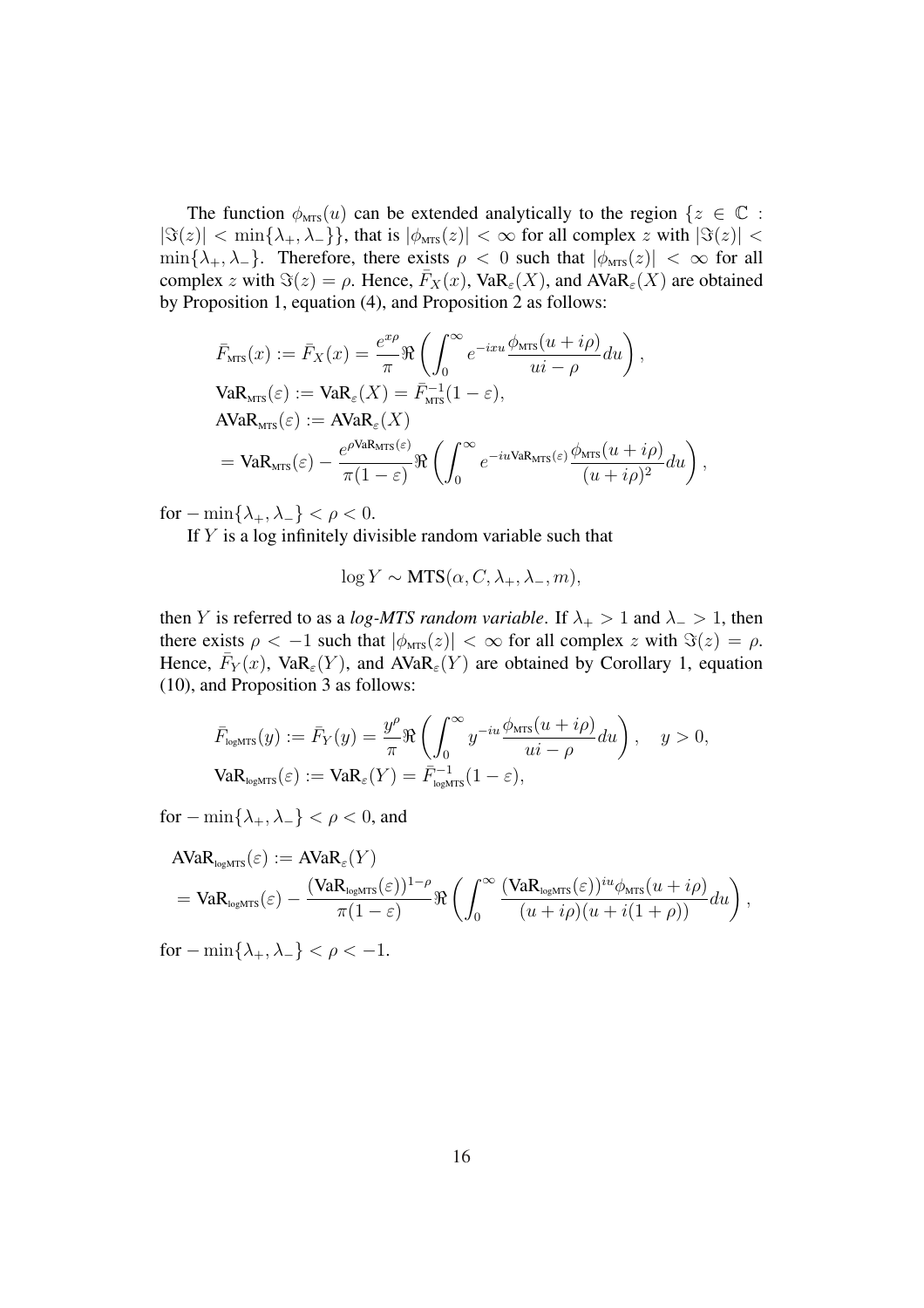### 4.4 Normal Tempered Stable Distribution

Let  $\alpha \in (0, 2), C, \lambda > 0, |\beta| < \lambda$ , and  $m \in \mathbb{R}$ . X is said to follow the normal tempered stable (NTS) distribution<sup>9</sup> if the characteristic function of X is given by

$$
\phi_{NTS}(u) := \phi_X(u)
$$
  
=  $\exp\left(ium + iu2^{-\frac{\alpha+1}{2}}C\sqrt{\pi}\Gamma\left(-\frac{\alpha}{2}\right)\alpha\beta(\lambda^2 - \beta^2)^{\frac{\alpha}{2}-1} + 2^{-\frac{\alpha+1}{2}}C\sqrt{\pi}\Gamma\left(-\frac{\alpha}{2}\right)\left((\lambda^2 - (\beta + iu)^2)^{\frac{\alpha}{2}} - (\lambda^2 - \beta^2)^{\frac{\alpha}{2}}\right)\right),$ 

and we denote  $X \sim \text{NTS}(\alpha, C, \lambda, \beta, m)$ . The mean of X is m. The general expressions for cumulants of X are omitted since they are rather complicated. Instead of the general form, we present three cumulants that

$$
c_2(X) = \kappa \alpha (\lambda^2 - \beta^2)^{\frac{\alpha}{2} - 2} (\alpha \beta^2 - \lambda^2 - \beta^2),
$$
  
\n
$$
c_3(X) = -\kappa \alpha \beta (\lambda^2 - \beta^2)^{\frac{\alpha}{2} - 3} (\alpha^2 \beta^2 - 3\alpha \lambda^2 - 3\alpha \beta^2 + 6\lambda^2 + 2\beta^2),
$$
  
\n
$$
c_4(X) = \kappa \alpha (\alpha - 2)(\lambda^2 - \beta^2)^{\frac{\alpha}{2} - 4}
$$
  
\n
$$
\times (\alpha^2 \beta^4 - 6\alpha \lambda^2 \beta^2 - 4\alpha \beta^4 + 3\beta^4 + 18\lambda^2 \beta^2 + 3\lambda^4),
$$

where  $\kappa = 2^{-\frac{\alpha+1}{2}}C$ √  $\overline{\pi} \Gamma$ ¡  $-\frac{\alpha}{2}$ 2 ¢ .

The function  $\phi_{NTS}(u)$  can be extended analytically to the region  $\{z \in \mathbb{C} :$  $\Im(z) \in (-\lambda + \beta, \lambda + \beta)$ , that is  $|\phi_{NTS}(z)| < \infty$  for all complex z with  $\Im(z) \in$  $(-\lambda + \beta, \lambda + \beta)$ . Therefore, there exists  $\rho < 0$  such that  $|\phi_{NTS}(z)| < \infty$  for all complex z with  $\Im(z) = \rho$ . Hence,  $\bar{F}_X(x)$ , VaR<sub>ε</sub>(X), and AVaR<sub>ε</sub>(X) are obtained by Proposition 1, equation (4), and Proposition 2 as follows:

$$
\begin{split} \bar{F}_{\text{NTS}}(x) &:= \bar{F}_X(x) = \frac{e^{x\rho}}{\pi} \Re \left( \int_0^\infty e^{-ixu} \frac{\phi_{\text{NTS}}(u+i\rho)}{ui-\rho} du \right), \\ \text{VaR}_{\text{NTS}}(\varepsilon) &:= \text{VaR}_{\varepsilon}(X) = \bar{F}_{\text{NTS}}^{-1}(1-\varepsilon), \\ \text{AVaR}_{\text{NTS}}(\varepsilon) &:= \text{AVaR}_{\varepsilon}(X) \\ &= \text{VaR}_{\text{NTS}}(\varepsilon) - \frac{e^{\rho \text{VaR}_{\text{NTS}}(\varepsilon)}}{\pi(1-\varepsilon)} \Re \left( \int_0^\infty e^{-iu\text{VaR}_{\text{NTS}}(\varepsilon)} \frac{\phi_{\text{NTS}}(u+i\rho)}{(u+i\rho)^2} du \right), \end{split}
$$

for  $-\lambda + \beta < \rho < 0$ .

If  $Y$  is a log infinitely divisible random variable such that

$$
\log Y \sim \text{NTS}(\alpha, C, \lambda, \beta, m),
$$

then Y is referred to as a *log-NTS random variable*. If  $\lambda - \beta > 1$ , then there exists  $\rho < -1$ , such that  $|\phi_{NTS}(z)| < \infty$  for all complex z with  $\Im(z) = \rho$ . Hence,

<sup>9</sup>See Barndorff-Nielsen and Levendorskii (2001) and Kim *et al.* (2008d).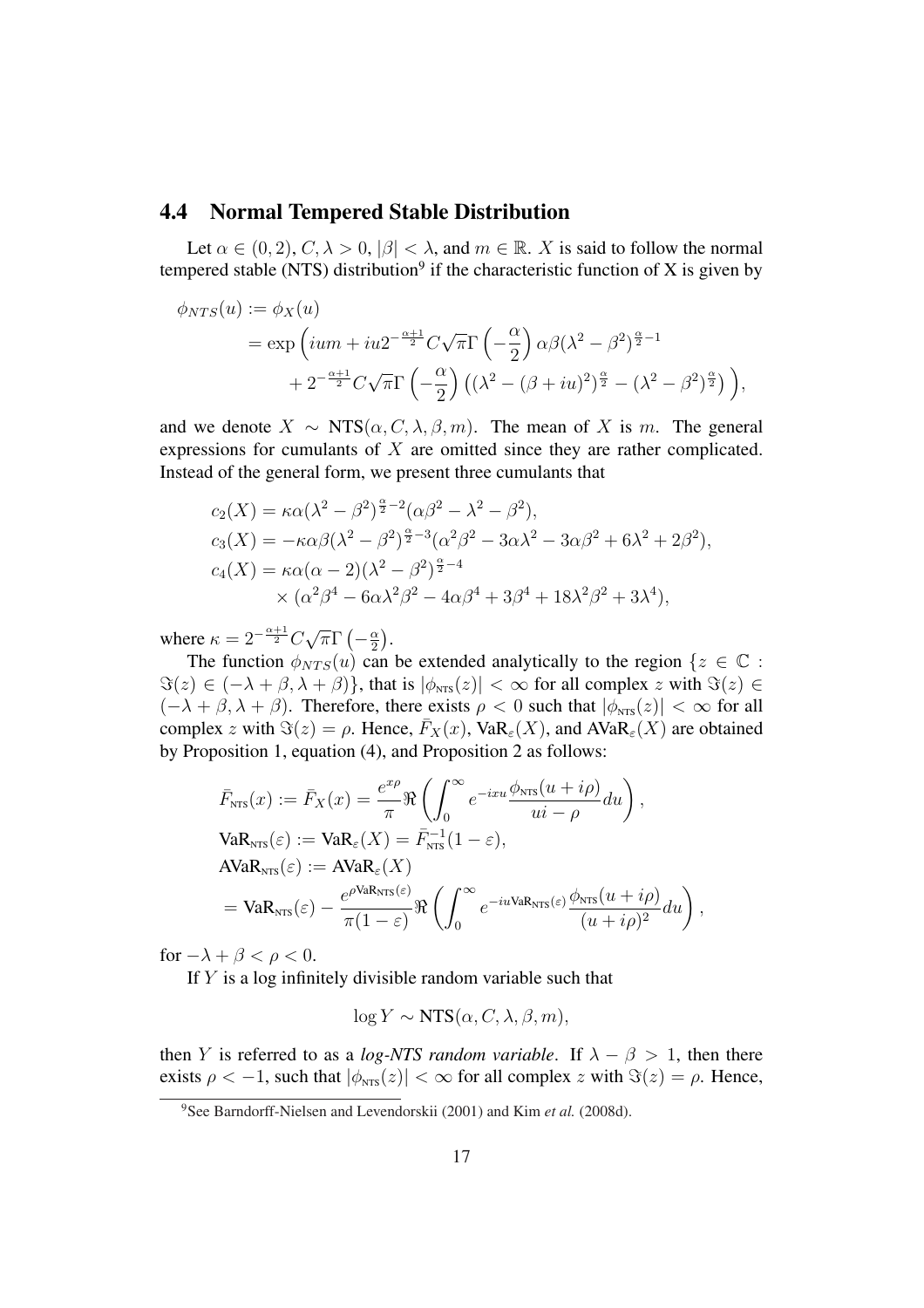$\bar{F}_Y(x)$ , Va $\mathsf{R}_{\varepsilon}(Y)$ , and AVa $\mathsf{R}_{\varepsilon}(Y)$  are obtained by Corollary 1, equation (10), and Proposition 3 as follows:

$$
\bar{F}_{\text{logNTS}}(y) := \bar{F}_Y(y) = \frac{y^{\rho}}{\pi} \Re \left( \int_0^{\infty} y^{-iu} \frac{\phi_{\text{NTS}}(u + i\rho)}{ui - \rho} du \right), \quad y > 0,
$$
  

$$
\text{VaR}_{\text{logNTS}}(\varepsilon) := \text{VaR}_{\varepsilon}(Y) = \bar{F}_{\text{logNTS}}^{-1}(1 - \varepsilon),
$$

for  $-\lambda + \beta < \rho < 0$ , and

$$
\begin{split} &\text{AVaR}_{\text{logNTS}}(\varepsilon) := \text{AVaR}_{\varepsilon}(Y) \\ &= \text{VaR}_{\text{logNTS}}(\varepsilon) - \frac{(\text{VaR}_{\text{logNTS}}(\varepsilon))^{1-\rho}}{\pi(1-\varepsilon)} \Re \left( \int_0^\infty \frac{(\text{VaR}_{\text{logNTS}}(\varepsilon))^{iu} \phi_{\text{NTS}}(u+i\rho)}{(u+i\rho)(u+i(1+\rho))} du \right), \end{split}
$$

for  $-\lambda + \beta < \rho < -1$ .

### 4.5 Rapidly Decreasing Tempered Stable Distribution

Let  $\alpha \in (0, 2) \setminus \{1\}, C, \lambda_+, \lambda_- > 0$ , and  $m \in \mathbb{R}$ . X is said to follow the rapidly decreasing tempered stable (RDTS) distribution<sup>10</sup> if the characteristic function of X is given by

$$
\phi_{RDFS}(u) = \phi_X(u)
$$
  
=  $\exp(ium + C(G(iu; \alpha, \lambda_+) + G(-iu; \alpha, \lambda_-)))$ ,

where

$$
G(x; \alpha, \lambda) = 2^{-\frac{\alpha}{2}-1} \lambda^{\alpha} \Gamma\left(-\frac{\alpha}{2}\right) \left(M\left(-\frac{\alpha}{2}, \frac{1}{2}; \frac{x^2}{2\lambda^2}\right) - 1\right) + 2^{-\frac{\alpha}{2}-\frac{1}{2}} \lambda^{\alpha-1} x \Gamma\left(\frac{1-\alpha}{2}\right) \left(M\left(\frac{1-\alpha}{2}, \frac{3}{2}; \frac{x^2}{2\lambda^2}\right) - 1\right),
$$

and  $M$  is the confluent hypergeometric function Andrews (1998), and we denote  $X \sim \text{ROTS}(\alpha, C, \lambda_+, \lambda_-, m)$ . The mean of X is m, and cumulants of X are

$$
c_n(X) = 2^{\frac{n-\alpha-2}{2}} C \Gamma\left(\frac{n-\alpha}{2}\right) \left(\lambda_+^{\alpha-n} + (-1)^n \lambda_-^{\alpha-n}\right),
$$

for  $n = 2, 3, \cdots$ .

The function  $\phi_{RDTS}(u)$  is expandable to an entire function on  $\mathbb{C}$ . Hence,  $AVaR_{\varepsilon}(X)$  is obtained by equation (7) if  $\rho < 0$ , that is  $|\phi_{RDFS}(z)| < \infty$  for all

<sup>10</sup>See Bianchi *et al.* (2008) and Kim *et al.* (2009).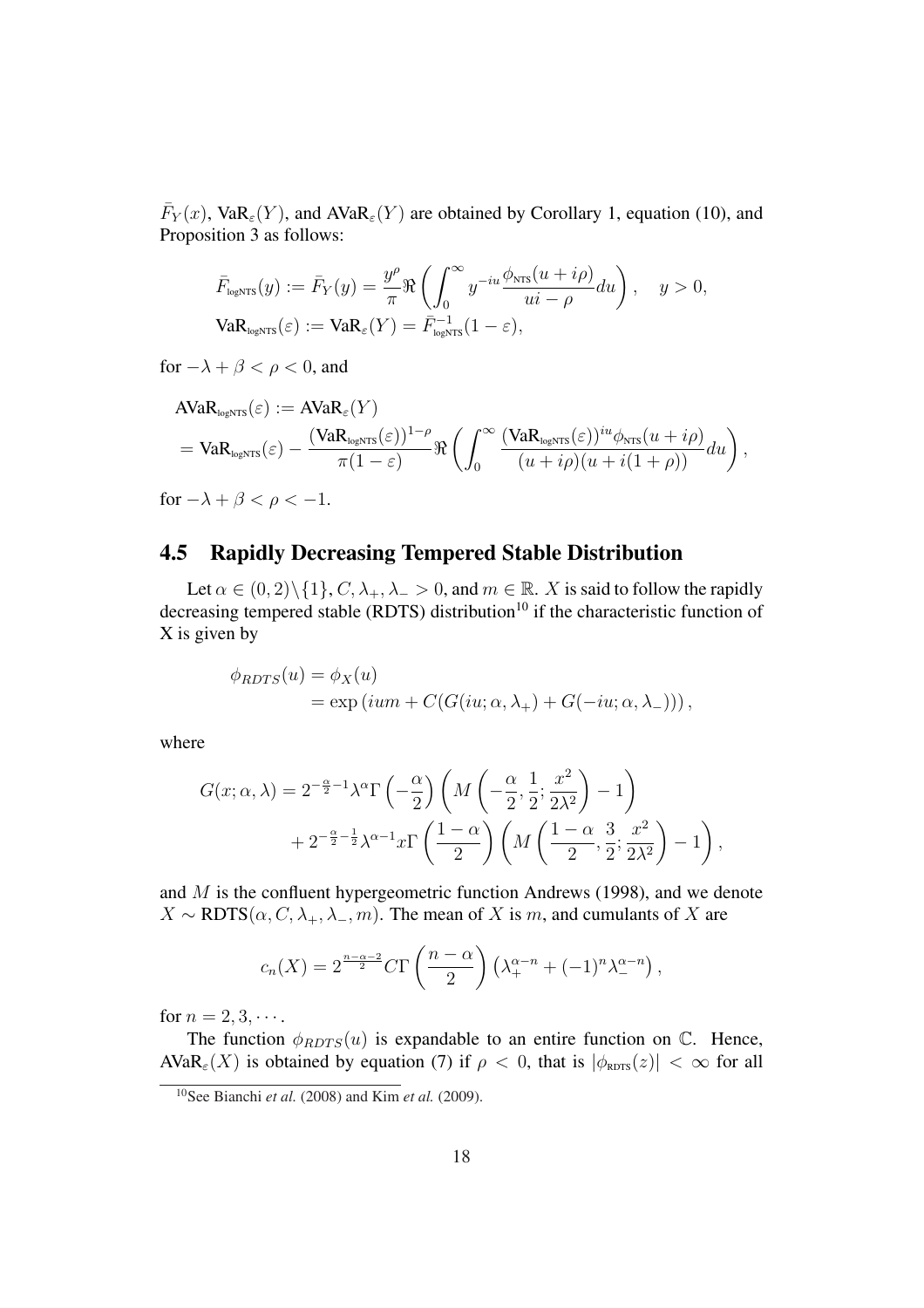complex z. Therefore, there exists  $\rho < 0$  such that  $|\phi_{\text{RDFS}}(z)| < \infty$  for all complex z with  $\Im(z) = \rho$ . Hence,  $\overline{F}_X(x)$ , Va $\overline{R}_{\varepsilon}(X)$ , and AVa $\overline{R}_{\varepsilon}(X)$  are obtained by Proposition 1, equation (4), and Proposition 2 as follows:

$$
\begin{split} \bar{F}_{\text{RDFS}}(x) &:= \bar{F}_X(x) = \frac{e^{x\rho}}{\pi} \Re \left( \int_0^\infty e^{-ixu} \frac{\phi_{\text{RDFS}}(u + i\rho)}{ui - \rho} du \right), \\ \text{VaR}_{\text{RDFS}}(\varepsilon) &:= \text{VaR}_{\varepsilon}(X) = \bar{F}_{\text{RDFS}}^{-1}(1 - \varepsilon), \\ \text{AVaR}_{\text{RDFS}}(\varepsilon) &:= \text{AVaR}_{\varepsilon}(X) \\ &= \text{VaR}_{\text{RDFS}}(\varepsilon) - \frac{e^{\rho \text{VaR}_{\text{RDFS}}(\varepsilon)}}{\pi(1 - \varepsilon)} \Re \left( \int_0^\infty e^{-iu\text{VaR}_{\text{RDFS}}(\varepsilon)} \frac{\phi_{\text{RDFS}}(u + i\rho)}{(u + i\rho)^2} du \right), \end{split}
$$

for  $\rho < 0$ .

If  $Y$  is a log infinitely divisible random variable such that

 $\log Y \sim \text{ROTS}(\alpha, C, \lambda_+, \lambda_-, m),$ 

then Y is referred to as a *log-RDTS random variable*. Since  $|\phi_{RDFS}(z)| < \infty$  for all complex z, we have  $|\phi_{\text{RDFS}}(z)| < \infty$  for all complex z with  $\Im(z) = \rho < -1$ . Hence,  $\overline{F}_Y(x)$ , Va $\mathbf{R}_{\varepsilon}(Y)$ , and  $\overline{A} \text{VaR}_{\varepsilon}(Y)$  are obtained by Corollary 1, equation (10), and Proposition 3 as follows:

$$
\bar{F}_{\text{logRDFS}}(y) := \bar{F}_Y(y) = \frac{y^{\rho}}{\pi} \Re \left( \int_0^{\infty} y^{-iu} \frac{\phi_{\text{RDFS}}(u + i\rho)}{ui - \rho} du \right), \quad y > 0,
$$
  

$$
\text{VaR}_{\text{logRDFS}}(\varepsilon) := \text{VaR}_{\varepsilon}(Y) = \bar{F}_{\text{logRDFS}}^{-1} (1 - \varepsilon),
$$

for  $\rho < 0$ , and

$$
\begin{split} &\text{AVaR}_{\text{logRDFS}}(\varepsilon) := \text{AVaR}_{\varepsilon}(Y) \\ &= \text{VaR}_{\text{logRDFS}}(\varepsilon) - \frac{(\text{VaR}_{\text{logRDFS}}(\varepsilon))^{1-\rho}}{\pi(1-\varepsilon)} \Re \left( \int_0^\infty \frac{(\text{VaR}_{\text{logRDFS}}(\varepsilon))^{iu} \phi_{\text{RDFS}}(u+i\rho)}{(u+i\rho)(u+i(1+\rho))} du \right), \end{split}
$$

for  $\rho < -1$ .

Characteristic functions, complementary cumulative density functions, VaRs, and AVaRs of tempered stable and log tempered stable random variables are presented in Table 1 and Table 2.

# 5 Empirical Example

In this section, we estimate parameters for the five tempered stable distributions and the normal distribution ( $N(\mu, \sigma^2)$ ), and then calculate the AVaR for each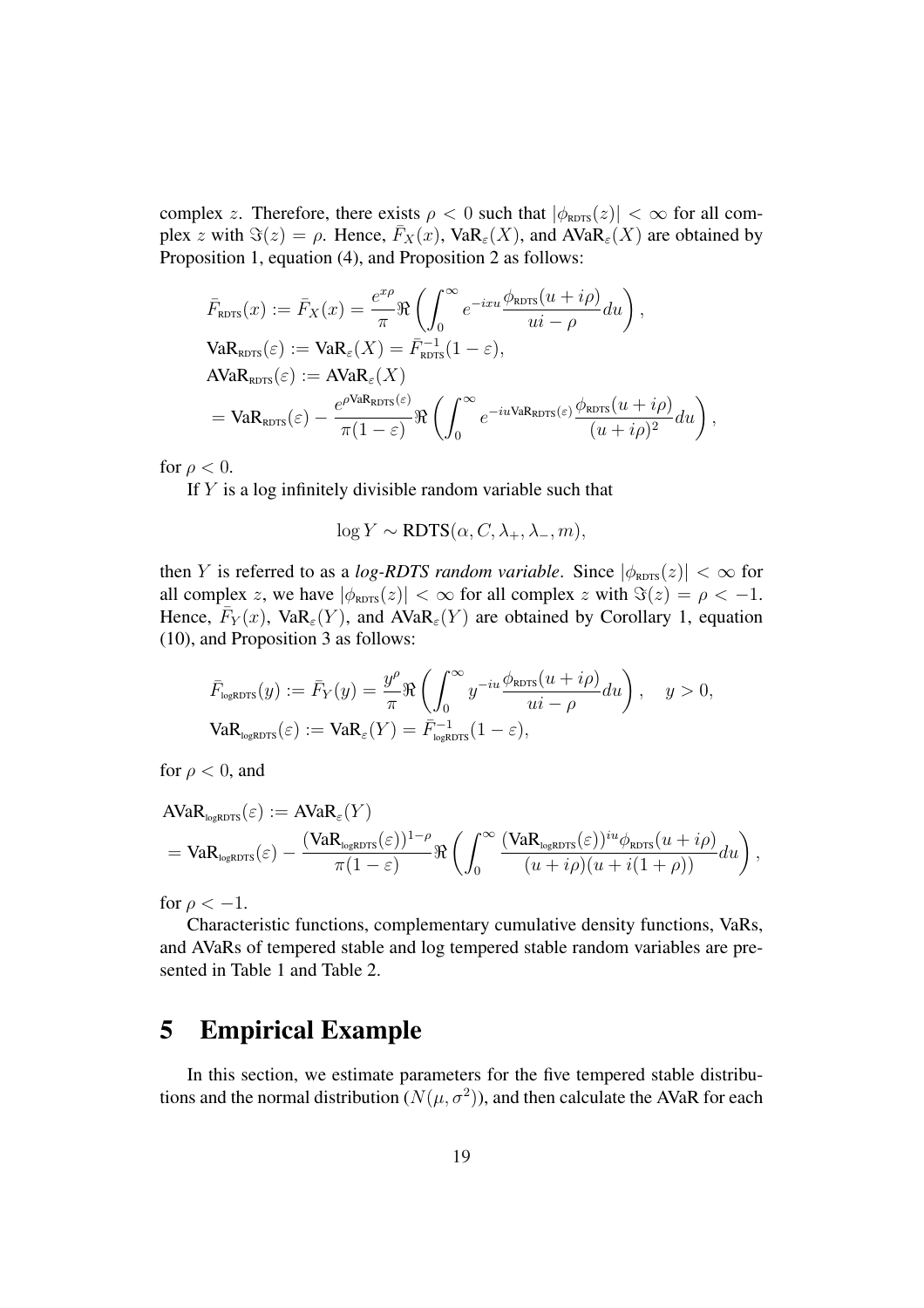using those estimated parameters. We use daily closing prices of the S&P 500 index from January 2, 1997 through December 29, 2006. Data were obtained from Yahoo! Finance. Daily losses are observed by taking the minus sign for daily logreturns of the S&P 500 index. The parameters are estimated using the maximum likelihood estimation (MLE). In this empirical study, we do not focus the operational risk. Hence, the closed-form solution of AVaR for log infinitely divisible random variables will not be concerned in this section.

We report the estimated parameters in Table 3. For the assessment of the goodness-of-fit, we utilize the Kolmogrov-Smirnov (KS) test. We also calculate the Anderson-Darling (AD) statistic to better evaluate the tail fit.<sup>11</sup> Table 3 gives the KS and AD statistics, and the p-value of the KS statistic. The normal distribution is rejected for our sample, but the other five tempered stable distributions are not rejected based on the p-value of KS statistic. The AD statistic of the normal fit is dramatically larger than the other classes; that is, the normal distribution does not capture the tail property of the empirical distribution.

In Table 4, the variance, skewness, and excess kurtosis are provided. As can be seen, the variance of the normal distribution is similar to the variance of the empirical distribution, but the normal distribution cannot describe the nonzero skewness and nonzero excess kurtosis of the empirical distribution. The five tempered stable distributions have positive skewness values and positive excess kurtosis values. From Table 4 it can be seen that the CTS and the RDTS distributions have the closest excess kurtosis and the closest skewness to the empirical values, respectively. Therefore, the tempered stable distributions are more realistic distributions in describing the data than the normal distribution for the historical data investigated.

Comparing the performance of AVaRs, we use *empirical AVaR* provided in Rachev *et al.* (2007) as a benchmark value. Denote (1) the observed portfolio (or asset) losses by  $x_1, x_2, \dots, x_n$  at time instant  $t_1, t_2, \dots, t_n$  and (2) the sorted sample by  $x_{(1)} \leq x_{(2)} \leq \cdots \leq x_{(n)}$ . The empirical AVaR of the loss at tail

$$
KS = \sup_{x_i} |F(x_i) - \hat{F}(x_i)|,
$$

and the AD statistic is defined as

$$
AD = \sup_{x_i} \frac{|F(x_i) - \hat{F}(x_i)|}{\sqrt{F(x_i)(1 - F(x_i))}},
$$

where F is the cumulative distribution function with estimated parameters and  $\hat{F}$  is the empirical cumulative distribution function for a given observation  $\{x_i\}$ .

 $11$ The KS statistic is defined as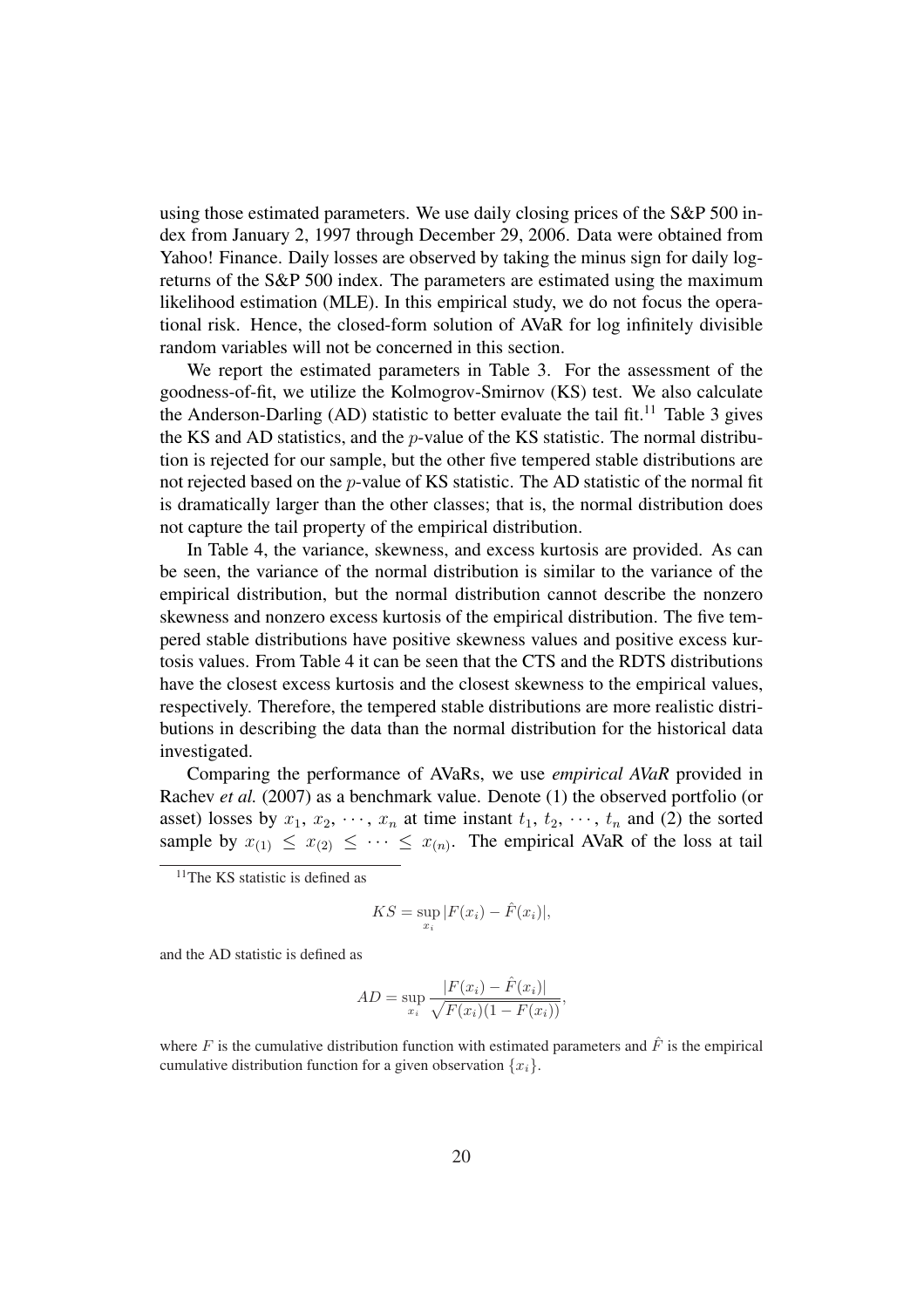probability  $\varepsilon$  is estimated by

$$
\widehat{\text{AVaR}}_{\varepsilon} = \frac{1}{1-\varepsilon} \left( \frac{1}{n} \sum_{\lceil n\varepsilon \rceil + 1}^{n} x_{(k)} + \left( \frac{\lceil n\varepsilon \rceil}{n} - \varepsilon \right) x_{(\lceil n\varepsilon \rceil)} \right),
$$

where the notation  $\lceil x \rceil$  stands for the smallest integer larger than x. In addition, *empirical VaR* is defined by

$$
\widehat{\text{VaR}}_{\varepsilon} = x_{(\lceil n\varepsilon \rceil)}.
$$

The VaR and the AVaR values for confidence levels  $\{90\%, 91\%, \cdots, 99\%\}$ are provided in Table 5 and Table 6, respectively, and the values are also plotted in Figure 1 and Figure 2, respectively. The VaR and the AVaR values for confidence levels for extreme events,  $\{99.1\%, 99.\%, \dots, 99.9\%\}$ , are provided in Table 9 and Table 10, respectively, and the values are also plotted in Figure 3 and Figure 4, respectively. Since the VaR and the AVaR values of the CTS, the MTS, the NTS, and the KR distributions are very similar, and the values of the RDTS distribution is more or less different from the KR case, we plot only the values of the KR and the RDTS distributions in the figures.

According to Table 5 and Figure 1, the normal VaR is larger than the empirical VaR, and the tempered stable VaRs are smaller, if the confidence level is less than or equal to 95%. If the confidence level is larger than 96%, the tempered stable VaRs are larger than the empirical VaR, and the normal VaR is smaller. If one uses the normal VaR with 99% confidence level for measuring the risk, the measured risk is less than the real risk in this empirical study. Moreover, according to Table 6 and Figure 2, the AVaRs of the tempered stable distributions are relatively similar to the empirical AVaR compared to the normal distribution.

According to Table 9 and Figure 3, normal VaR values are always smaller than empirical VaR values, and tempered stable VaR values are larger than empirical VaR values if confidence levels are less than 99.9%. According to Table 10 and Figure 4, the AVaRs of the tempered stable distributions are relatively similar to the empirical AVaR compared to the normal distribution considering extreme events.

Table 7 and Table 11 report relative errors between the empirical VaR and normal and tempered stable VaR, and Table 8 and Table 12 between the empirical AVaR and normal and tempered stable AVaR. The average of relative errors are also presented in the bottom line of both tables. The average errors of the normal VaR and normal AVaR have the largest value in those tables. The average errors of the KR VaR and the MTS VaR are the smallest in Table 7 and Table 11, respectively. The average errors of the RDTS AVaR and the KR AVaR are the smallest in Table 8 and Table 12, respectively.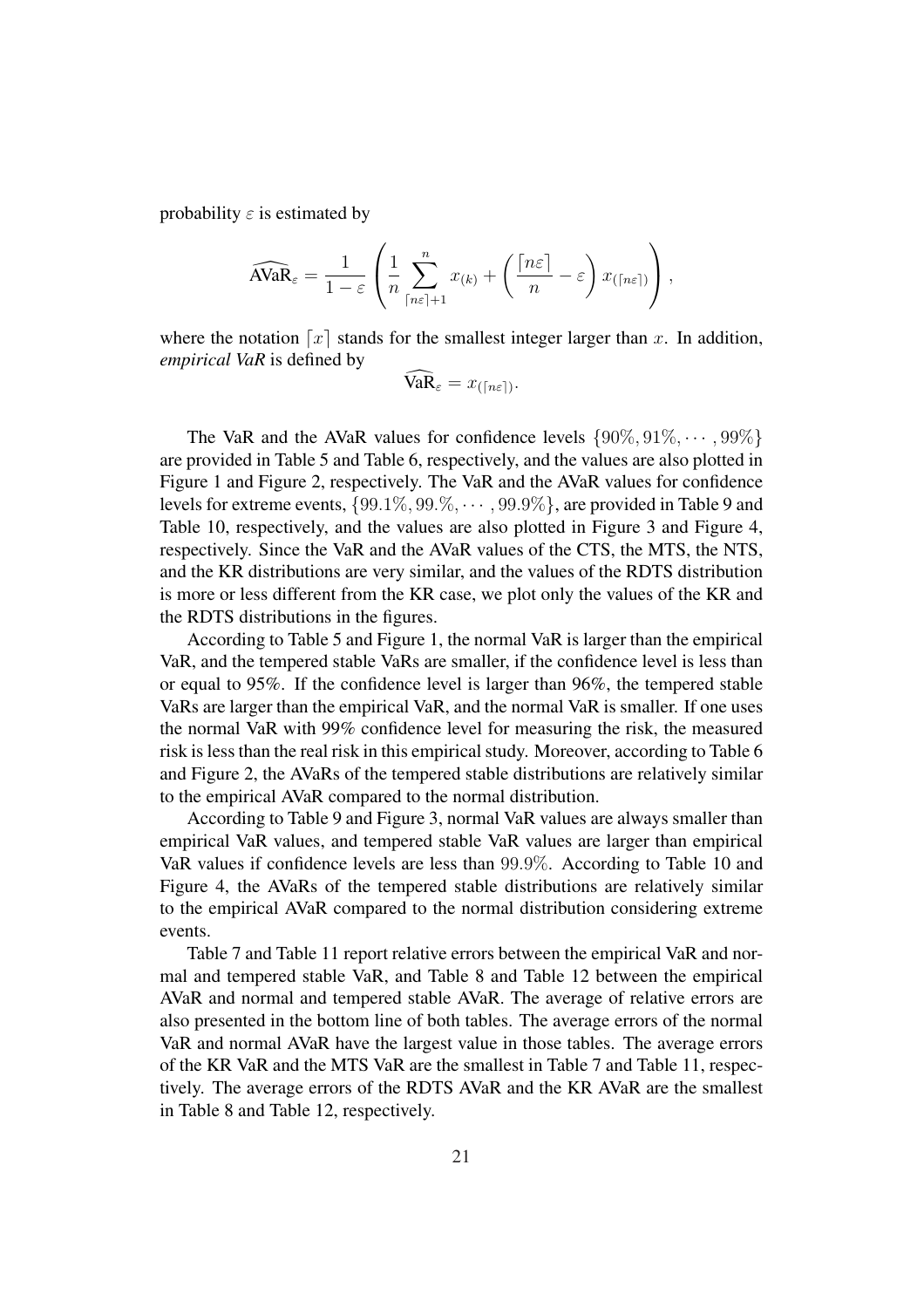# 6 Conclusion

In this paper, we derive closed-form solution of the AVaR for five subclasses of the infinitely divisible distribution. If a loss distribution is infinitely divisible and the characteristic function of the loss distribution is defined on the complex subset  ${z \in \mathbb{C} : \Im(z) = \rho}$  for some  $\rho < 0$ , then we can obtain the closed-form solution of the AVaR. If a loss distribution is log infinitely divisible and its characteristic function is defined on the complex subset  $\{z \in \mathbb{C} : \Im(z) = \rho\}$  for some  $\rho < -1$ , then we can also obtain closed-form solutions of the cumulative density function and the AVaR. In order to apply the closed-form solution we derived, we considered five tempered stable distributions: classical tempered stable distribution, Kim-Rachev distribution, modified tempered stable distribution, normal tempered stable distribution, and rapidly decreasing tempered stable distribution. We estimated the parameters of those distributions for the S&P 500 index, and obtained VaR and AVaR values using closed-form solutions with the estimated parameters. In our investigation, the tempered stable VaR and AVaR are more realistic than the normal VaR and the normal AVaR.

# References

- Andrews, L. D. (1998). *Special Functions Of Mathematics For Engineers,* 2nd ed. Oxford University Press.
- Barndorff-Nielsen, O. E. and Levendorskii, S. (2001). Feller processes of normal inverse gaussian type. *Quantitative Finance*, *1*, 318 – 331.
- Bianchi, M. L., Rachev, S. T., Kim, Y. S., and Fabozzi, F. J. (2008). Tempered infinitely divisible distributions and processes. Technical report, Chair of Econometrics, Statistics and Mathematical Finance School of Economics and Business Engineering University of Karlsruhe (https://www.statistik.unikarlsruhe.de/download/doc secure1/TID20080729.pdf).
- Boyarchenko, S. I. and Levendorski<sup>i</sup>, S. Z. (2000). Option pricing for truncated Lévy processes. *International Journal of Theoretical and Applied Finance*, 3, 549–552.
- Carr, P., Geman, H., Madan, D., and Yor, M. (2002). The fine structure of asset returns: An empirical investigation. *Journal of Business*, *75*(2), 305–332.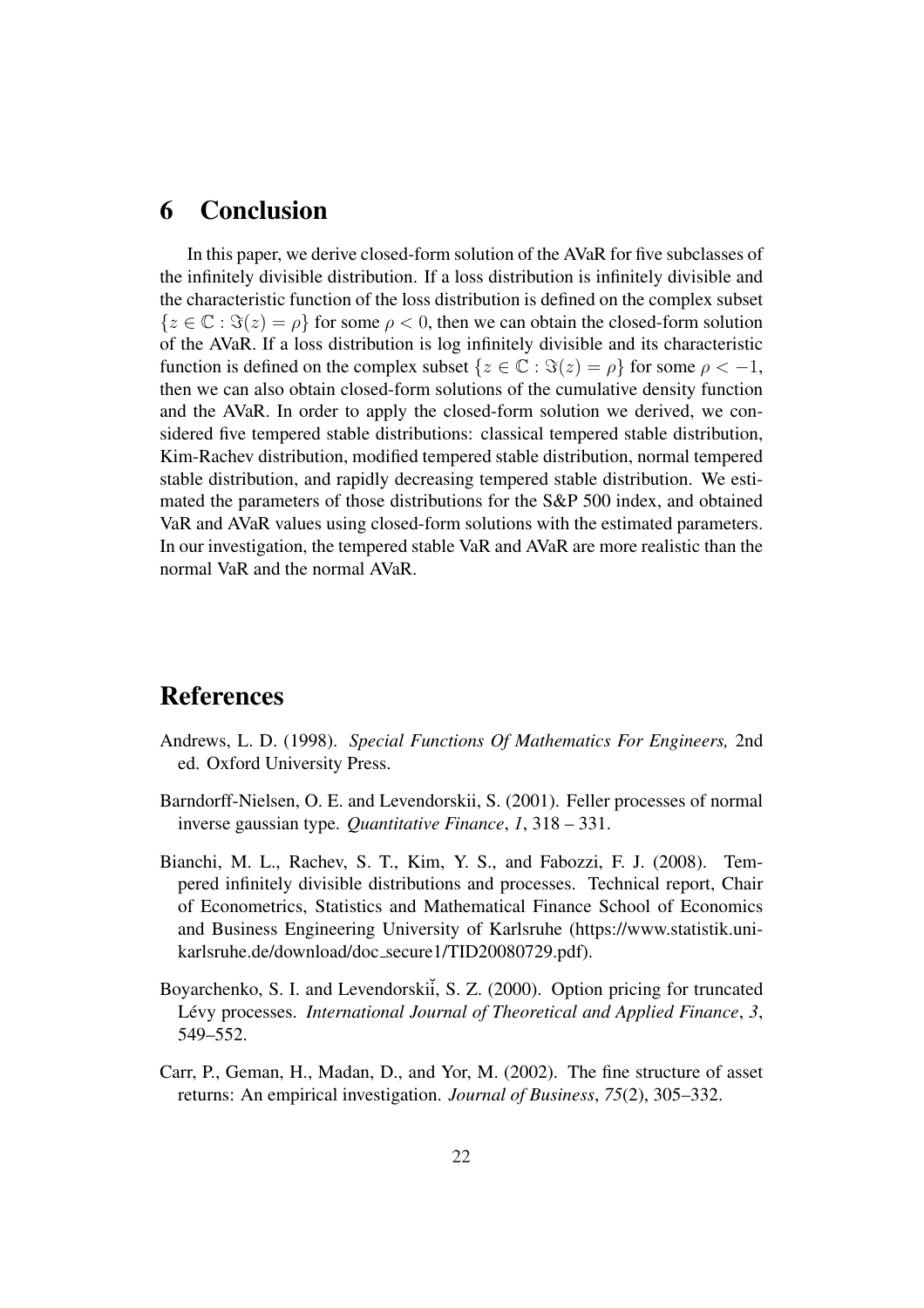- Chernobai, A. S., Rachev, S. T., and Fabozzi, F. J. (2007). *Operational risk: A guide to Basel II capital requirements, models, and analysis*. John Wiley & Sons.
- Doetsch, G. (1970). *Introduction to the Theory and Application of the Laplace Transformation*. Springer-Verlag.
- Dokov, S., Stoyanov, S. V., and Rachev, S. T. (2008). Computing VaR and AVaR of skewed-t distribution. *Journal of Applied Functional Analysis*, *3*(1), 189– 208.
- Grabchak, M. and Samorodnitsky, G. (2009). Do financial returns have finite or infinite variance? A paradox and an explanation. Cornell University, Ithaca, NY.
- Kim, Y. S., Rachev, S. T., Bianchi, M. L., and Fabozzi, F. J. (2008a). Financial market models with Lévy processes and time-varying volatility. *Journal of Banking and Finance*, *32*, 1363–1378.
- Kim, Y. S., Rachev, S. T., Bianchi, M. L., and Fabozzi, F. J. (2008b). A new tempered stable distribution and its application to finance. In G. Bol, S. T. Rachev, and R. Wuerth (Eds.), *Risk Assessment: Decisions in Banking and Finance*, Physika Verlag, Springer. 77–110.
- Kim, Y. S., Rachev, S. T., Bianchi, M. L., and Fabozzi, F. J. (2009). Tempered stable and tempered infinitely divisible GARCH models. Technical report, Chair of Econometrics, Statistics and Mathematical Finance School of Economics and Business Engineering University of Karlsruhe (https://www.statistik.unikarlsruhe.de/download/doc secure1/RDTS-GARCH-MathFin.pdf).
- Kim, Y. S., Rachev, S. T., Chung, D. M., and Bianchi, M. L. (2008c). The modified tempered stable distribution, GARCH-models and option pricing. *Probability and Mathematical Statistics*. To appear.
- Kim, Y. S., Rachev, S. T., Chung, D. M., and Bianchi, M. L. (2008d). A modified tempered stable distribution with volatility clustering. In J. O. Soares, J. P. Pina, and M. Catalao-Lopes (Eds.), *New Developments in Financial Modelling*, Cambridge Scholars Publishing. 344–365.
- Klebanov, L., Kozubowski, T., and Rachev, S. T. (2006). *Ill-Posed Problems in Probability and Stability of Random Sums*. New York: Nova Science Publishers.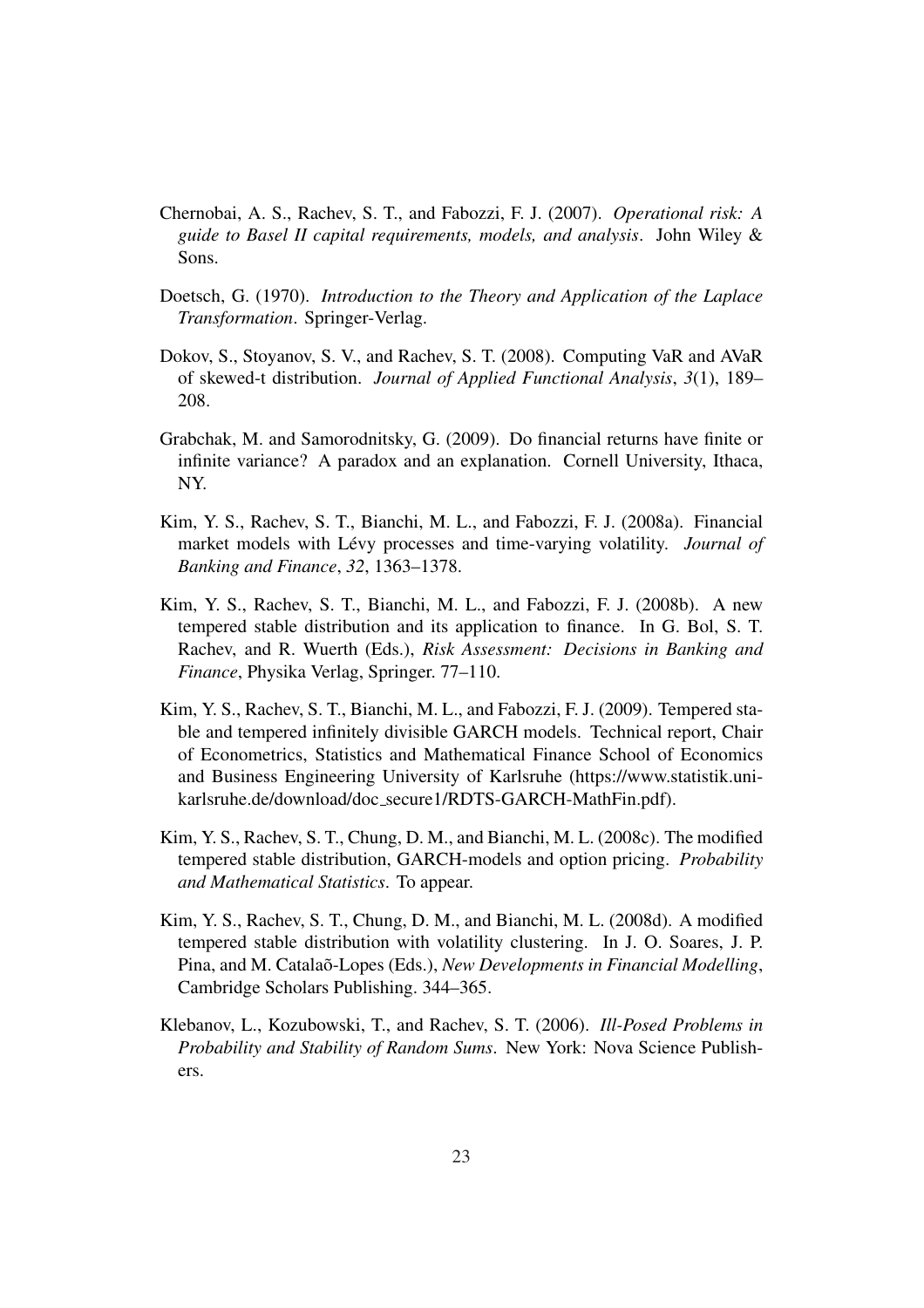- Koponen, I. (1995). Analytic approach to the problem of convergence of truncated Lévy flights towards the Gaussian stochastic process. *Physical Review E*, 52, 1197–1199.
- Pflug, G. (2000). Some remarks on the value-at-risk and the conditional value-atrisk. In S. Uryasev (Ed.), *Probabilistic Constrained Optimization: Methodology and Applications*, Kluwer Academic Publishers. 272–281.
- Rachev, S. T. and Mittnik, S. (2000). *Stable Paretian Models in Finance*. John Wiley & Sons.
- Rachev, S. T., Stoyanov, S., and Fabozzi, F. J. (2007). *Advanced Stochastic Models, Risk Assessment, and Portfolio Optimization: The Ideal Risk, Uncertainty, and Performance Measures*. New Jersey: John Wiley & Sons.
- Rockafellar, R. T. and Uryasev, S. (2000). Optimization of conditional value-atrisk. *Journal of Risk*, *2*(3), 21–41.
- Rockafellar, R. T. and Uryasev, S. (2002). Oconditional value-at-risk for general loss distributions. *Journal of Banking and Finance*, *26*, 1443–1471.
- Stoyanov, S., Samorodnitsky, G., Rachev, S. T., and Ortobelli, S. (2006). Computing the portfolio conditional value-at-risk in the  $\alpha$ -stable case. *Probability and Mathematical Statistics*, *26*(1), 1–22.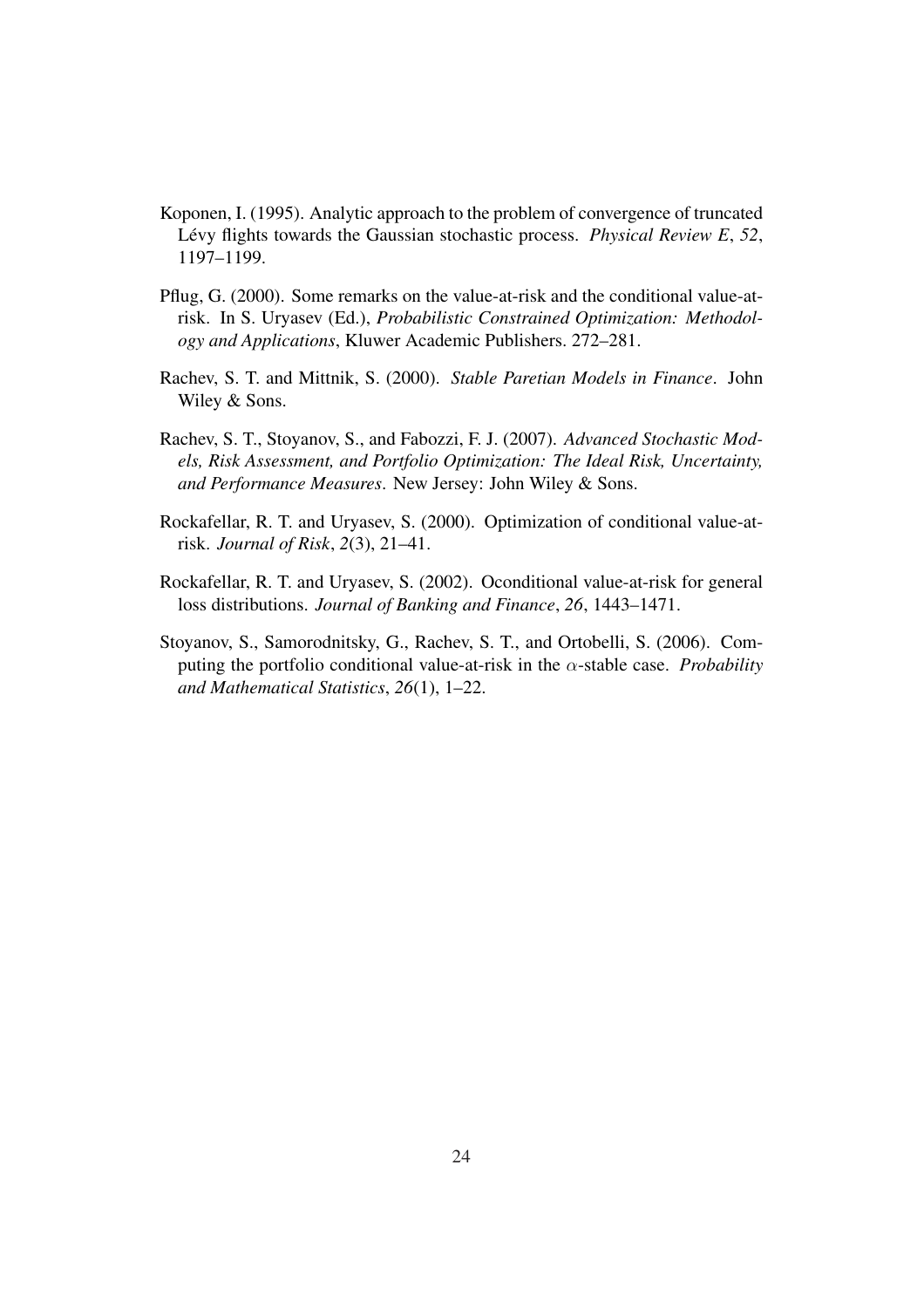| $-10+10+$<br>Table 1: The ch.f, ccdf, VaR, and AVaR for the tempered stable di<br>í |  |
|-------------------------------------------------------------------------------------|--|
|                                                                                     |  |
|                                                                                     |  |
|                                                                                     |  |
|                                                                                     |  |
|                                                                                     |  |

**Table 1:** The ch.f. ccdf, VaR, and AVaR for the tempered stable distribution  
\n
$$
\begin{array}{ll}\n\text{Table 1: The ch.f. ccdf, VaR, and AVaR for the tempered stable distribution} \\
\text{CTS} & X \sim \text{CTS}(\alpha, C, \lambda_+, \lambda_-, m) \\
\text{chf} & \phi_{\text{CR}}(u) = \exp[ium - iuG\Gamma(1 - \alpha)(\lambda_1^{\alpha - 1} - \lambda_-^{\alpha - 1})] \\
\text{chf} & F_{\text{CR}}(x) = \frac{e^x p}{\pi} \left( \int_0^\infty e^{-i\pi u} \frac{\text{deg}_{\text{CR}}(u + i\rho)}{u\,i - \rho} \, du \right) \\
\text{VaR} & \text{Var}_{\text{CR}}(x) = \frac{e^x p}{\pi} \left( \int_0^\infty e^{-i\pi u} \frac{\text{deg}_{\text{CR}}(u + i\rho)}{u\,i - \rho} \, du \right) \\
\text{NaR} & \text{Var}_{\text{CR}}(x) = \frac{e^x p}{\pi} \left( \int_0^\infty e^{-i\pi u} \frac{\text{deg}_{\text{CR}}(u + i\rho)}{u\,i - \rho} \, du \right) \\
\text{NaR} & \text{Meas}(\rho) = \frac{e^x p}{\pi} \left( \int_0^\infty e^{-i\pi u} \frac{\text{deg}_{\text{CR}}(u + i\rho)}{x\,i - \rho} \, du \right) \\
\text{NaR} & \text{Meas}(\rho) = \frac{e^x p}{\pi} \left( \int_0^\infty e^{-i\pi u} \frac{\text{deg}_{\text{CR}}(u + i\rho)}{u\,i - \rho} \, du \right) \\
\text{NaR} & \text{Meas}(\rho) = \frac{e^x p}{\pi} \left( \int_0^\infty e^{-i\pi u} \frac{\text{deg}_{\text{CR}}(u + i\rho)}{u\,i - \rho} \, du \right) \\
\text{NaR} & \text{Meas}(\rho) = \frac{e^x p}{\pi} \left( \int_0^\infty e^{-i\pi u} \frac{\text{deg}_{\text{CR}}(u + i\rho)}{u\,i - \rho} \, du \right) \\
\text{NaR} & \text{NaR}_{\text{CR}}(\varepsilon) = \frac{e^x
$$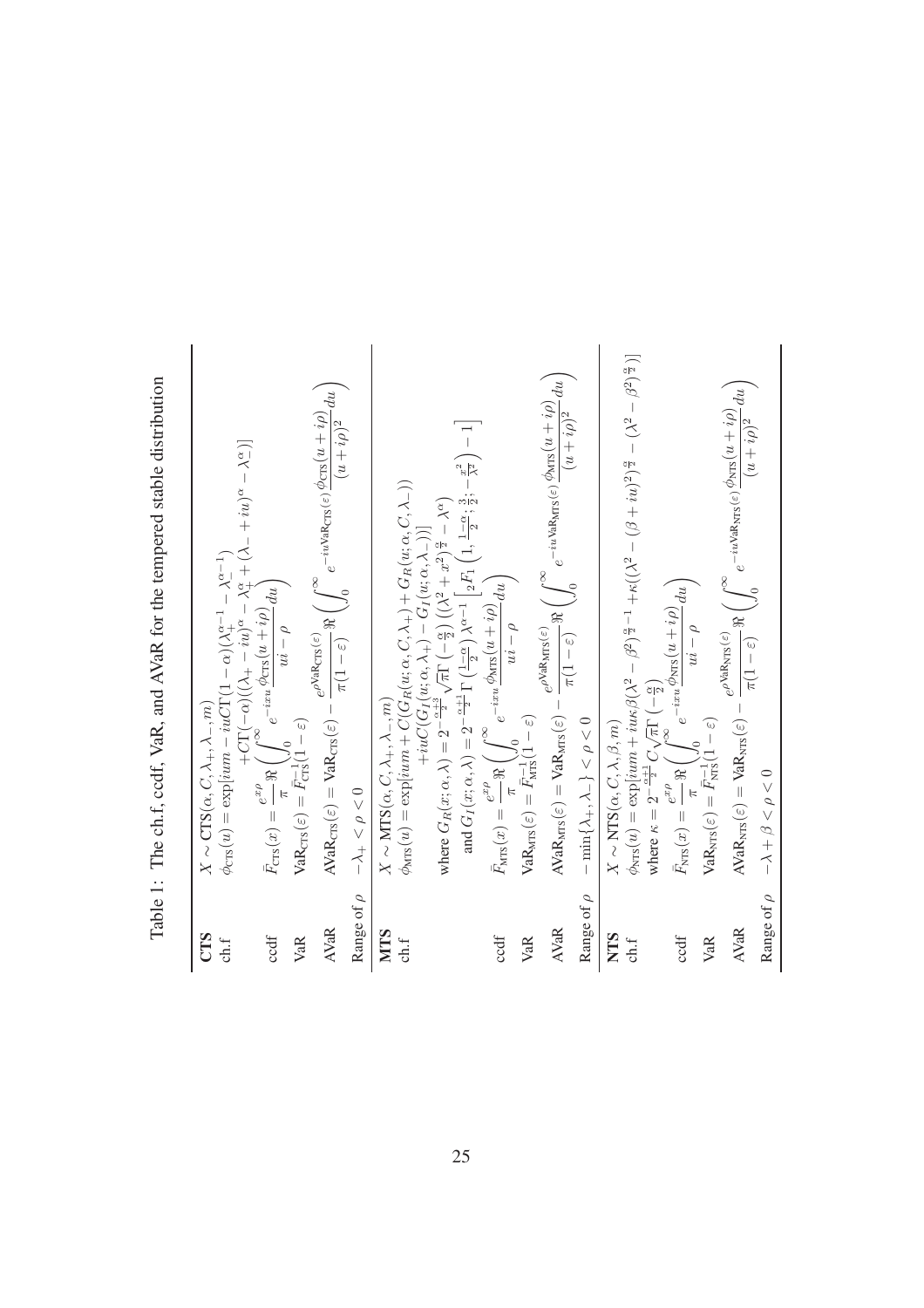|                        | Table 1: (continue) The ch.f, ccdf, VaR, and AVaR for the tempered stable distribution                                                                                                                                                                                                                                                                                       |
|------------------------|------------------------------------------------------------------------------------------------------------------------------------------------------------------------------------------------------------------------------------------------------------------------------------------------------------------------------------------------------------------------------|
| KR                     | $X \sim \text{KR}(\alpha, k_+, k_-, r_+, r_-, p_+, p_-, m)$                                                                                                                                                                                                                                                                                                                  |
| ch.f                   | $\phi_{\text{KR}}(u) = \exp\left[ium - iu\Gamma(1-\alpha)\left(\frac{k+r_+}{p_++1} - \frac{k-r_-}{p_-+1}\right)\right]$                                                                                                                                                                                                                                                      |
|                        | $+k_{+}H(iu;\alpha,r_{+},p_{+})+k_{-}H(-iu;\alpha,r_{-},p_{-})\Big $                                                                                                                                                                                                                                                                                                         |
|                        |                                                                                                                                                                                                                                                                                                                                                                              |
| ccdf                   | $\begin{array}{l} \mbox{where } H(x;\alpha,r,p) = \frac{\Gamma(-\alpha)}{p} \left( {}_2F_1(p,-\alpha;1+p;rx) - 1 \right) \\ \bar{F}_{\mathrm{KK}}(x) = \frac{e^{x \rho}}{\pi} \Re \left( \int_0^\infty e^{-ixu} \frac{\phi_{\mathrm{KK}}(u+i\rho)}{u i - \rho} du \right) \\ \mbox{VaR}_{\mathrm{KK}}(\varepsilon) = \bar{F}_{\mathrm{KK}}^{-1} (1-\varepsilon) \end{array}$ |
| VaR                    |                                                                                                                                                                                                                                                                                                                                                                              |
| <b>AVaR</b>            | $\text{AVaR}_{\text{RR}}(\varepsilon) = \text{VaR}_{\text{RR}}(\varepsilon) - \frac{e^{\rho \text{VaR}_{\text{KR}}(\varepsilon)}}{\pi(1-\varepsilon)} \Re \left( \int_0^\infty e^{-iu\text{VaR}_{\text{KR}}(\varepsilon)} \frac{\phi_{\text{KR}}(u+i\rho)}{(u+i\rho)^2} du \right)$                                                                                          |
| Range of $\rho$        | $-1/r_+<\rho<0$                                                                                                                                                                                                                                                                                                                                                              |
| <b>RDTS</b><br>ch.f    | $\phi_{\text{ROTS}}(u) = \exp[iumt + tC(G(iu; \alpha, \lambda_+) + G(-iu; \alpha, \lambda_-))$<br>$X \sim \text{RDTS}(\alpha, C, \lambda_+, \lambda_-, m)$                                                                                                                                                                                                                   |
|                        | where $G(x;\alpha,\lambda)=2^{-\frac{\alpha}{2}-1}\lambda^{\alpha}\Gamma\left(-\frac{\alpha}{2}\right)\left(M\left(-\frac{\alpha}{2},\frac{1}{2};\frac{x^2}{2\lambda^2}\right)-1\right)$                                                                                                                                                                                     |
|                        | $+2^{-\frac{\alpha}{2}-\frac{1}{2}}\lambda^{\alpha-1}x\Gamma\left(\tfrac{1-\alpha}{2}\right)\left(M\left(\tfrac{1-\alpha}{2},\tfrac{3}{2},\tfrac{x^2}{2\lambda^2}\right)-1\right)$                                                                                                                                                                                           |
| ccdf                   | $\big\lfloor du \big\rfloor$<br>$\bar{F}_{\rm RDTS}(x) = \frac{e^{x\rho}}{-\frac{1}{x}} \Re \left( \int_{0}^{\infty} e^{-ixu} \frac{\phi_{\rm RDTS}(u + i\rho)}{\frac{1}{x}} \right)$<br>$a - i$                                                                                                                                                                             |
| VaR                    | $\text{VaR}_{\text{RDFS}}(\varepsilon) = \frac{\mu}{F_{\text{RITS}}(1-\varepsilon)}$                                                                                                                                                                                                                                                                                         |
| <b>AVaR</b>            | $\begin{split} &\text{AVaR}_{\text{RDFS}}(\varepsilon) = \text{VaR}_{\text{RDFS}}(\varepsilon) - \frac{e^{\rho \cdot \text{vak} \text{RDFS}(\varepsilon)}}{\pi (1-\varepsilon)} \Re \left( \int_0^\infty e^{-i u \text{VaR}_{\text{RDFS}}(\varepsilon)} \frac{\phi_{\text{RITS}}(u+i\rho)}{(u+i\rho)^2} du \right) \, d\sigma \leq 0 \end{split}$                            |
| Range of $\rho \sim 0$ |                                                                                                                                                                                                                                                                                                                                                                              |
|                        |                                                                                                                                                                                                                                                                                                                                                                              |

stable distribution Table 1: (continue) The ch f codf VaR and AVaR for the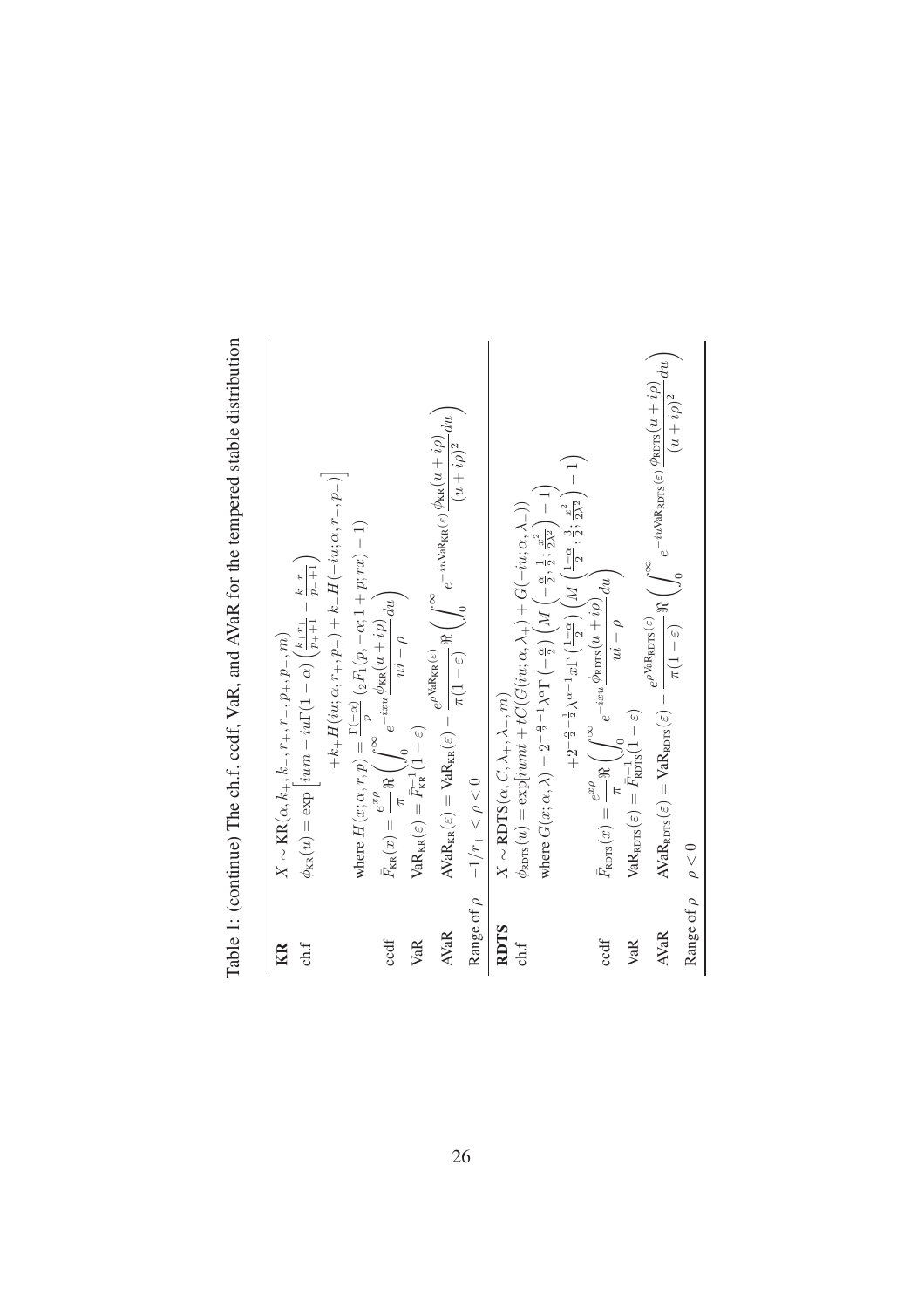Table 2: The ccdf, VaR, and AVaR for the log tempered stable distribution Table 2: The ccdf, VaR, and AVaR for the log tempered stable distribution

| $log-CTS$       | $\log Y \sim \text{CTS}(\alpha, C, \lambda_+, \lambda_-, m)$                                                                                                                                                                                                                                                                      |
|-----------------|-----------------------------------------------------------------------------------------------------------------------------------------------------------------------------------------------------------------------------------------------------------------------------------------------------------------------------------|
| ccdf            | $\begin{array}{l} \displaystyle \bar{F}_{\text{ngcrrs}}(y) = \frac{y^\rho}{\pi} \Re \left( \int_0^\infty y^{-iu} \frac{\dot{\phi}_{\text{crrs}}(u+i\rho)}{u i - \rho} du \right) \\ \displaystyle \text{VaR}_{\text{ngcrs}}(\varepsilon) = \bar{F}_{\text{ngcrs}}^{-1}(1-\varepsilon) \end{array}$                                |
| VaR             |                                                                                                                                                                                                                                                                                                                                   |
| <b>AVaR</b>     | $\text{AVaR}_{\text{logcrs}}(\varepsilon) = \text{VaR}_{\text{logcrs}}(\varepsilon) - \frac{(\text{VaR}_{\text{logcrs}}(\varepsilon))^{1-\rho}}{\pi(1-\varepsilon)} \Re \left( \int_0^\infty \frac{(\text{VaR}_{\text{logcrs}}(\varepsilon))^{iu} \phi_{\text{crs}}(u+i\rho)}{(u+i\rho)(u+i(1+\rho))} du \right)$                 |
| Range of $\rho$ | $-\lambda_+ < \rho < -1$                                                                                                                                                                                                                                                                                                          |
| $log-MTS$       |                                                                                                                                                                                                                                                                                                                                   |
| ccdf            | $\begin{array}{l} \log Y \sim \text{MTS}(\alpha, C, \lambda_+, \lambda_-, m) \\ \bar{F}_{\text{logMTS}}(y) = \frac{y^\rho}{\pi} \Re \left( \int_0^\infty y^{-iu} \frac{\phi_{\text{MTS}}(u+ i \rho)}{u i - \rho} du \right) \\ \text{VaR}_{\text{logMTS}}(\varepsilon) = \bar{F}_{\text{logMTS}}^{-1}(1-\varepsilon) \end{array}$ |
| VaR             |                                                                                                                                                                                                                                                                                                                                   |
| <b>AVaR</b>     | $\text{AVaR}_{\text{negMIS}}(\varepsilon) = \text{VaR}_{\text{negMIS}}(\varepsilon) - \frac{(\text{VaR}_{\text{negMIS}}(\varepsilon))^{1-\rho}}{\pi(1-\varepsilon)} \Re \left( \int_0^\infty \frac{(\text{VaR}_{\text{negMIS}}(\varepsilon))^{iu} \phi_{\text{MIS}}(u+i\rho)}{(u+i\rho)(u+i(1+\rho))}du \right)$                  |
| Range of $\rho$ | $-\min\{\lambda_+,\lambda_-\}<\rho<-1$                                                                                                                                                                                                                                                                                            |
| $log-NTS$       | $\log Y \sim \text{NTS}(\alpha, \mathcal{C}, \lambda, \beta, m)$                                                                                                                                                                                                                                                                  |
| ccdf            | $\begin{array}{l} \displaystyle \bar{F}_{\text{logNTS}}(y) = \frac{y^\rho}{\pi} \Re \left( \int_0^\infty y^{-iu} \frac{\phi_{\text{NTS}}(u+ i \rho)}{u i - \rho} du \right) \\ \displaystyle \text{VaR}_{\text{logNTS}}(\varepsilon) = \bar{F}_{\text{logNTS}}^{-1}(1-\varepsilon) \end{array}$                                   |
| VaR             |                                                                                                                                                                                                                                                                                                                                   |
| <b>AVaR</b>     | $\text{AVaR}_{\text{logNTS}}(\varepsilon) = \text{VaR}_{\text{logNTS}}(\varepsilon) - \frac{(\text{VaR}_{\text{logNTS}}(\varepsilon))^{1-\rho}}{\pi(1-\varepsilon)} \Re \left( \int_0^\infty \frac{(\text{VaR}_{\text{logNTS}}(\varepsilon))^{iu} \phi_{\text{NTS}}(u+i\rho)}{(u+i\rho)(u+i(1+\rho))} du \right)$                 |
|                 | Range of $\rho$ $-\lambda + \beta < \rho < -1$                                                                                                                                                                                                                                                                                    |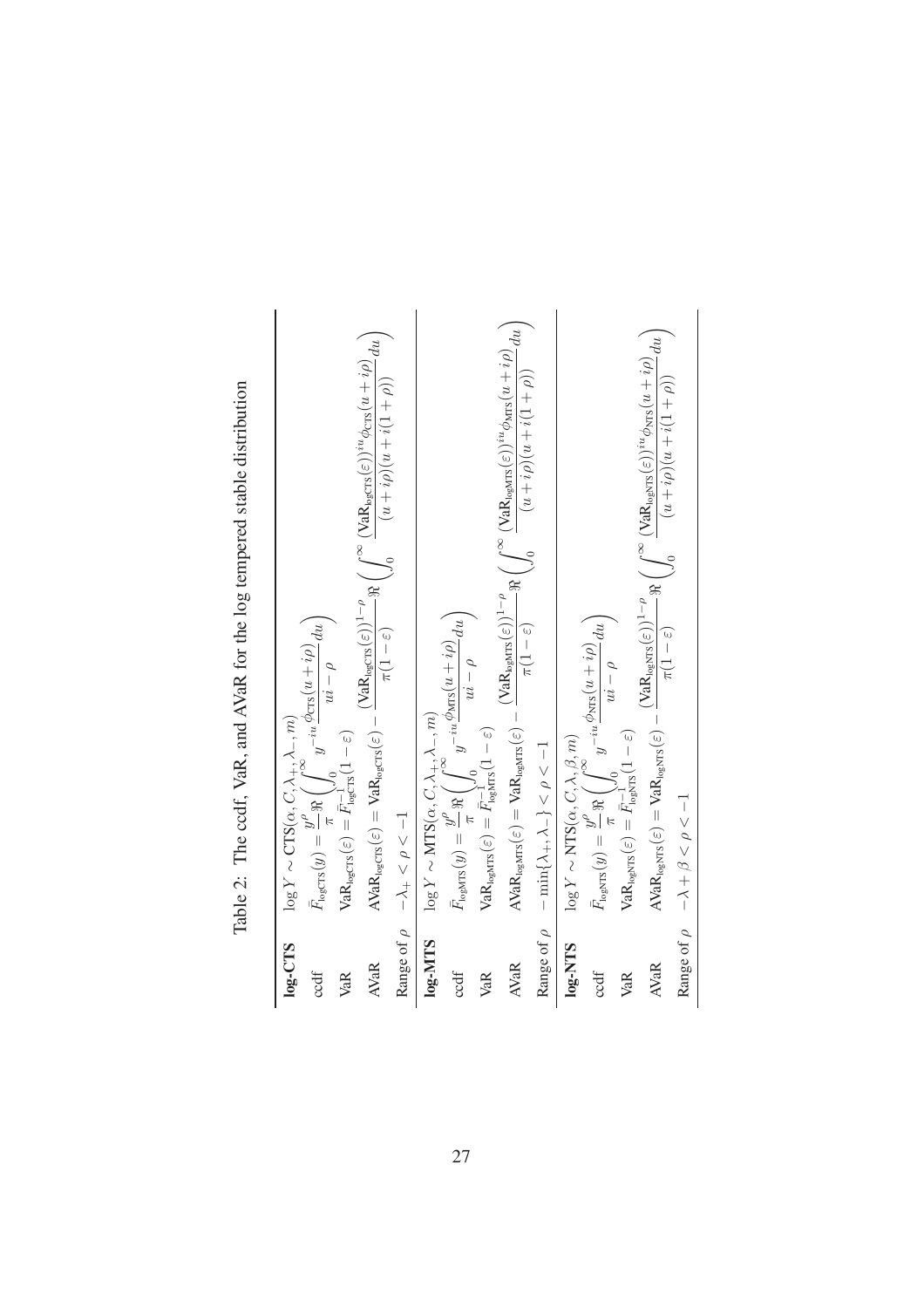| <b>PARTHER</b>                                                                                                                                                                                                                                                                                                            |
|---------------------------------------------------------------------------------------------------------------------------------------------------------------------------------------------------------------------------------------------------------------------------------------------------------------------------|
|                                                                                                                                                                                                                                                                                                                           |
|                                                                                                                                                                                                                                                                                                                           |
| Table 2: (continue) The code VaR and AVaR for the log tempered stable distribution<br>se posses in the contract of the contract of the contract of the contract of the contract of the contract of the contract of the contract of the contract of the contract of the contract of the contract of the contract of t<br>4 |
|                                                                                                                                                                                                                                                                                                                           |
|                                                                                                                                                                                                                                                                                                                           |
|                                                                                                                                                                                                                                                                                                                           |
|                                                                                                                                                                                                                                                                                                                           |
|                                                                                                                                                                                                                                                                                                                           |
| $\ddot{\phantom{0}}$                                                                                                                                                                                                                                                                                                      |
|                                                                                                                                                                                                                                                                                                                           |
| ココココ                                                                                                                                                                                                                                                                                                                      |

| $log-KR$                    |                                                                                                                                                                                                                                                                                                                                                                                                                           |
|-----------------------------|---------------------------------------------------------------------------------------------------------------------------------------------------------------------------------------------------------------------------------------------------------------------------------------------------------------------------------------------------------------------------------------------------------------------------|
| $\cot$                      |                                                                                                                                                                                                                                                                                                                                                                                                                           |
| VaR                         | $\text{VaR}_{\text{logKR}}(\varepsilon) = \bar{F}_{\text{logKR}}^{-1} (1-\varepsilon)$                                                                                                                                                                                                                                                                                                                                    |
| <b>AVaR</b>                 | $\text{AVaR}_{\text{logKR}}(\varepsilon) = \text{VaR}_{\text{logKR}}(\varepsilon) - \frac{(\text{VaR}_{\text{logKR}}(\varepsilon))^{1-\rho}}{\pi(1-\varepsilon)} \, \Re \left( \int_0^\infty \frac{(\text{VaR}_{\text{logKR}}(\varepsilon))^{iu} \phi_{\text{KR}}(u+i\rho)}{(u+i\rho)(u+i(1+\rho))} \, du \right)$                                                                                                        |
|                             | Range of $\rho$ -1/r+ < $\rho$ < -1                                                                                                                                                                                                                                                                                                                                                                                       |
|                             | $\label{eq:log-RDTS} \textbf{log-RDTS} \quad \log Y \sim \textbf{RDTS}(\alpha, C, \lambda_+, \lambda_-, m)$                                                                                                                                                                                                                                                                                                               |
| $\cot$                      | $\bar{F}_{\text{logROTS}}(y) = \frac{y^{\rho}}{\pi} \Re \left( \int_{\cdot}^{\infty} y^{-iu} \frac{\phi_{\text{ROTS}}(u + i \rho)}{\cdot} du \right)$<br>$ui - \rho$                                                                                                                                                                                                                                                      |
| VaR                         | $\text{VaR}_{\text{logRDIS}}(\varepsilon) = \frac{7}{F_{\text{logRDIS}}}(1-\varepsilon)$                                                                                                                                                                                                                                                                                                                                  |
| <b>AVaR</b>                 | $\left(\mathrm{VaR}_{\text{logRDR}}(\varepsilon)\right)^{1-\rho} \Re \left( \int_{-\infty}^{\infty} \frac{(\mathrm{VaR}_{\text{logRDRS}}(\varepsilon))^{iu} \phi_{\text{RDRS}}(u+ i \rho)}{ \phi_{\text{max}}(u+ i \rho)} \frac{du}{\rho} \right)$<br>$\int_0^1 (u + i \rho)(u + i \rho)(u + \rho)$<br>$\pi(1-\varepsilon)$<br>$\text{AVaR}_{\text{logRDIS}}(\varepsilon) = \text{VaR}_{\text{logRDIS}}(\varepsilon) - 1$ |
| Range of $\rho$ $\rho < -1$ |                                                                                                                                                                                                                                                                                                                                                                                                                           |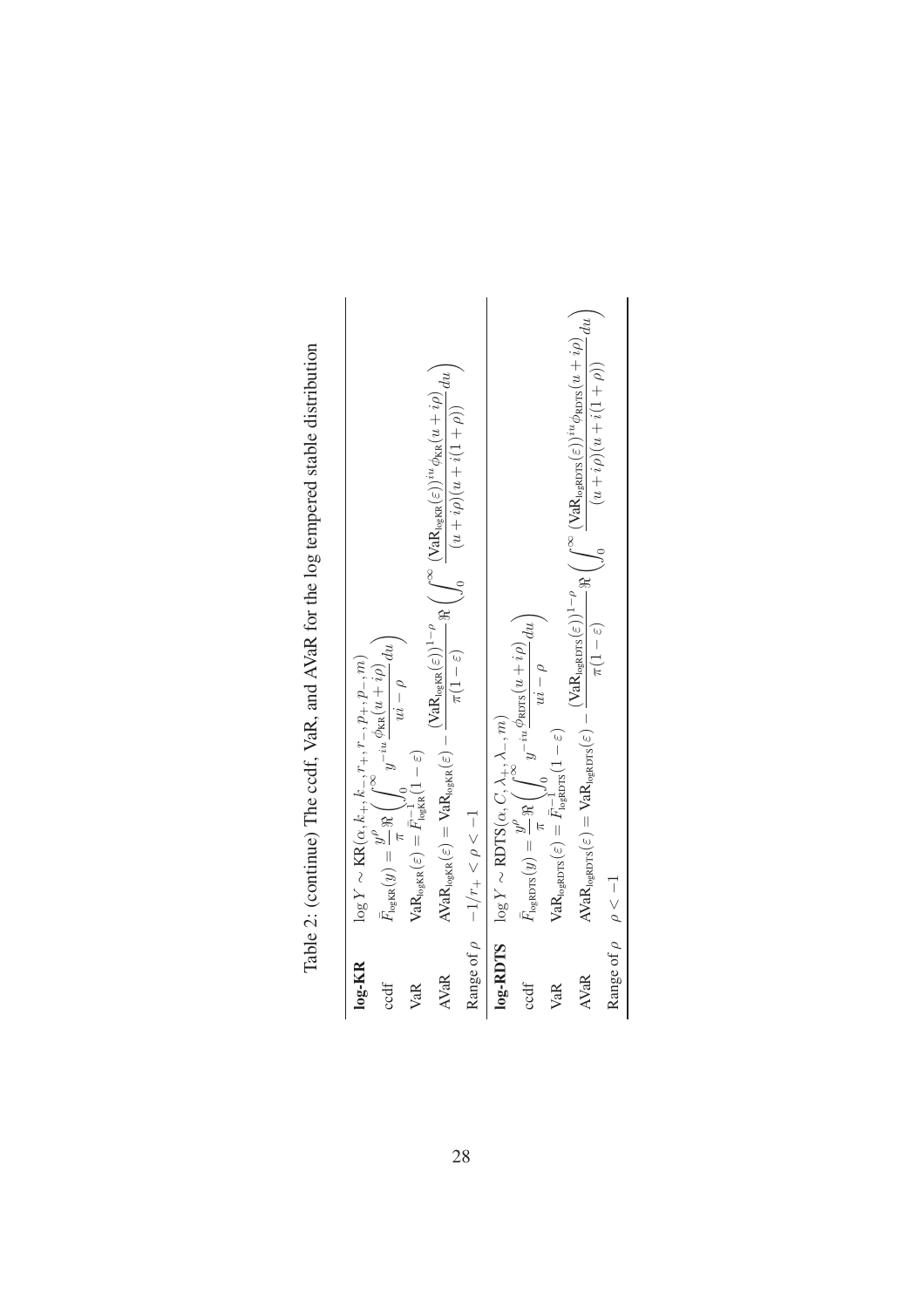| izelihood estimation and statistic of soodness of fittests<br>$\frac{1}{2}$<br>ļ |
|----------------------------------------------------------------------------------|
| $\frac{1}{2}$                                                                    |
|                                                                                  |
|                                                                                  |
| )<br>}<br>!                                                                      |
|                                                                                  |
| ;;;                                                                              |
|                                                                                  |
|                                                                                  |
| I<br>1                                                                           |

| Model       |                                   |                                                                       | <b>Model Parameters</b>                                                               |                                           |                         | KS     | $p$ -value    | $\overline{d}$ |
|-------------|-----------------------------------|-----------------------------------------------------------------------|---------------------------------------------------------------------------------------|-------------------------------------------|-------------------------|--------|---------------|----------------|
| Normal      | $-2.5734E - 4$                    | 2<br>$1.1467E -$<br>$\varphi$                                         |                                                                                       |                                           |                         | 0.0485 | $1.5045E - 5$ | 19.5700        |
| CTS         | $-2.5934E - 4$<br>$\widetilde{n}$ | 0.8444                                                                | $.1247E - 2$                                                                          | $\frac{\lambda_{+}}{77.8805}$             | 82.4561                 | 0.0151 | 0.6191        | 0.368          |
| <b>NTS</b>  | $-2.7172E - 4$<br>$\widetilde{n}$ | 0.9983<br>$\alpha$                                                    | $3.7780E - 3$                                                                         | $\lambda_{+}$ 86.7298                     | 91.4724<br>$\prec$      | 0.0150 | 0.6240        | 0380           |
| <b>NTS</b>  | $-2.5921E - 4$<br>$\widetilde{n}$ | 0.9986<br>$\alpha$                                                    | $3.7708E - 3$                                                                         | 89.0979<br>$\tilde{\phantom{a}}$          | 2.2992<br>$\mathscr{D}$ | 0.0152 | 0.6129        | 1.0367         |
| KR          | $-2.5841E - 4$<br>$\widetilde{n}$ | $\begin{array}{c} p_+=p_-\cr 6.1491\end{array}$<br>0.8300<br>$\alpha$ | $\begin{array}{c} k_+ \\ 2.9496 \end{array}$<br>3.0929<br>$k_{\scriptscriptstyle{-}}$ | 0.135<br>$r_{+}$<br>0.0143<br>$r_{\rm -}$ |                         | 0.0151 | 0.6157        | 0.0369         |
| <b>RDTS</b> | $-3.0201E - 4$<br>$\widetilde{n}$ | 1.3033                                                                | $5.6806E - 4$<br>$\circ$                                                              | $\lambda_+$ 30.5918                       | 31.7721                 | 0.0155 | 0.5807        | 0.0430         |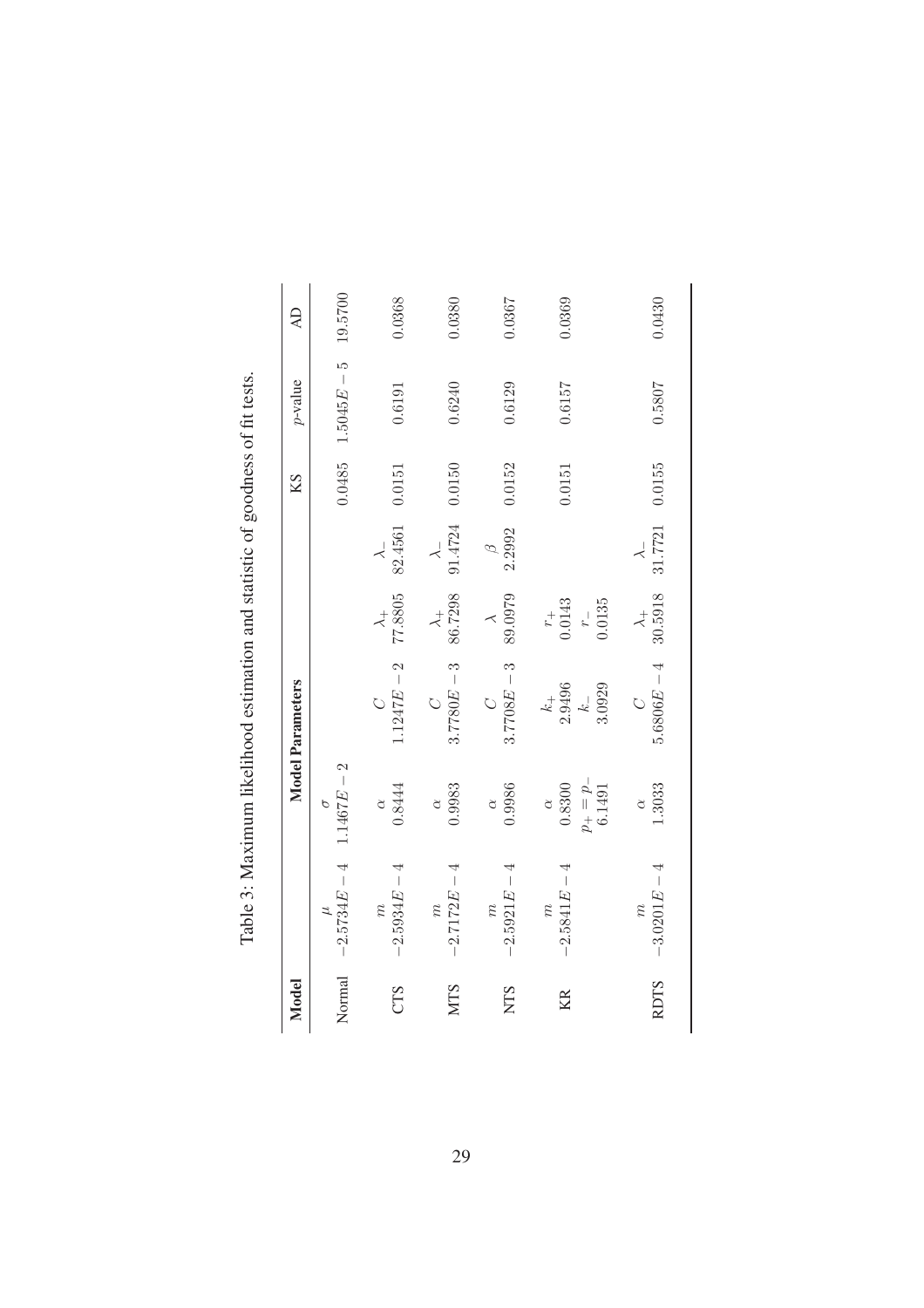| <b>Model</b> | standard deviation | skewness         | excess kurtosis  |
|--------------|--------------------|------------------|------------------|
| Empirical    | 0.0115             | 0.0546           | 3.0856           |
| Normal       | 0.0115             | $\left( \right)$ | $\left( \right)$ |
| <b>CTS</b>   | 0.0115             | 0.0772           | 2.9438           |
| <b>MTS</b>   | 0.0115             | 0.0663           | 2.8741           |
| <b>NTS</b>   | 0.0115             | 0.0757           | 2.8749           |
| <b>KR</b>    | 0.0115             | 0.0778           | 2.9721           |
| <b>RDTS</b>  | 0.0130             | 0.0489           | 4.2597           |

Table 4: Standard deviation, skewness, and excess kurtosis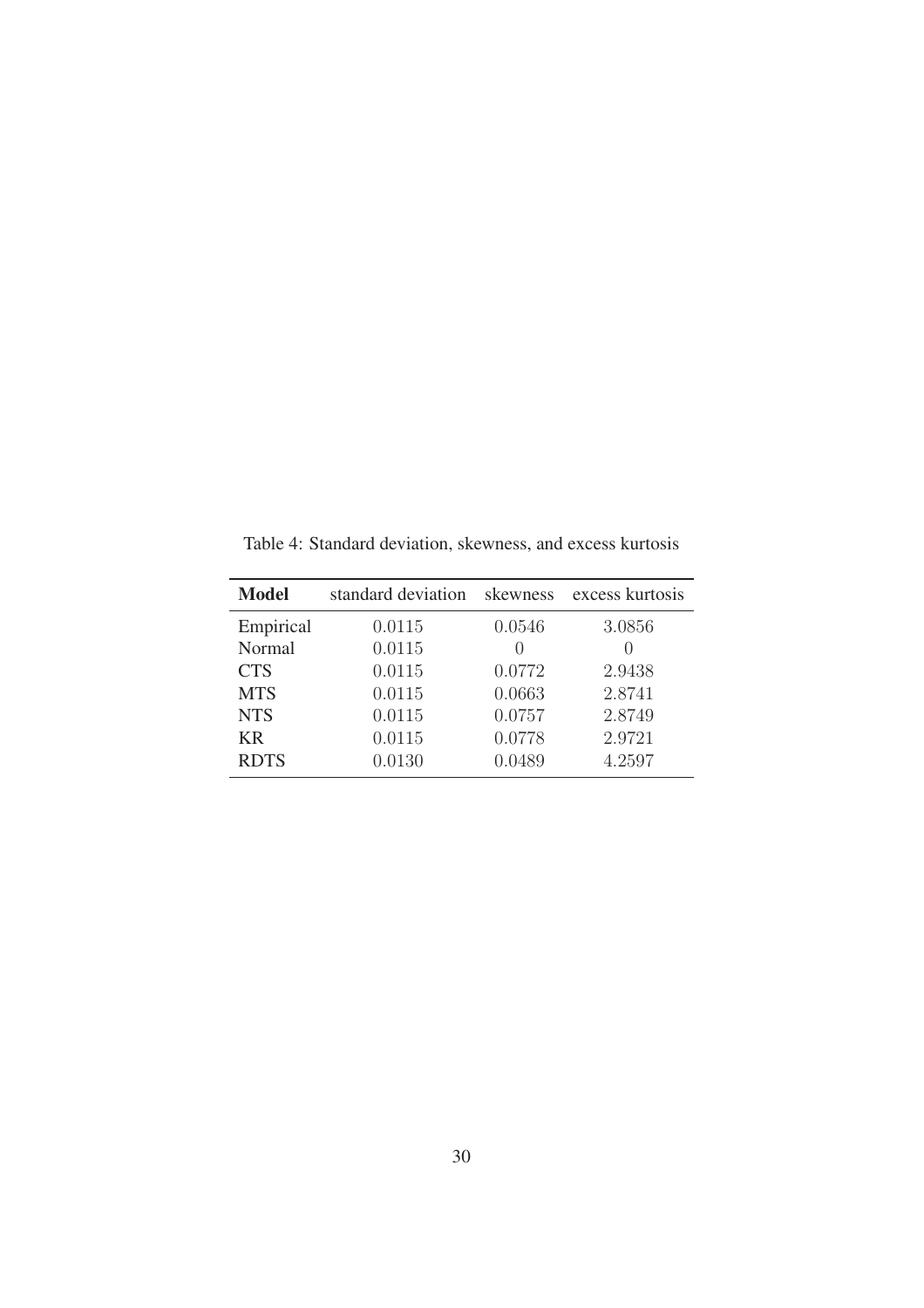| Confidence<br>Level $(\varepsilon)$ | Empirical | Normal | <b>CTS</b> | <b>MTS</b> | <b>NTS</b> | <b>KR</b> | <b>RDTS</b> |
|-------------------------------------|-----------|--------|------------|------------|------------|-----------|-------------|
|                                     |           |        |            |            |            |           |             |
| 0.90                                | 0.0135    | 0.0145 | 0.0129     | 0.0129     | 0.0129     | 0.0129    | 0.0128      |
| 0.91                                | 0.0142    | 0.0152 | 0.0137     | 0.0137     | 0.0137     | 0.0137    | 0.0136      |
| 0.92                                | 0.0151    | 0.0159 | 0.0146     | 0.0146     | 0.0146     | 0.0146    | 0.0145      |
| 0.93                                | 0.0160    | 0.0167 | 0.0156     | 0.0156     | 0.0156     | 0.0156    | 0.0155      |
| 0.94                                | 0.0170    | 0.0176 | 0.0168     | 0.0168     | 0.0168     | 0.0168    | 0.0166      |
| 0.95                                | 0.0183    | 0.0187 | 0.0182     | 0.0182     | 0.0182     | 0.0182    | 0.0180      |
| 0.96                                | 0.0195    | 0.0199 | 0.0199     | 0.0199     | 0.0199     | 0.0199    | 0.0198      |
| 0.97                                | 0.0219    | 0.0214 | 0.0222     | 0.0221     | 0.0222     | 0.0222    | 0.0221      |
| 0.98                                | 0.0247    | 0.0234 | 0.0254     | 0.0254     | 0.0254     | 0.0254    | 0.0254      |
| 0.99                                | 0.0290    | 0.0265 | 0.0311     | 0.0311     | 0.0311     | 0.0311    | 0.0312      |

Table 5: One-day VaR (90%−99% confidence level)

Table 6: One-day AVaR (90%−99% confidence level)

| Confidence            |           |        |            |            |            |           |             |
|-----------------------|-----------|--------|------------|------------|------------|-----------|-------------|
| Level $(\varepsilon)$ | Empirical | Normal | <b>CTS</b> | <b>MTS</b> | <b>NTS</b> | <b>KR</b> | <b>RDTS</b> |
| 0.90                  | 0.0207    | 0.0153 | 0.0208     | 0.0207     | 0.0208     | 0.0208    | 0.0205      |
| 0.91                  | 0.0214    | 0.0161 | 0.0216     | 0.0216     | 0.0216     | 0.0216    | 0.0213      |
| 0.92                  | 0.0223    | 0.0170 | 0.0225     | 0.0225     | 0.0225     | 0.0225    | 0.0222      |
| 0.93                  | 0.0232    | 0.0179 | 0.0236     | 0.0235     | 0.0236     | 0.0236    | 0.0233      |
| 0.94                  | 0.0243    | 0.0190 | 0.0248     | 0.0248     | 0.0248     | 0.0248    | 0.0245      |
| 0.95                  | 0.0257    | 0.0203 | 0.0263     | 0.0262     | 0.0263     | 0.0263    | 0.0260      |
| 0.96                  | 0.0274    | 0.0215 | 0.0281     | 0.0281     | 0.0281     | 0.0281    | 0.0278      |
| 0.97                  | 0.0296    | 0.0239 | 0.0305     | 0.0304     | 0.0305     | 0.0305    | 0.0301      |
| 0.98                  | 0.0328    | 0.0272 | 0.0339     | 0.0338     | 0.0339     | 0.0339    | 0.0335      |
| 0.99                  | 0.0390    | 0.0337 | 0.0399     | 0.0397     | 0.0398     | 0.0399    | 0.0393      |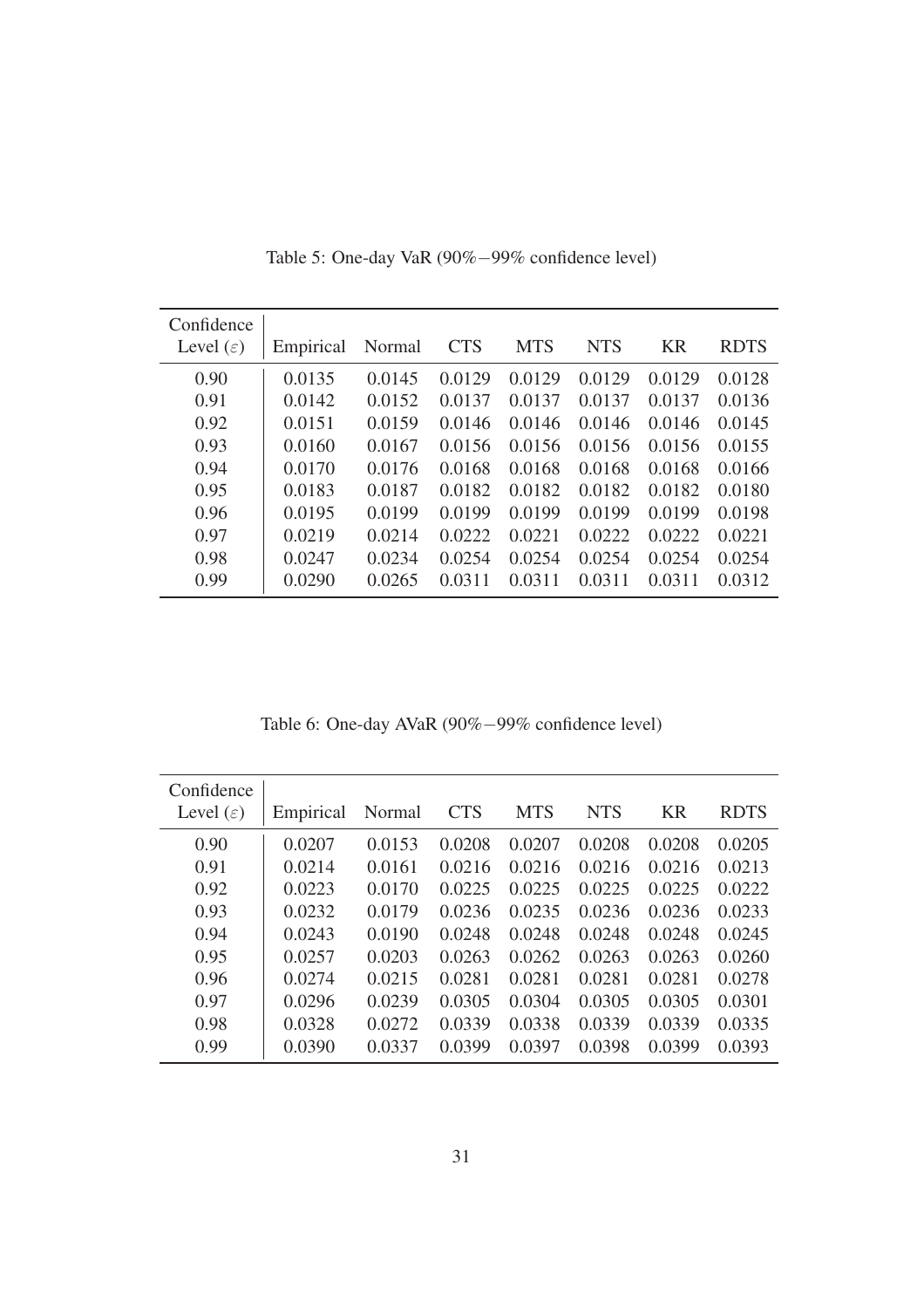| Confidence            | $ \text{VaR}_{\varepsilon}-\text{VaR}_{\varepsilon}(X) $<br>Relative error=<br>$VaR_{\epsilon}$ |            |            |            |        |             |  |  |  |
|-----------------------|-------------------------------------------------------------------------------------------------|------------|------------|------------|--------|-------------|--|--|--|
| Level $(\varepsilon)$ | Normal                                                                                          | <b>CTS</b> | <b>MTS</b> | <b>NTS</b> | KR     | <b>RDTS</b> |  |  |  |
| 0.90                  | 0.0719                                                                                          | 0.0433     | 0.0451     | 0.0433     | 0.0433 | 0.0528      |  |  |  |
| 0.91                  | 0.0666                                                                                          | 0.0349     | 0.0368     | 0.0348     | 0.0351 | 0.0448      |  |  |  |
| 0.92                  | 0.0562                                                                                          | 0.0298     | 0.0316     | 0.0296     | 0.0300 | 0.0398      |  |  |  |
| 0.93                  | 0.0464                                                                                          | 0.0224     | 0.0241     | 0.0220     | 0.0227 | 0.0322      |  |  |  |
| 0.94                  | 0.0372                                                                                          | 0.0120     | 0.0136     | 0.0115     | 0.0124 | 0.0213      |  |  |  |
| 0.95                  | 0.0207                                                                                          | 0.0054     | 0.0068     | 0.0046     | 0.0059 | 0.0136      |  |  |  |
| 0.96                  | 0.0220                                                                                          | 0.0235     | 0.0221     | 0.0244     | 0.0228 | 0.0166      |  |  |  |
| 0.97                  | 0.0229                                                                                          | 0.0128     | 0.0116     | 0.0140     | 0.0121 | 0.0086      |  |  |  |
| 0.98                  | 0.0532                                                                                          | 0.0287     | 0.0275     | 0.0299     | 0.0278 | 0.0277      |  |  |  |
| 0.99                  | 0.0864                                                                                          | 0.0713     | 0.0698     | 0.0721     | 0.0705 | 0.0738      |  |  |  |
| Average               | 0.0483                                                                                          | 0.0284     | 0.0289     | 0.0286     | 0.0283 | 0.0331      |  |  |  |

Table 7: Relative errors between the empirical VaR and the parametric VaR (90%−99% confidence level)

Table 8: Relative errors between the empirical AVaR and the parametric AVaR (90%−99% confidence level)

| Confidence            | $ AVaR_{\varepsilon}-AVaR_{\varepsilon}(X) $<br>Relative error= |            |            |                                 |             |        |  |
|-----------------------|-----------------------------------------------------------------|------------|------------|---------------------------------|-------------|--------|--|
| Level $(\varepsilon)$ | Normal                                                          | <b>CTS</b> | <b>MTS</b> | AVaR <sub>e</sub><br><b>NTS</b> | <b>RDTS</b> |        |  |
| 0.90                  | 0.2587                                                          | 0.0050     | 0.0030     | 0.0052                          | 0.0046      | 0.0096 |  |
| 0.91                  | 0.2492                                                          | 0.0085     | 0.0066     | 0.0087                          | 0.0081      | 0.0058 |  |
| 0.92                  | 0.2382                                                          | 0.0124     | 0.0104     | 0.0127                          | 0.0120      | 0.0015 |  |
| 0.93                  | 0.2305                                                          | 0.0162     | 0.0142     | 0.0164                          | 0.0158      | 0.0026 |  |
| 0.94                  | 0.2194                                                          | 0.0202     | 0.0182     | 0.0204                          | 0.0197      | 0.0071 |  |
| 0.95                  | 0.2104                                                          | 0.0248     | 0.0227     | 0.0249                          | 0.0243      | 0.0122 |  |
| 0.96                  | 0.2142                                                          | 0.0270     | 0.0248     | 0.0270                          | 0.0266      | 0.0150 |  |
| 0.97                  | 0.1906                                                          | 0.0311     | 0.0287     | 0.0309                          | 0.0308      | 0.0196 |  |
| 0.98                  | 0.1713                                                          | 0.0343     | 0.0314     | 0.0336                          | 0.0341      | 0.0226 |  |
| 0.99                  | 0.1373                                                          | 0.0222     | 0.0182     | 0.0203                          | 0.0224      | 0.0076 |  |
| Average               | 0.2120                                                          | 0.0202     | 0.0178     | 0.0200                          | 0.0198      | 0.0104 |  |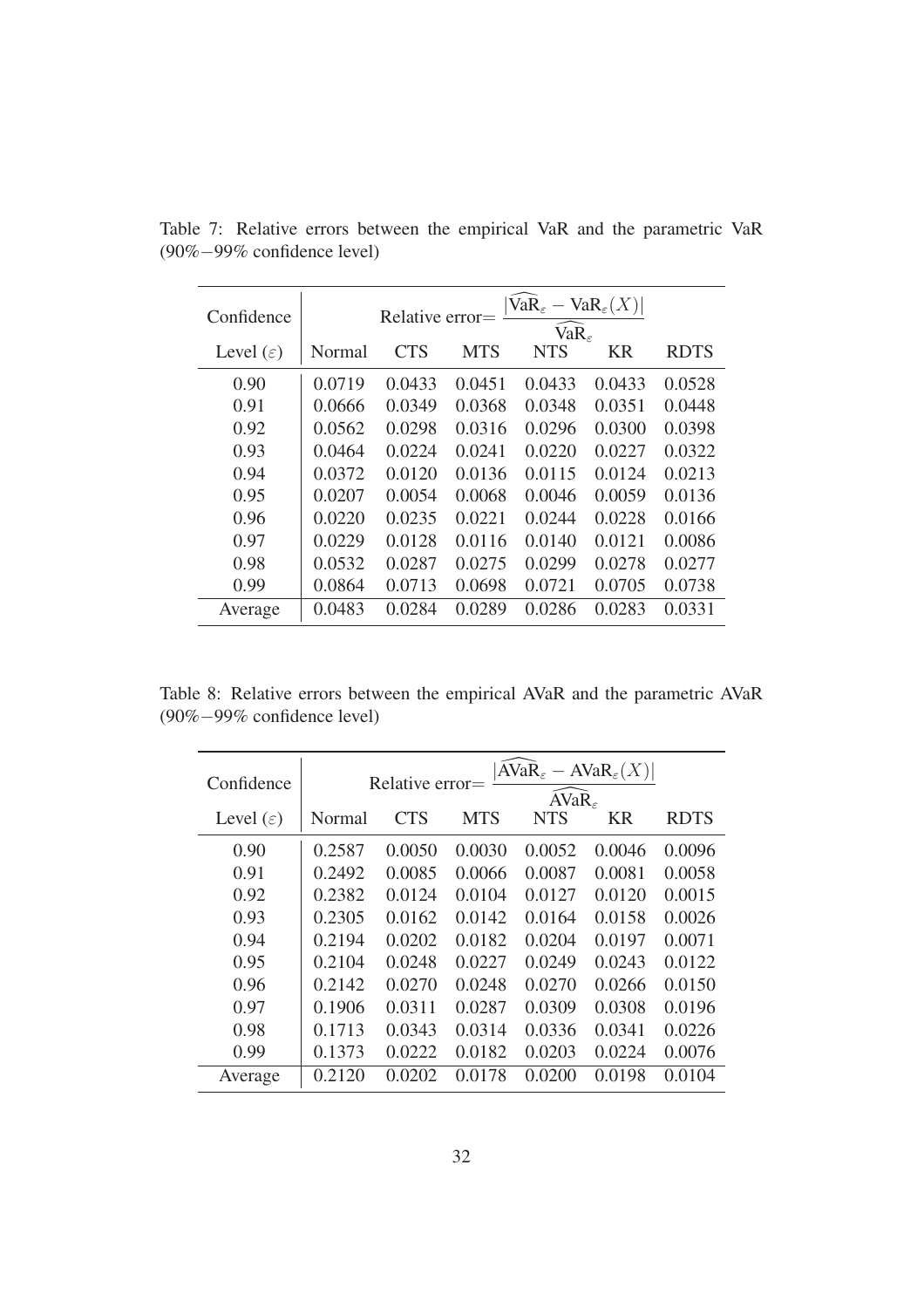

Figure 1: One-day VaR (90%−99% confidence level)



Figure 2: One-day AVaR (90%−99% confidence level)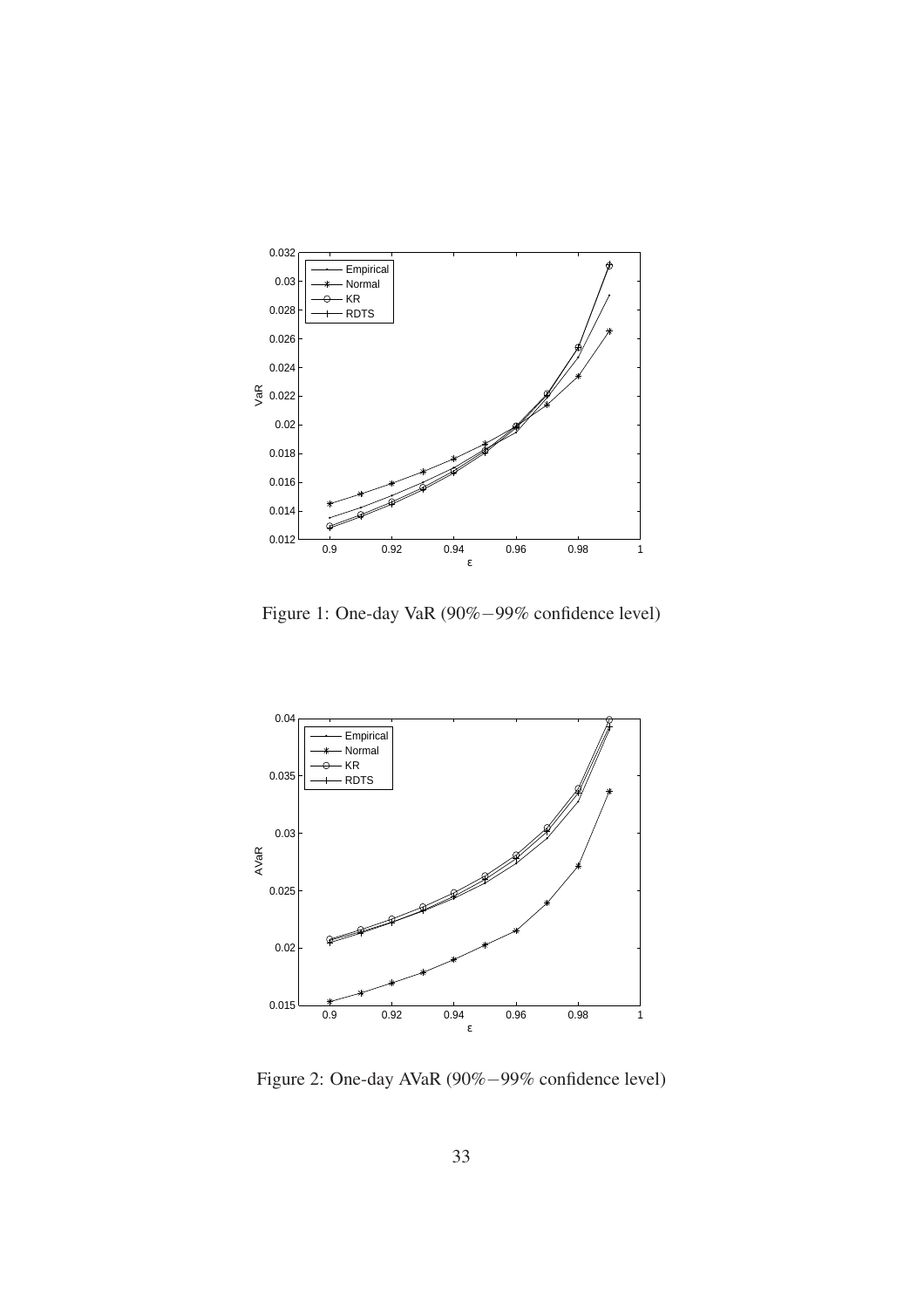| Confidence<br>Level $(\varepsilon)$ | Empirical | Normal | <b>CTS</b> | <b>MTS</b> | <b>NTS</b> | <b>KR</b> | <b>RDTS</b> |
|-------------------------------------|-----------|--------|------------|------------|------------|-----------|-------------|
|                                     |           |        |            |            |            |           |             |
| 0.991                               | 0.0301    | 0.0270 | 0.0320     | 0.0319     | 0.0320     | 0.0320    | 0.0321      |
| 0.992                               | 0.0306    | 0.0275 | 0.0330     | 0.0329     | 0.0330     | 0.0330    | 0.0331      |
| 0.993                               | 0.0316    | 0.0280 | 0.0341     | 0.0340     | 0.0341     | 0.0341    | 0.0342      |
| 0.994                               | 0.0328    | 0.0287 | 0.0354     | 0.0354     | 0.0354     | 0.0354    | 0.0355      |
| 0.995                               | 0.0349    | 0.0294 | 0.0370     | 0.0369     | 0.0370     | 0.0370    | 0.0370      |
| 0.996                               | 0.0359    | 0.0303 | 0.0389     | 0.0388     | 0.0389     | 0.0389    | 0.0389      |
| 0.997                               | 0.0391    | 0.0314 | 0.0415     | 0.0413     | 0.0414     | 0.0415    | 0.0414      |
| 0.998                               | 0.0424    | 0.0329 | 0.0451     | 0.0449     | 0.0450     | 0.0451    | 0.0448      |
| 0.999                               | 0.0600    | 0.0353 | 0.0514     | 0.0511     | 0.0512     | 0.0515    | 0.0506      |

Table 9: One-day VaR (99.1%−99.9% confidence level)

Table 10: One-day AVaR (99.1%−99.9% confidence level)

| Confidence            |           |        |            |            |            |           |             |
|-----------------------|-----------|--------|------------|------------|------------|-----------|-------------|
| Level $(\varepsilon)$ | Empirical | Normal | <b>CTS</b> | <b>MTS</b> | <b>NTS</b> | <b>KR</b> | <b>RDTS</b> |
| 0.991                 | 0.0400    | 0.0348 | 0.0408     | 0.0406     | 0.0407     | 0.0408    | 0.0402      |
| 0.992                 | 0.0412    | 0.0356 | 0.0418     | 0.0417     | 0.0417     | 0.0419    | 0.0412      |
| 0.993                 | 0.0427    | 0.0367 | 0.0430     | 0.0428     | 0.0429     | 0.0430    | 0.0423      |
| 0.994                 | 0.0444    | 0.0400 | 0.0444     | 0.0442     | 0.0443     | 0.0444    | 0.0436      |
| 0.995                 | 0.0465    | 0.0431 | 0.0460     | 0.0458     | 0.0459     | 0.0461    | 0.0451      |
| 0.996                 | 0.0493    | 0.0471 | 0.0481     | 0.0478     | 0.0479     | 0.0481    | 0.0470      |
| 0.997                 | 0.0530    | 0.0548 | 0.0507     | 0.0504     | 0.0505     | 0.0508    | 0.0493      |
| 0.998                 | 0.0592    | 0.0666 | 0.0545     | 0.0541     | 0.0542     | 0.0546    | 0.0527      |
| 0.999                 | 0.0686    | 0.1010 | 0.0611     | 0.0605     | 0.0606     | 0.0612    | 0.0583      |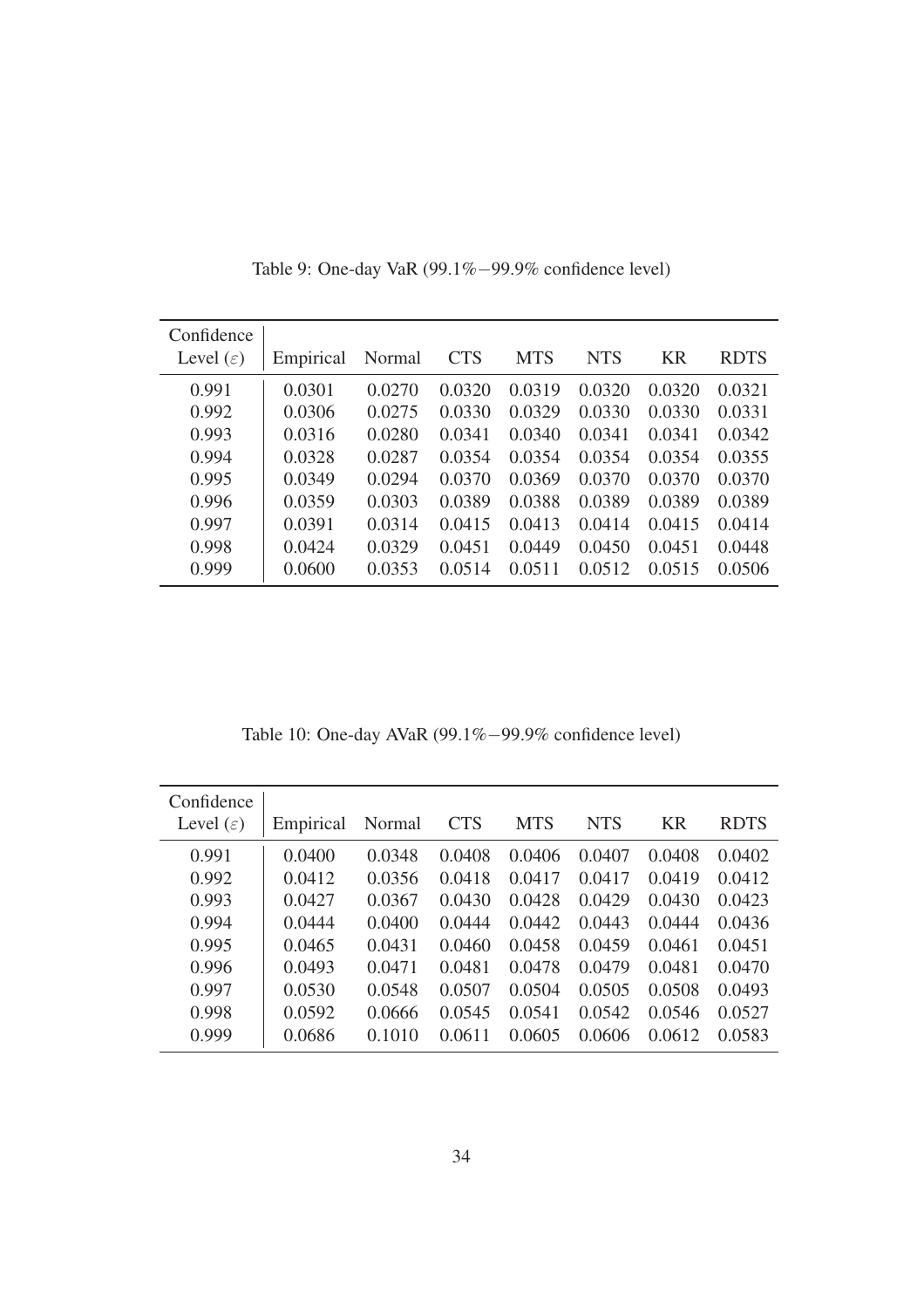| Confidence            | $VaR_{\varepsilon} - VaR_{\varepsilon}(X)$<br>Relative error=<br>$VaR\epsilon$ |            |            |            |        |             |  |
|-----------------------|--------------------------------------------------------------------------------|------------|------------|------------|--------|-------------|--|
| Level $(\varepsilon)$ | Normal                                                                         | <b>CTS</b> | <b>MTS</b> | <b>NTS</b> | KR     | <b>RDTS</b> |  |
| 0.991                 | 0.1042                                                                         | 0.0622     | 0.0605     | 0.0628     | 0.0614 | 0.0648      |  |
| 0.992                 | 0.1013                                                                         | 0.0788     | 0.0769     | 0.0793     | 0.0780 | 0.0814      |  |
| 0.993                 | 0.1116                                                                         | 0.0811     | 0.0791     | 0.0814     | 0.0804 | 0.0836      |  |
| 0.994                 | 0.1259                                                                         | 0.0805     | 0.0782     | 0.0805     | 0.0799 | 0.0826      |  |
| 0.995                 | 0.1577                                                                         | 0.0603     | 0.0578     | 0.0600     | 0.0598 | 0.0616      |  |
| 0.996                 | 0.1560                                                                         | 0.0859     | 0.0829     | 0.0851     | 0.0856 | 0.0857      |  |
| 0.997                 | 0.1976                                                                         | 0.0610     | 0.0574     | 0.0595     | 0.0609 | 0.0583      |  |
| 0.998                 | 0.2250                                                                         | 0.0634     | 0.0588     | 0.0608     | 0.0637 | 0.0561      |  |
| 0.999                 | 0.4118                                                                         | 0.1438     | 0.1490     | 0.1475     | 0.1429 | 0.1579      |  |
| Average               | 0.1768                                                                         | 0.0797     | 0.0778     | 0.0797     | 0.0792 | 0.0813      |  |

Table 11: Relative errors between the empirical VaR and the parametric VaR (99.1%−99.9% confidence level)

Table 12: Relative errors between the empirical AVaR and the parametric AVaR (99.1%−99.9% confidence level)

| Confidence            | $ AVaR_{\varepsilon}-AVaR_{\varepsilon}(X) $<br>Relative error=<br>$\overline{AVaR}_{\epsilon}$ |            |            |            |        |             |  |
|-----------------------|-------------------------------------------------------------------------------------------------|------------|------------|------------|--------|-------------|--|
| Level $(\varepsilon)$ | Normal                                                                                          | <b>CTS</b> | <b>MTS</b> | <b>NTS</b> | KR     | <b>RDTS</b> |  |
| 0.991                 | 0.1300                                                                                          | 0.0194     | 0.0153     | 0.0173     | 0.0197 | 0.0041      |  |
| 0.992                 | 0.1358                                                                                          | 0.0151     | 0.0107     | 0.0127     | 0.0155 | 0.0011      |  |
| 0.993                 | 0.1401                                                                                          | 0.0083     | 0.0036     | 0.0056     | 0.0088 | 0.0090      |  |
| 0.994                 | 0.0994                                                                                          | 0.0005     | 0.0055     | 0.0036     | 0.0001 | 0.0192      |  |
| 0.995                 | 0.0720                                                                                          | 0.0092     | 0.0146     | 0.0127     | 0.0084 | 0.0297      |  |
| 0.996                 | 0.0439                                                                                          | 0.0243     | 0.0300     | 0.0282     | 0.0232 | 0.0470      |  |
| 0.997                 | 0.0351                                                                                          | 0.0424     | 0.0488     | 0.0471     | 0.0411 | 0.0683      |  |
| 0.998                 | 0.1248                                                                                          | 0.0799     | 0.0870     | 0.0855     | 0.0781 | 0.1105      |  |
| 0.999                 | 0.4723                                                                                          | 0.1102     | 0.1190     | 0.1176     | 0.1076 | 0.1502      |  |
| Average               | 0.1393                                                                                          | 0.0344     | 0.0372     | 0.0367     | 0.0336 | 0.0488      |  |